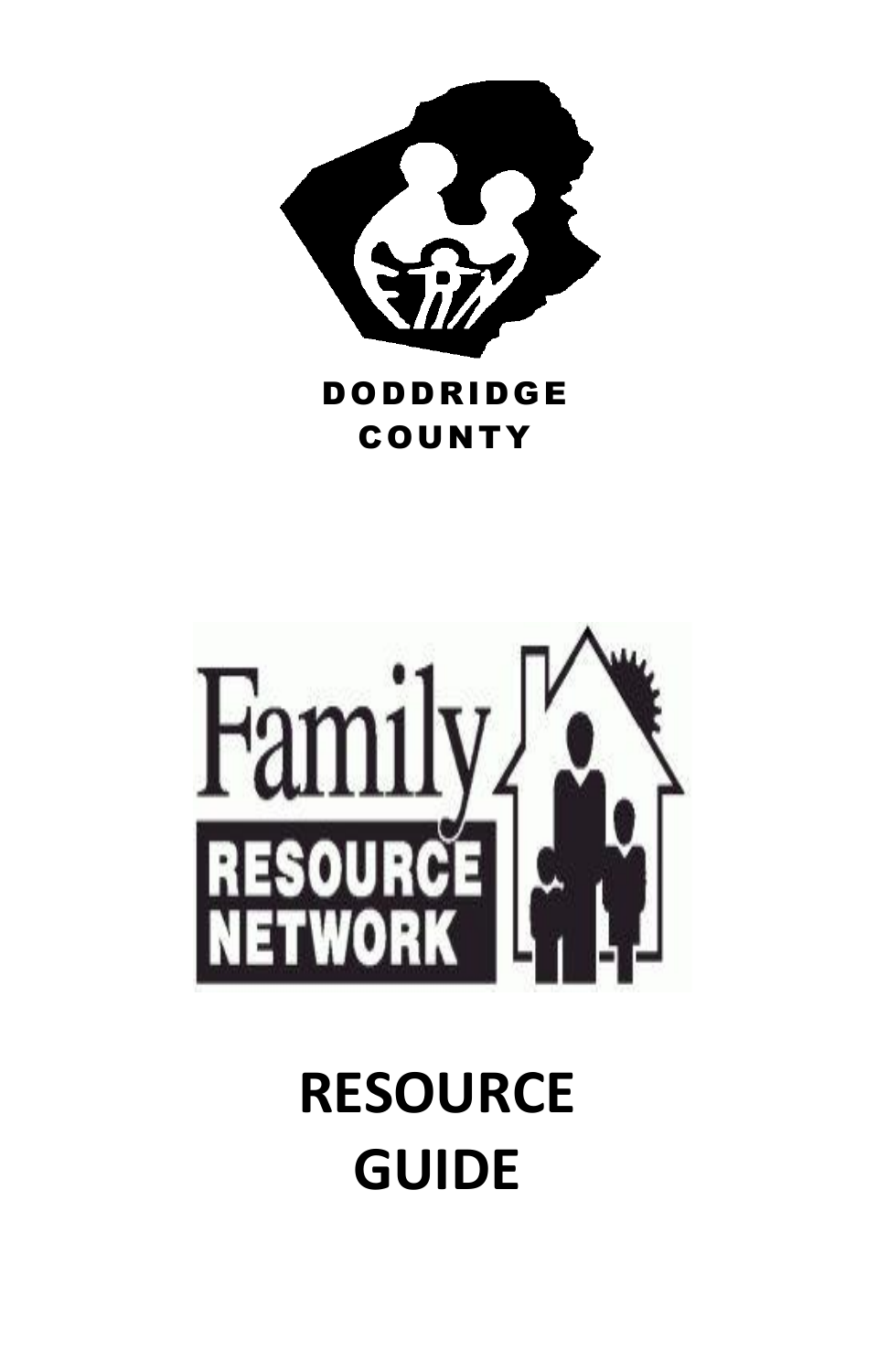## **Doddridge County RESOURCE GUIDE**

*Services and agencies available to improve the quality of life of the families and individuals of Doddridge County*

**Compiled by Doddridge County Family Resource Network 63 Lincoln Avenue West Union, WV 26456 (behind former West Union Grade School) 304-873-1245**

> **July 2013 Revised April 2014, October 2015, June 2019**

#### *About the FRN*

*The mission of the Doddridge County Family Resource Network is to promote the health and well-being of all Doddridge County citizens, empowering the local community to identify their needs and implement action plans. The FRN then brings agencies, organizations and individuals together to collectively seek the resources necessary to allow the community's solutions to become a reality. The FRN thus acts as a clearing house for* 

*other organizations and a source of information for the individuals they serve.*

*This guide is not intended to be a local business directory or comprehensive telephone book. Its scope is limited to those services and agencies deemed essential or useful for the quality of life of Doddridge County's families and citizens, particularly those facing economic hardships or other unusual challenges. While many of the listed services, agencies and organizations have physical locations elsewhere, they nonetheless serve the residents of Doddridge County. In most cases, nothing comparable is found within the boundaries of our county. The information in this guide is only as useful as its accuracy* 

*and completeness. If you find any errors or have a suggestion for an additional listing, please let us know.*

## *Doddridge County Family Resource Network*

*Tel: 1-304-873-1245 Email: [doddridgecountyfrn@yahoo.co](mailto:doddridgecountyfrn@yahoo.com) [m](mailto:doddridgecountyfrn@yahoo.com) Also see us on Facebook.*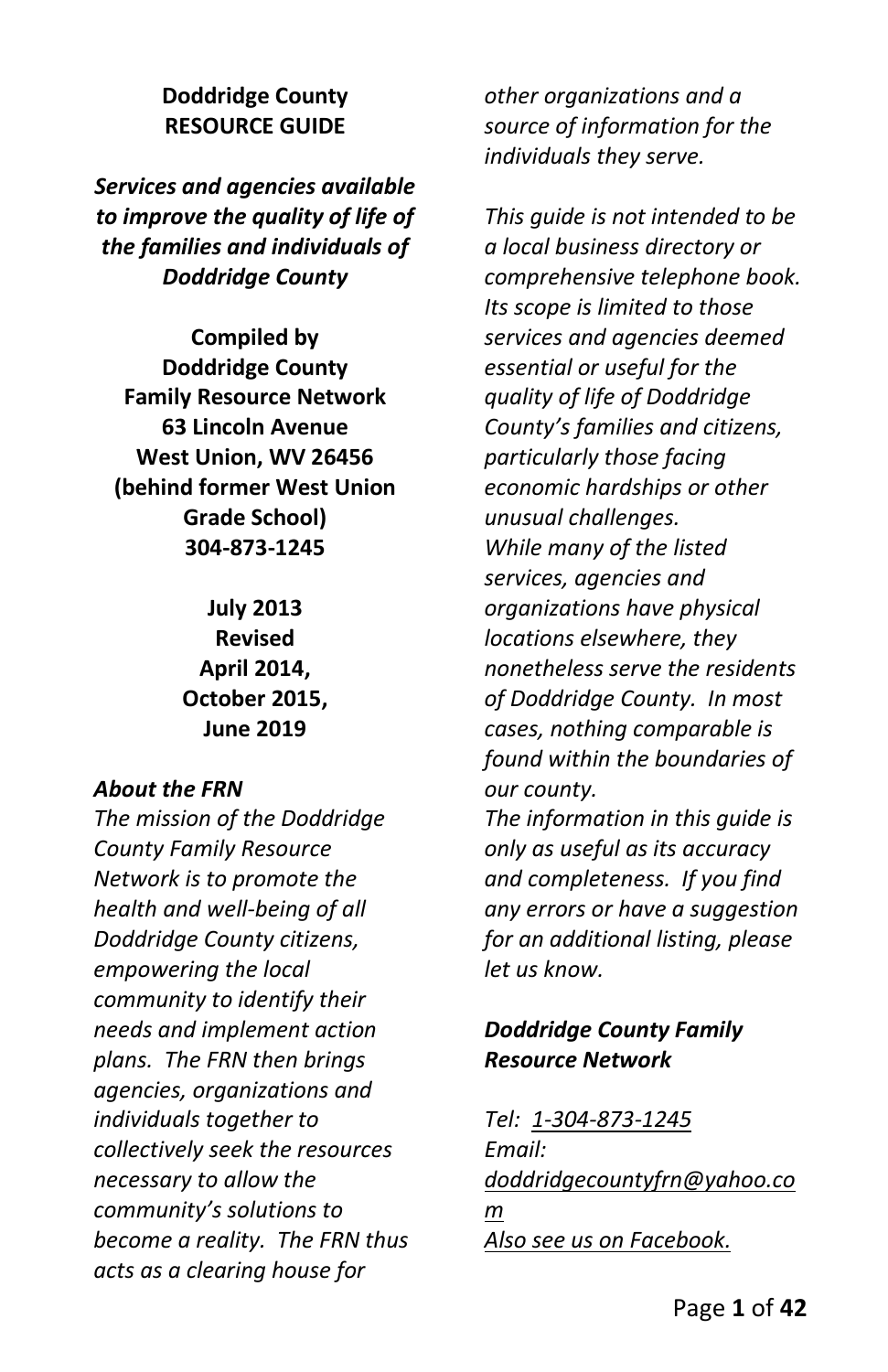## **West Virginia 2-1-1**

**West Virginia 2-1-1** keeps an accurate and comprehensive database that you can use to find health and human services to meet your needs. The database allows you to browse hundreds of health and human services online, learn about specific programs, intake requirements, eligibility, operation hours and more. The database also has information on disaster-related services. The service is available both by phone and by a searchable, user-friendly website.

#### **[www.wv211.org](http://www.wv211.org/)**

mycommunity/pt.com/wv211/i ndex.php/component/cpx

**2-1-1** You can also call West Virginia 2-1-1 to speak with a trained call specialist who can help you identify services. Just dial 211 on your home or cell phone. No area code is needed.

**West Virginia Agencies** – a comprehensive list [www.wv.gov/agencies](http://www.wv.gov/agencies)

## **EMERGENCY SERVICES**

**Ambulance, Fire, Law Enforcement Emergencies: Call 9-1-1**

#### **Central Communications, Inc.**

Doddridge/Ritchie 911 Center, Pennsboro 1-304-873-3253 or 1-304-659- 3770 Mapping & addressing: 1-304-659-2979 [www.centrale911.com](http://www.centrale911.com/)

**Doddridge County Ambulance Authority** 1-304-873-3650 (Business Office)

**Doddridge County Law Enforcement** 1-304-873-1944

**Doddridge County Tax Office** 1-304-873-1000

**Emergency Alert System Radio:** WWLW-FM 106.5 or WXIL-FM 95 [www.ready.wv.gov](http://www.ready.wv.gov/)

#### **Federal Bureau of Investigation**

(Clarksburg) 1-304-624-6200 (business hours) 1-412-432-4000 (nights, weekends)

**Fire & EMS** Doddridge County EMS : 1-304-873-2211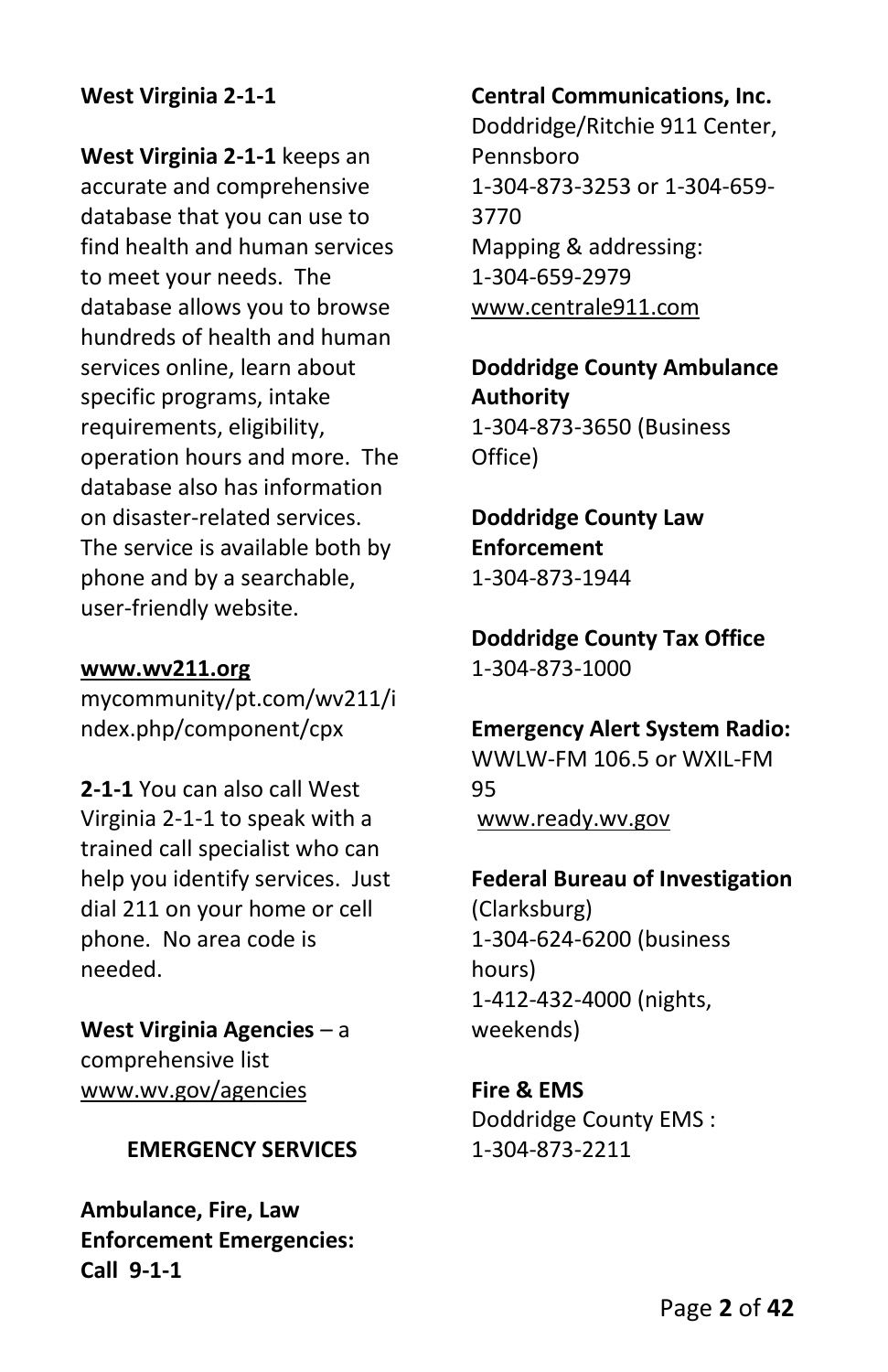## **Fire & EMS**

www.centrale911.com/agencyc ontact.html B.A.N.C.S. VFD, New Milton: 1- 304-873-3722 Greenwood VFD: 304-873-2440 McClellan VFD, Center Point: 1- 304-782-2774 Smithburg VFD: 1-304-873- 1493 West Union VFD: 1-304-873- 1391

## **North Central Regional Jail**

1 Lois Lane, Greenwood 1-304-873-2965 (office) 1-304-873-2960 (for visitation appointment) [www.rja.wv.gov/visitation/Page](http://www.rja.wv.gov/visitation/Pages/North-Central-Regional-Jail.aspx) [s/North-Central-Regional-](http://www.rja.wv.gov/visitation/Pages/North-Central-Regional-Jail.aspx)[Jail.aspx](http://www.rja.wv.gov/visitation/Pages/North-Central-Regional-Jail.aspx)

**Poison Control Center:** 1-800-222-1222 **wvpoisoncenter.org**

**West Union Police** 1-304-873-1107

**WV State Police** Doddridge County Detachment 1-304-873-2101 [www.wvstatepolice.com](http://www.wvstatepolice.com/)

## **TOLL-FREE CRISIS HOTLINES**

[www.childwelfare.gov/pubs/res](http://www.childwelfare.gov/pubs/reslist/tollfree.cfm) [list/tollfree.cfm](http://www.childwelfare.gov/pubs/reslist/tollfree.cfm)

**Child Abuse** Childhelp 1-800-352-6513 [www.childhelp.org](http://www.childhelp.org/) Help for: Child abuse victims, parents, concerned individuals

## **Child Sexual Abuse**

Darkness to Light 1-866-FOR-LIGHT (866-367- 5444) [www.d2l.org](http://www.d2l.org/) Help for: Children and adults needing local information or resources about sexual abuse

## **Domestic Violence & Neglect Hotline – W. Va.**

[www.wvdhhr.org/bcf/children\\_](http://www.wvdhhr.org/bcf/children_adult/cps/report.asp) [adult/cps/report.asp](http://www.wvdhhr.org/bcf/children_adult/cps/report.asp) 1-800-352-6513

## **Help for Parents**

National Parent Helpline 1-855-4APARENT (855-427- 2736) (available 10 a.m. to 7 p.m., PST, weekdays) [www.nationalparenthelpline.or](http://www.nationalparenthelpline.org/)

## [g](http://www.nationalparenthelpline.org/)

Help for: Parents and caregivers needing emotional support and links to resources.

**HOPE, Inc.** 1-304-873-1416 (Doddridge) 1-304-367-1100 (24-hour hotline)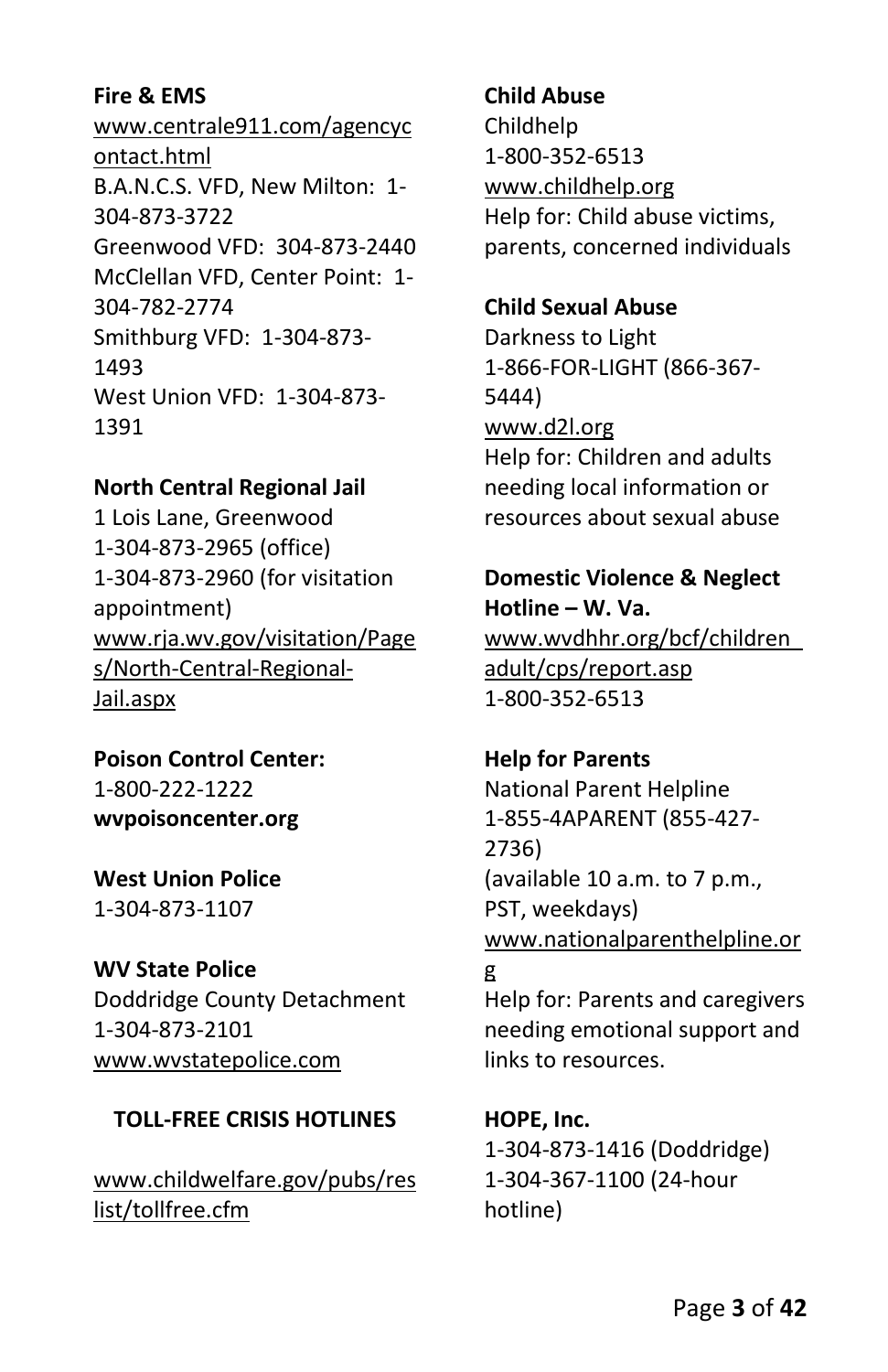A private non-profit agency for victims of domestic violence and sexual assault. Provides information, counseling, shelter, education and advocacy.

#### **Human Trafficking**

National Human Trafficking Hotline 1-888-373-7888 Text INFO or HELP to BeFree (233733) [www.polarisproject.org](http://www.polarisproject.org/) Help for: Victims of human trafficking and those reporting potential trafficking situations

## **Mental Illness**

National Alliance on Mental Illness 1-800-950-NAMI (800-950- 6264) (available 10 a.m. to 6 p.m., ET, weekdays) [www.nami.org](http://www.nami.org/) Help for: Individuals, families, professionals

## **Missing/Abducted Children**

Child Find of America 1-800-I-AM-LOST (800-426- 5678) [www.childfindofamerica.org](http://www.childfindofamerica.org/) Help for: Parents reporting lost or abducted children, including parental abductions

## **Family Violence**

National Domestic Violence Hotline 1-800-799-SAFE (800-799-7233) TTY: 800-787-3224 Video Phone (only for deaf callers): 855-812-1001 [www.ndvh.org](http://www.ndvh.org/) Help for: Children, parents, friends, offenders

# **National Center for Missing & Exploited Children**

1-800-THE-LOST (800-843-5678) [www.missingkids.com](http://www.missingkids.com/) Help for: Families, professionals (social services, law enforcement), or to report a tip

**Parent Help** 1-800-A-WAY-OUT (800-292- 9688) 1-800-716-3468 [www.childfindofamerica.org/pr](http://www.childfindofamerica.org/programs.htm) [ograms.htm](http://www.childfindofamerica.org/programs.htm) Help for: Parents with issues of child custody, visitation, child support, parental abduction

**Rape/Incest** Rape, Abuse & Incest National Network (RAINN)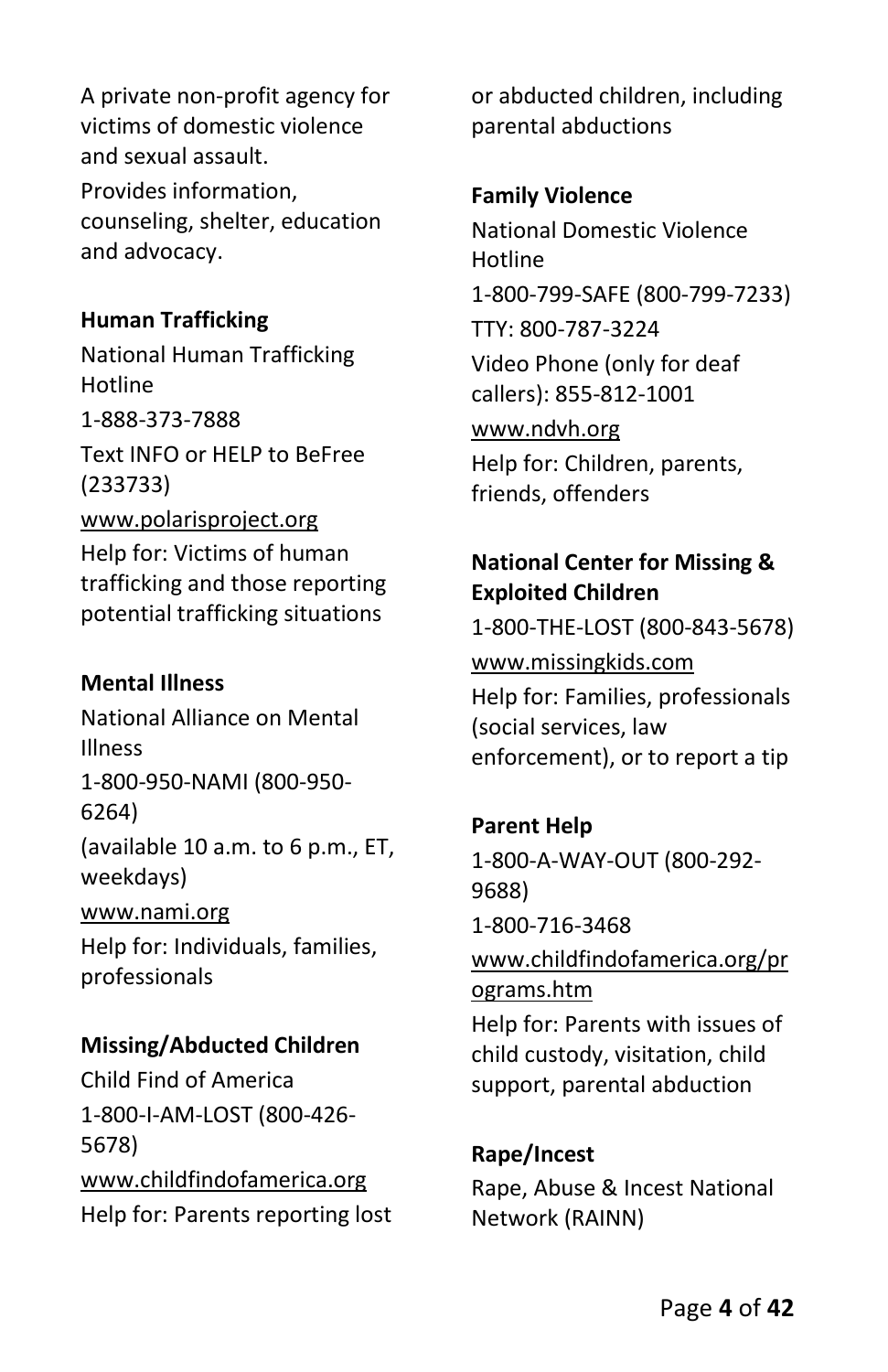1-800-656-HOPE (800-656- 4673) [www.rainn.org](http://www.rainn.org/) Help for: Rape and incest victims, media, policymakers, concerned individuals

## **Substance Abuse**

National Alcoholism and Substance Abuse Information Center 1-800-784-6776 [www.addictioncareoptions.com](http://www.addictioncareoptions.com/) Help for: Families, professionals, media, policymakers, concerned individuals

#### **Suicide Prevention**

National Suicide Prevention Lifeline 1-800-273-TALK (800-273-8255) TTY: 800-799-4TTY (800-799- 4889) [www.suicidepreventionlifeline.](http://www.suicidepreventionlifeline.org/) [org](http://www.suicidepreventionlifeline.org/) Help for: Families, concerned individuals

#### **Youth in Trouble/Runaways**

National Runaway Safeline 1-800-RUNAWAY (800-786- 2929) Ritchie/Doddridge DHHR 304-873-2031 [www.1800runaway.org](http://www.1800runaway.org/) Help for: Runaway and homeless youth, families This is who to call if you are a teenager who is thinking of

running from home, if you have a friend who has run and is looking for help, or if you are a runaway ready to go home.

## **ADOPTION**

#### **AdoptionServices.org**

1-800-943-0400 [www.adoptionservices.org](http://www.adoptionservices.org/) Free help is provided for pregnant women and birth mothers, whether raising your child yourself or placing your child for adoption. Assistance is also available for adopting families.

#### **Genesis Youth Crisis Center**

Foster & Adoption Care 424 South Fourth Avenue Box 3 Paden City, WV 26159 304-200-3374

# **WV Bureau for Children & Families**

Office of Social Services Ritchie/Doddridge DHHR 1-304-873-2031 [www.wvdhhr.org/oss/adoption](http://www.wvdhhr.org/oss/adoption/) [/](http://www.wvdhhr.org/oss/adoption/)

## **ALCOHOLICS ANONYMOUS**

## **AA Statewide**:

1-800-333-5051 1-304-231-5867 [http://aawv.org](http://aawv.org/)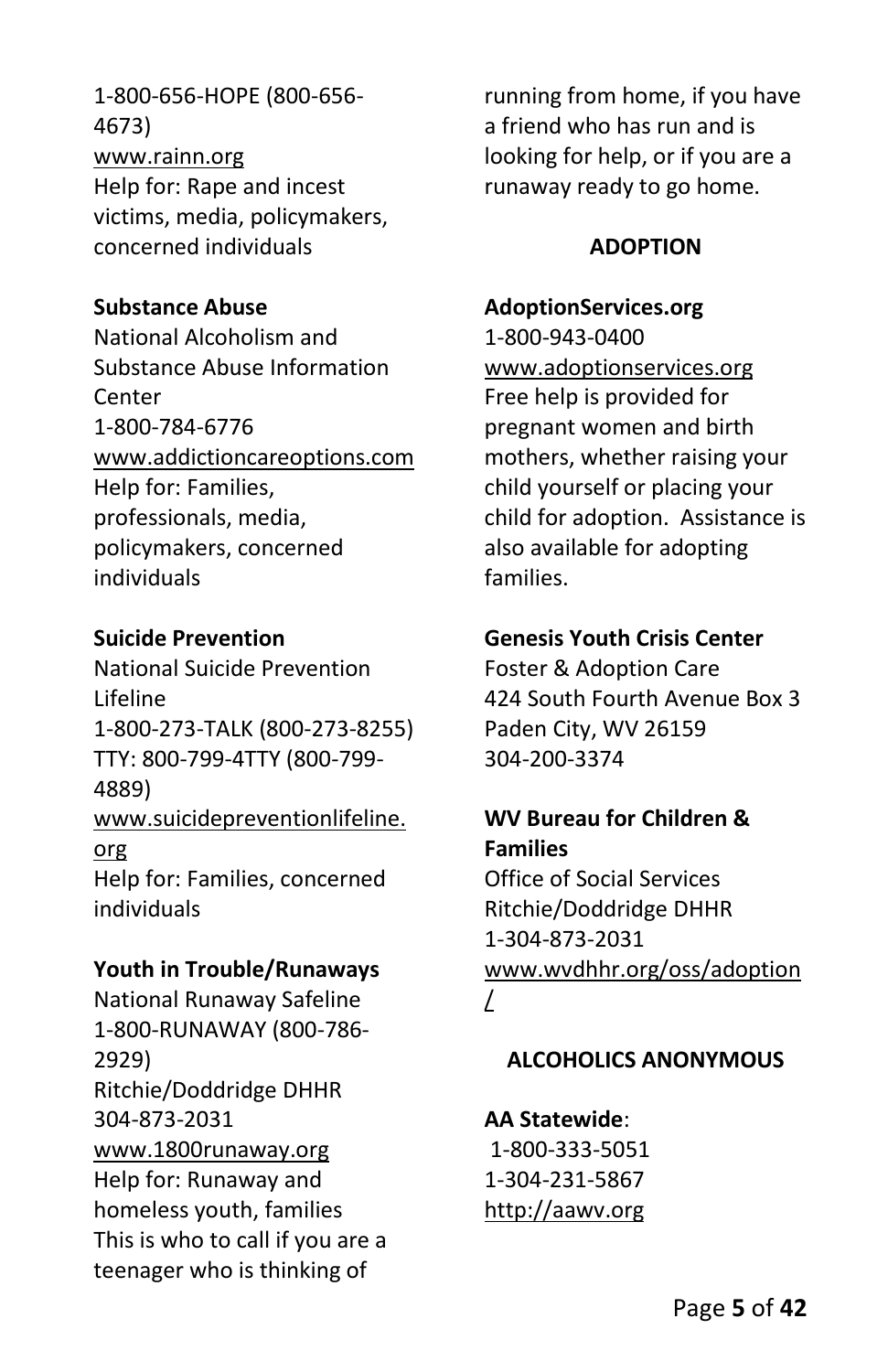**Al-Anon / Alateen** 1-304-345-7420 [http://al-anon.alateen.org](http://al-anon.alateen.org/)

#### **Doddridge County Day Report Center**

123 Main St, West Union 1-304-873-3005 Services Include: CBI – SA, Cognitive Behavior Intervention, Substance Abuse

## **ANIMAL RESOURCES**

# **Animal Veterinary**

**Emergency Treatment** 7 th Street Parkersburg 304-428-8387

# **Buckeye Run Veterinary Clinic**

1-304-782-4011 Buckeye Run, Salem

# **Doddridge Animal Control**

1-304-782-1566 (Rodney Trent)

# **Doddridge County Humane Society**

1-304-782-4900 1286 Wiseman Run, Salem dchsfamily99@gmail.com

## **Fairmont Veterinary Hospital**

After Hours Emergency Clinic 1-304-363-2227 Reg. Hours 1-304-363-0930

**Parkersburg Veterinary Emergency Treatment Center** 1-304-428-8387

**Ritchie County Veterinary Clinic** 1-304-643-2750 Pullman Road, Harrisville

## **CHILD SUPPORT**

## **WV Bureau for Child Support Enforcement**

1-800-249-3778

www.dhhr.wv.gov/bcse Services include establishing paternity, establishing support, locating parents, securing support from parents who live in another state, enforcing the payment of support (collection methods), income withholding, income tax refund intercepts, civil and criminal contempt of court, reviewing and modifying support orders, and other enforcement measures.

## **CHILD CARE**

## **Choices Child Care Resource & Referral** 1-304-622-6528 or 1-866-622- 6528 1-304-485-2668 or 1-866-966- 2668 <http://wvdhhr.org/choices/>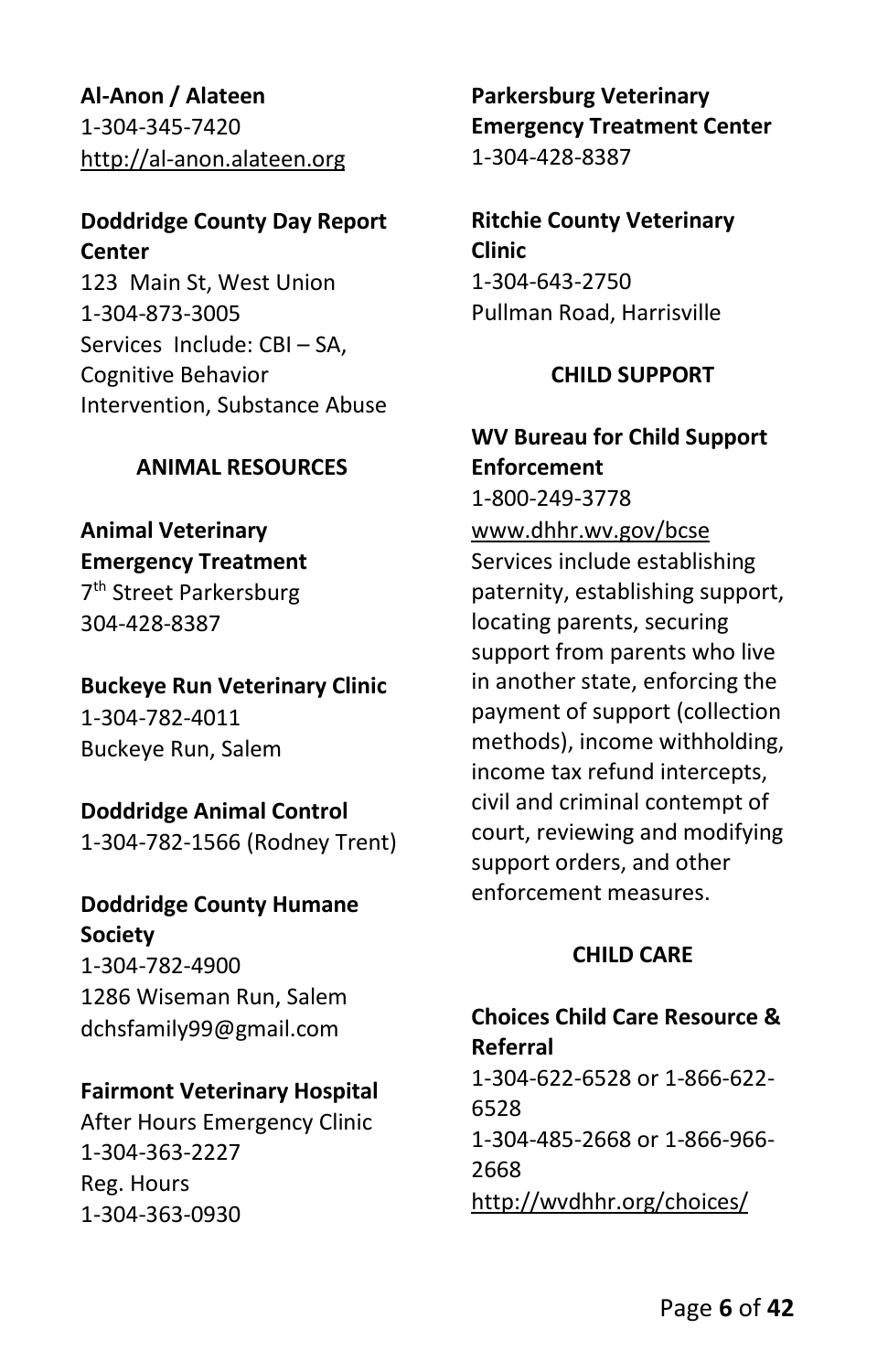## **School Day Plus After School Program**

1-304-873-1521 Provides a safe, educational and social environment for children in preschool to 8<sup>th</sup> grade to go to after school and during the summer months.

## **COUNSELING**

## **Celebrate Recovery of Doddridge County**

1-304-873-2929 (Nancy Stewart) Facebook.com/CRODCWV This program is a Christ based 12 – step recovery program. It is meant to help those who want to overcome their hurts, habits, and hang – ups. While going through the 12 – steps, the participant will also learn the 8 Bible based recovery principles. Celebrate Recovery offers help for every age. Celebration Place for ages 5-12 and the Landing ages 13-19.

## **CRISS-CROSS**

215 South 3rd Street, Clarksburg 1-304-623-0921 1-866-889-9347 [www.criss-crosswv.org](http://www.criss-crosswv.org/) CRISS-CROSS is an acronym for Consumer Referral and Information Service System for Citizens, Resources and Organizations Seeking

Solutions. Their Consumer Credit Counseling Service provides confidential counseling to aid and rehabilitate financially distressed families and individuals, and is a HUDapproved housing counseling service as well. In addition, their government-approved Representative Payee Program is available for the elderly, developmentally disabled, children, those suffering from drug, alcohol or mental health problems or just need help making sure their bills are paid.

## **Doddridge County Day Report Center**

123 Main St, West Union 1-304-873-3005 Services Include: CBI – SA, Cognitive Behavior Intervention, Substance Abuse

## **Military OneSource**

1-800-342-9647 1-800-273-TALK (8255) – Crisis line [www.militaryonesource.mil](http://www.militaryonesource.mil/) For active, reserve and former military personnel and their families. Offers telephone and online counseling, as well as support for many issues related to military life.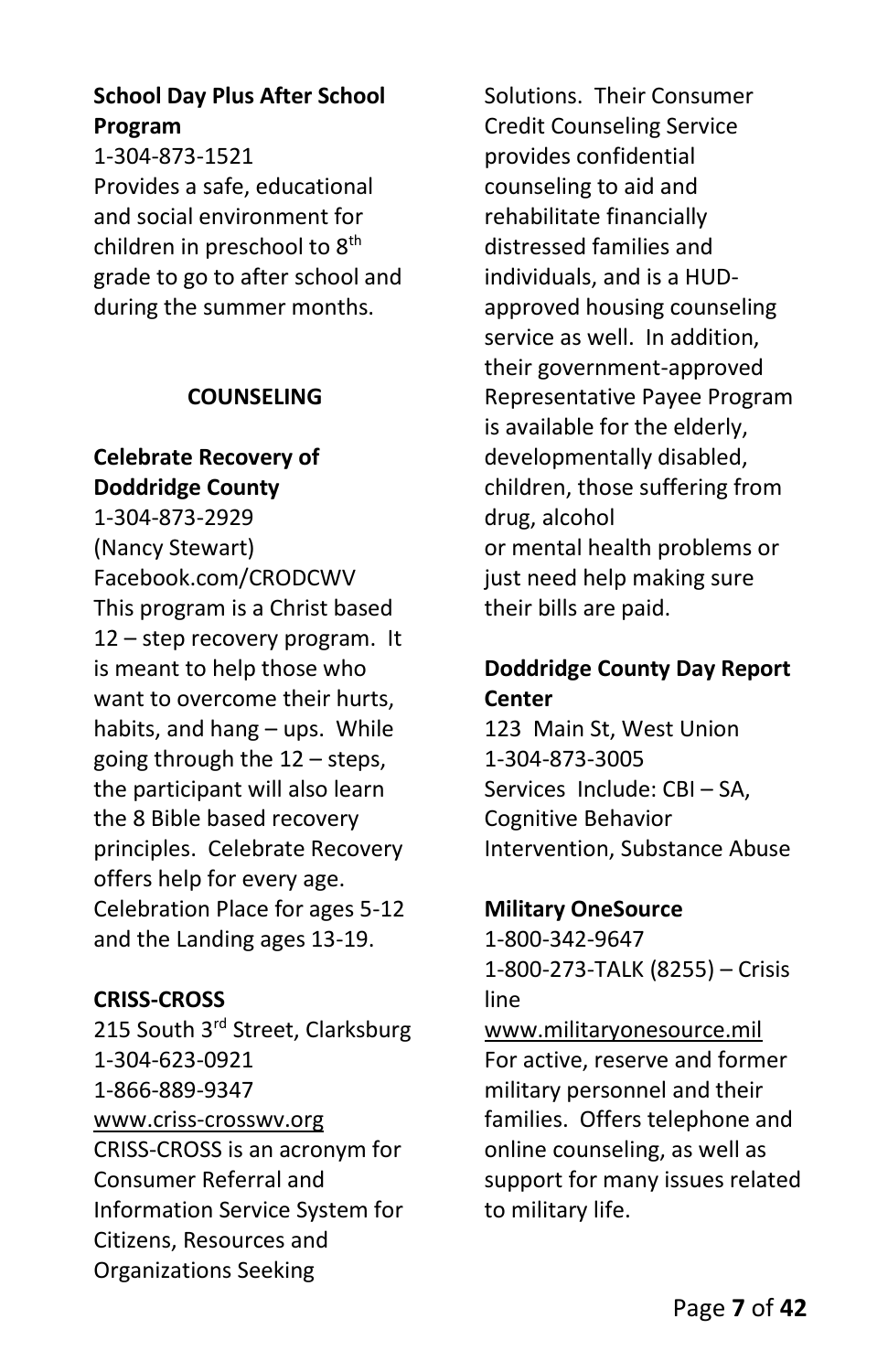## **National Suicide Prevention Lifeline**

1-800-273-TALK (8255) [www.suicidepreventionlifeline.](http://www.suicidepreventionlifeline.org/) [org](http://www.suicidepreventionlifeline.org/)

#### **United Summit Center**

1-304-623-5661 After-hours Crisis Line: 1-800- SUMMIT-0 (800-786-6480) [www.uscwv.org/](http://www.uscwv.org/) United Summit Center is a private, non-profit comprehensive behavioral health center. This agency offers a full continuum of outpatient services to meet consumer needs in the areas of Crisis Intervention, Mental Health, Addiction Recovery, or Developmental Disabilities services. Programs are available to provide for the treatment needs of children, adolescents, adults and older adults. Based in Clarksburg, United Summit Center serves seven counties in North Central West Virginia, including Doddridge County.

#### **DENTAL**

## **Mark A. Spiker, DDS**

21 Medical Center Dr, Pennsboro 1-304-659-2585

#### **Ritchie Regional Health Center**

190 Marie Street St, West Union 1-304-873-1401 Member of the WV Primary Care Association. Fees on sliding scale. Walk-ins accepted.

## **DOMESTIC VIOLENCE**

**HOPE, Inc.** 1-304-873-1416 (Doddridge) 1-304-399-1111 (24-hour hotline) Tollfree: 1-866-399-RAPE (7273) A private non-profit agency for victims of domestic violence and sexual assault. Provides information, counseling, shelter, education and advocacy.

## **National Domestic Violence Hotline**

[www.ndvh.org](http://www.ndvh.org/) 1-800-799-SAFE (800-799-7233) TTY: 800-787-3224 Video Phone Only for Deaf Callers: 855-812-1001 Help for: Children, parents, friends, offenders

## **WV Domestic Violence & Neglect Hotline**

[www.wvdhhr.org/bcf/children\\_](http://www.wvdhhr.org/bcf/children_adult/cps/report.asp) [adult/cps/report.asp](http://www.wvdhhr.org/bcf/children_adult/cps/report.asp) 1-800-352-6513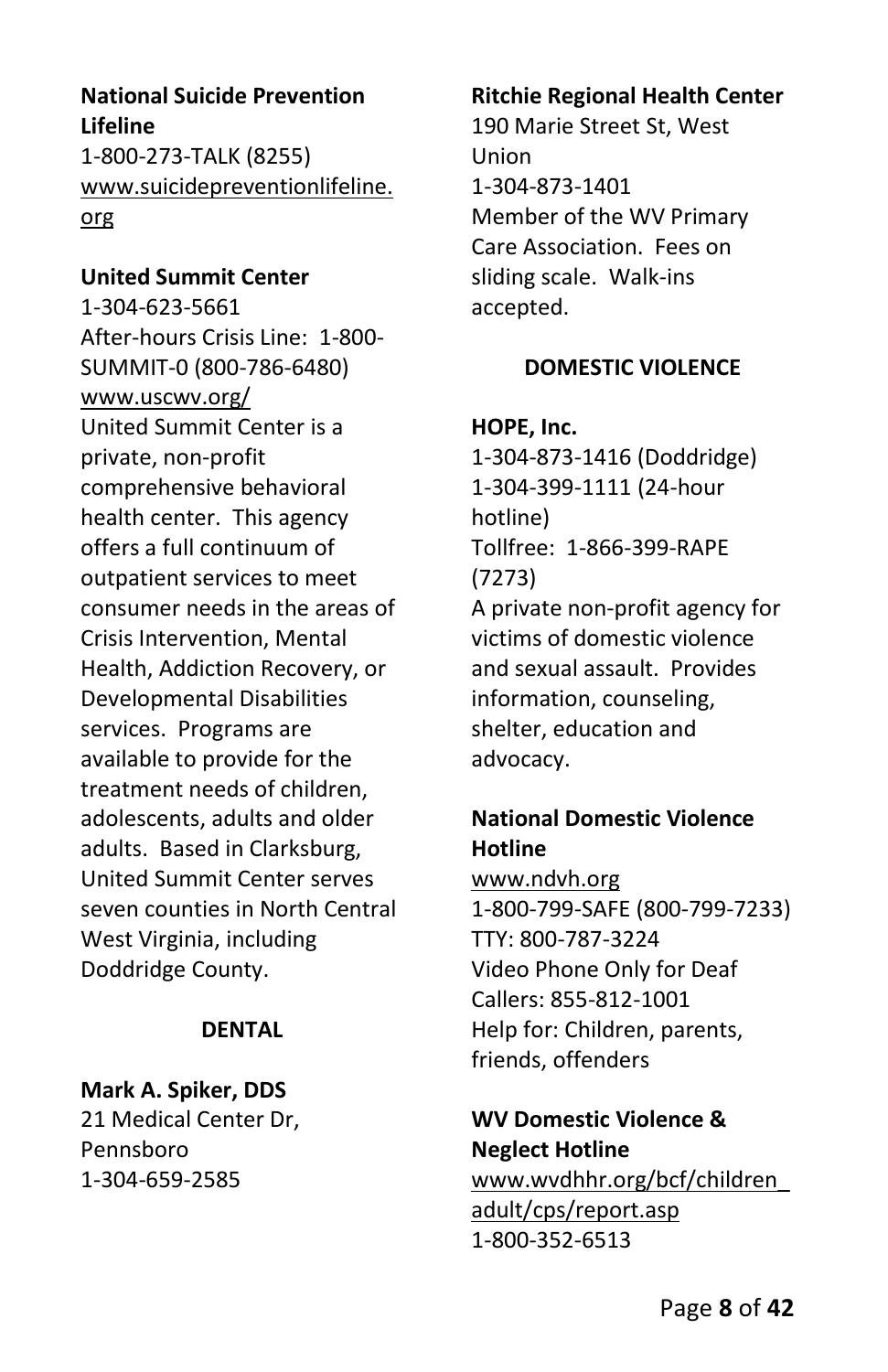## **DRUG & SUBSTANCE ABUSE**

**AA Statewide**: 1-800-333-5051 1-304-231-5867 [http://aawv.org](http://aawv.org/)

**Al-Anon / Alateen** 1-304-345-7420 [http://al-anon.alateen.org](http://al-anon.alateen.org/)

**Doddridge County Day Report Center** 123 Main St, West Union 1-304-873-3005

**Doddridge County Prevention Partnership** (through Doddridge County Starting Points) 304-873-3500

**Narcotics Anonymous** Doddridge County Day Report **Center** 123 Main St, West Union 1-304-873-3005

**NA Mountaineer Region** 1-800-766-4442 1-304-344-4442 [www.mrscna.org](http://www.mrscna.org/)

**SAMHSA** Substance Abuse & Mental Health Services Administration 1-800-662-HELP (4357) [www.samhsa.gov/treatment/](http://www.samhsa.gov/treatment/)

**National Alcoholism & Substance Abuse Information Center** 1-800-784-6776 [www.addictioncareoptions.com](http://www.addictioncareoptions.com/) Help for families, professionals, media, policymakers, concerned individuals

**Turn To Help** [www.turntohelp.com](http://www.turntohelp.com/) Signs, symptoms and treatment options for opioid dependence.

**United Summit Center** 1-304-623-5661 After-hours Crisis Line: 1-800- SUMMIT-0 (800-786-6480) [www.uscwv.org/](http://www.uscwv.org/)

**West Virginia Tobacco Quit Line** 1-877-966-8784 [http://www.bebetter.net/wvqu](http://www.bebetter.net/wvquitline_home.html) [itline\\_home.html](http://www.bebetter.net/wvquitline_home.html) Information and services for those who would like to quit smoking.

#### **EDUCATION**

## **College Foundation of West Virginia**

[https://secure.cfwv.com](https://secure.cfwv.com/) For students from middle school to college, provides information pertaining to career planning, high school planning, college planning, and financial aid. Includes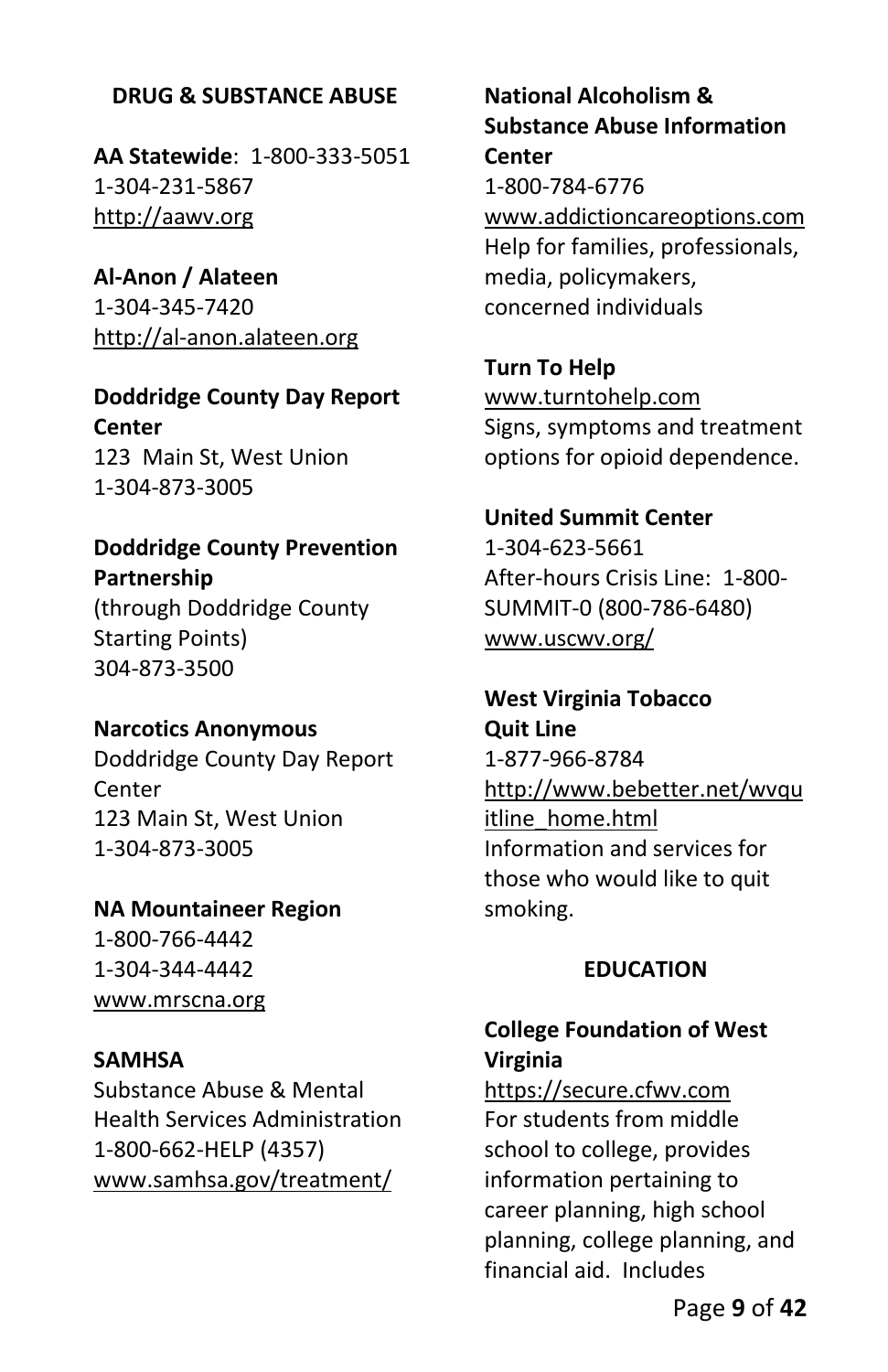resources helpful to the students themselves, to their parents, and to educators.

#### **Doddridge County Board of Education**

117 West Virginia RT 18 South, West Union 1-304-873-2300 www[.dcschools.us/](http://boe.dodd.k12.wv.us/)

#### **Doddridge County Preschool Center**

2945 Smithton Rd Preschool Special Needs Title I 1-304-873-1679

## **Doddridge County Elementary School**

182 Doddridge School Rd, West Union 1-304-873-3294 [www.dcschools.us](http://www.edline.net/pages/Doddridge_County_Elementary_Sc)

#### **Doddridge County Middle School**

65 Doddridge School Rd, West Union 1-304-873-2390 [www.dcschools.us](http://www.edline.net/pages/Doddridge_County_Elementary_Sc)

## **Doddridge County High School**

79 Bulldog Dr, West Union 1-304-873-2521 Band Room: 1-304-873-1354 Vocational Bldg.: 1-304-873- 1221 Fitness Room: 1-304-873-2521 (follow the directions given to reach the athletic director) Stansberry Stadium: 1-304- 873-1951 [www.dcschools.us](http://www.edline.net/pages/Doddridge_County_Elementary_Sc)

#### **Energy Express**

[http://energyexpress.ext.wvu.e](http://energyexpress.ext.wvu.edu/) [du](http://energyexpress.ext.wvu.edu/) [www.facebook.com/Doddridge](http://www.facebook.com/DoddridgeCountyEnergyExpress) [CountyEnergyExpress](http://www.facebook.com/DoddridgeCountyEnergyExpress) 1-304-873-1801 or 1-304-293- 3855 Energy Express is an awardwinning, 8-week, summer reading and nutrition program for children living in West Virginia's rural and low-income communities. Targeting children entering first thru sixth grades, the program is designed to provide learning opportunities and nutrition during the summer months, when children are most at risk for falling behind on reading levels.

## **Head Start**

Appalachian Council Family Services 304-873-1679

## **Strengthening Families Program**

Located at the Board of Education 304-873-2300 Ext.: 0023 (Jeremy Waugaman)

Page **10** of **42**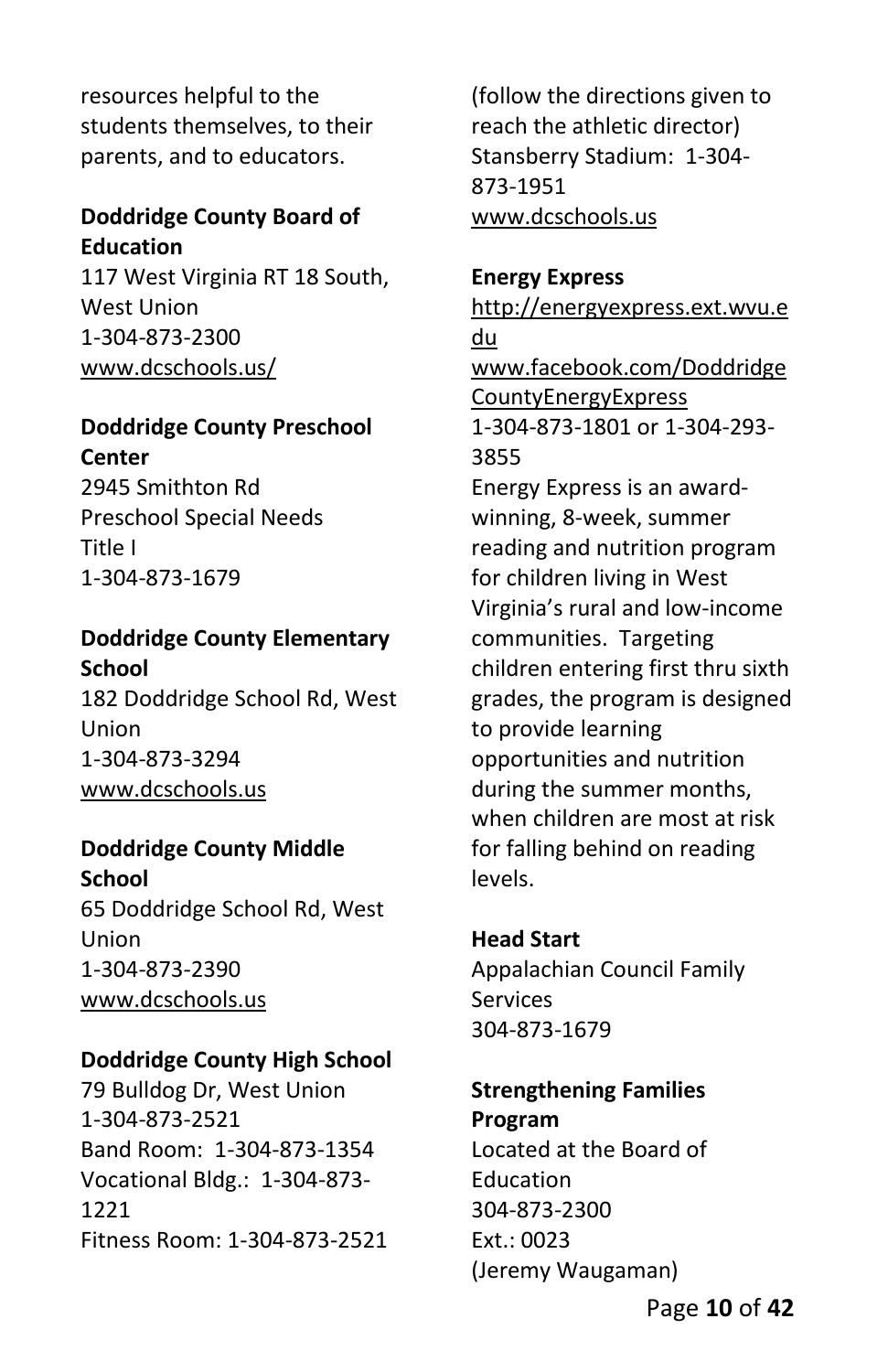#### **TASC Preparation (Former name GED)**

Doddridge County Day Report Center 123 W Main St, West Union 1-304-873-3005 (Doddridge County Board of Education)

## **United Technical Center**

251 Marie Street, Clarksburg 26301 1-304-326-7580 [www.harcoboe.net/utc/page/h](http://www.harcoboe.net/utc/page/home) [ome](http://www.harcoboe.net/utc/page/home) Vocational/Technical Education

# **EMPLOYMENT/ UNEMPLOYMENT**

## **America's Career InfoNet**

[www.acinet.org](http://www.acinet.org/) 1-877-US2-JOBS (872-5627) Provides links to occupational requirements and trends, labor market conditions, employer contacts, and a career resource library.

## **Job Squad, Inc.**

102 2<sup>nd</sup> Street, Bridgeport [www.jobsquadinc.org](http://www.jobsquadinc.org/) 1-304-848-0850 A nonprofit company that provides employment opportunities, training and support for people with physical, developmental or psychiatric disabilities.

# **Plan to Achieve Self-Support (PASS)**

[http://www.socialsecurity.gov/](http://www.socialsecurity.gov/disabilityresearch/wi/pass.htm) [disabilityresearch/wi/pass.htm](http://www.socialsecurity.gov/disabilityresearch/wi/pass.htm) 1-866-667-7698 ext. 12639 An SSI provision to help individuals with disabilities return to work. PASS lets disabled individual set aside money and/or things he or she owns to pay for items or services needed to achieve a specific work goal.

# **Ticket to Work and Self Sufficiency Program**

[www.yourtickettowork.com](http://www.yourtickettowork.com/) 1-866-949-3687 Provides Social Security disability beneficiaries the choices, opportunities and support needed to become and stay employed, increase their earnings, and eventually leave and remain off benefits by being fully self-supportive.

## **WorkForce West Virginia**

Region 6 Career Center 16 Sterling Dr, Bridgeport 1-304-627-2125 1-800-252-JOBS (5627) TDD: 304-558-1549 [www.wvcommerce.org/busines](http://www.wvcommerce.org/business/workforcewv/) [s/workforcewv/](http://www.wvcommerce.org/business/workforcewv/) With the largest database of jobs in the state, WorkForce West Virginia can provide oneon-one assistance in preparing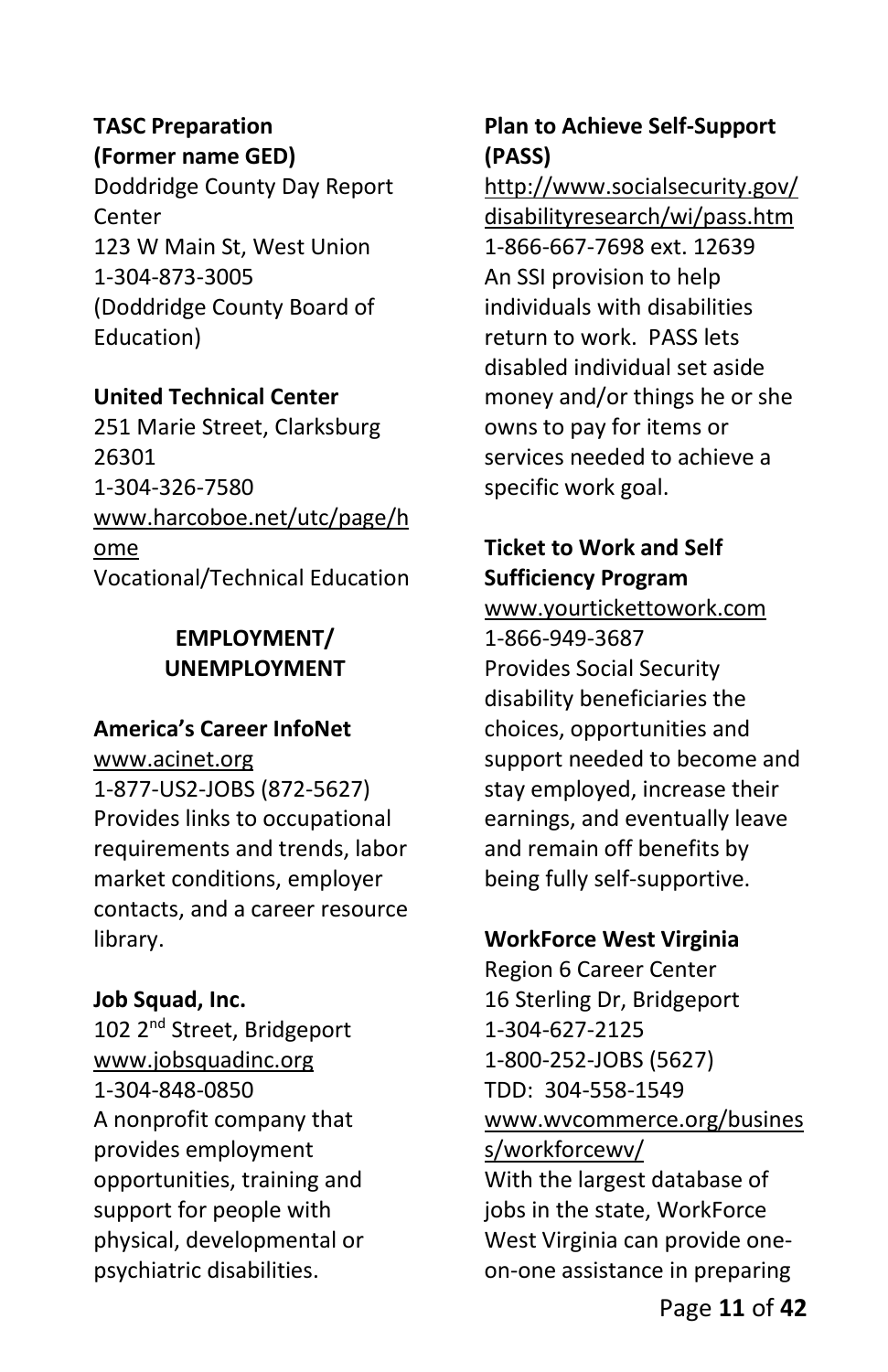you for a new or upgraded job. Assistance includes help with preparation of a resume and cover letter, coaching you on interview skills, and helping you identify your interests and skills to find an occupation that best suits you.

## **WV Choice (WVC)**

1097 Greenbag Road Morgantown WV (serving Doddridge Co.) 1-304-291-2931 1-800-802-3288 [www.westvirginiaschoice.com](http://www.westvirginiaschoice.com/) Start a rewarding career and join our team in providing quality care in the home.

#### **FINANCIAL ASSISTANCE**

#### **Community Resources, Inc.**

1163 WV Rt. 18 North, Suite 1, West Union Office: 1-304-873-3439 Facebook: Community Resources Inc., Doddridge Website[: www.cricap.org](http://www.cricap.org/)  CRI Inc. is a private non-profit agency serving the needs of low to moderate-income individuals and families. Community Resources, Inc. offers services in the areas of Crisis Intervention, Employment & Education, Financial Independence, Housing and Weatherization. Also available

are services such as food pantries, household items, and clothing closets. CRI, Inc. will also provide referrals to the services and programs of other agencies.

**DHHR** (see separate listing Pg. 18 -19) 1-304-873-2031

#### **Good Shepherd Tree**

1-304-873-1245 The goal of this program is for every Doddridge County child in need to receive gifts of clothing and as possible a "wish list" item for Christmas. Referral from DHHR or Community Resources is suggested but not required. Lambs are selected from Good Shepherd Trees and gifts are purchased for the chosen Lambs. This need based charitable program for children birth to 18 is coordinated by the DCFRN.

#### **Nazareth Farm**

665 Nazareth Farm Rd, Center Point (Salem) 26246 1-304-782-2742 [www.nazarethfarm.org](http://www.nazarethfarm.org/) [www.facebook.com/pages/Naz](http://www.facebook.com/pages/Nazareth-Farm-Inc/254482071237156) [areth-Farm-](http://www.facebook.com/pages/Nazareth-Farm-Inc/254482071237156)[Inc/254482071237156](http://www.facebook.com/pages/Nazareth-Farm-Inc/254482071237156) Nazareth Farm is a Catholic community whose ministry consists of providing free volunteer labor to those with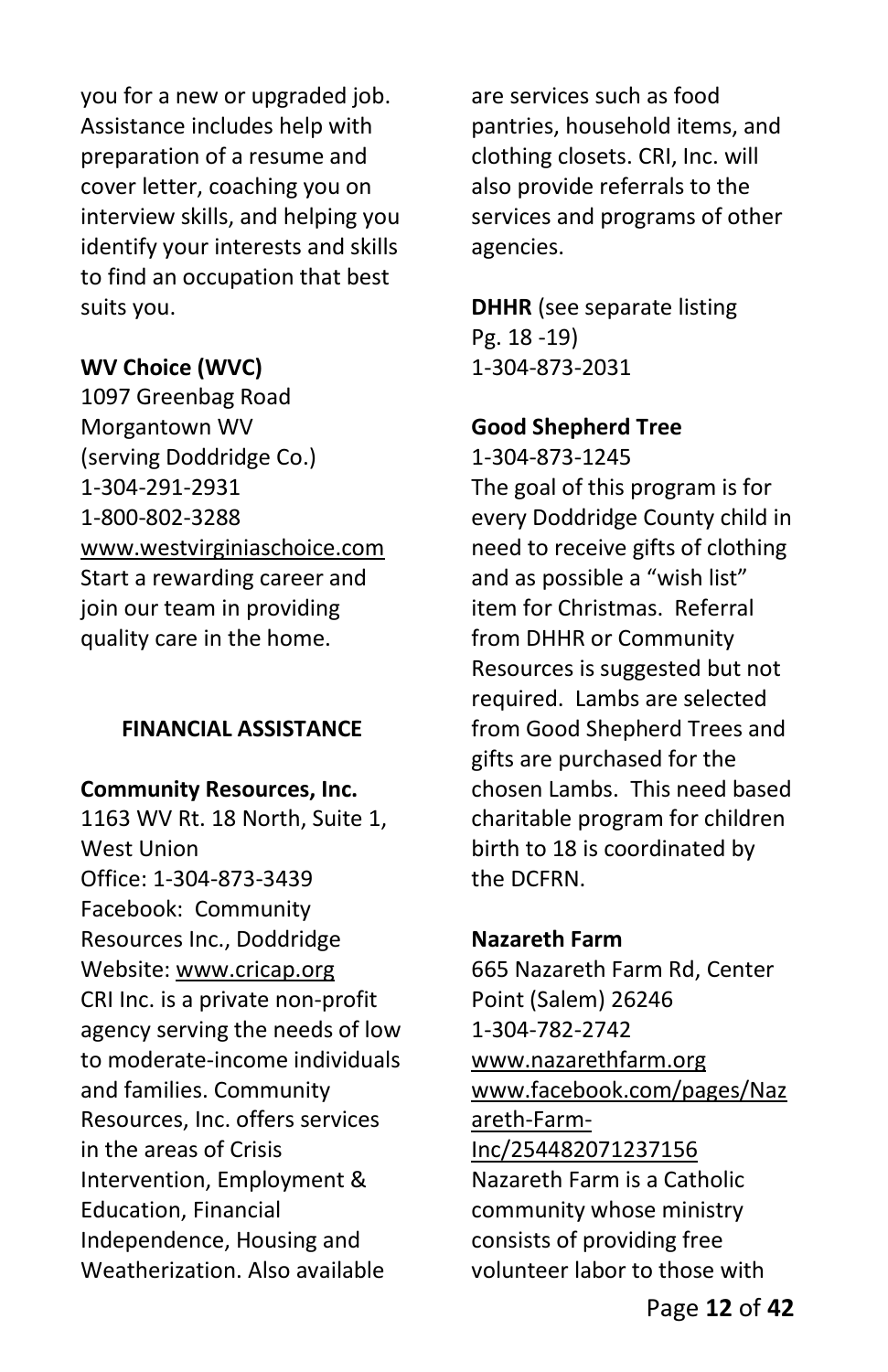low or fixed income seeking home repair. Because the labor is free, homeowners are asked to pay for the materials that go into their particular home repair project. Every effort is made to use scrap and other material to reduce the material cost, and homeowners are asked to make a commitment to a negotiable monthly payment.

#### **FOOD PANTRY**

#### **DEO Food Pantry**

Physical Address: 1163 WV Rt. 18 North, West Union Mailing Address: PO Box 392, West Union Tuesdays, 10 a.m. – 12 p.m. Closed 5<sup>th</sup> Tuesday of the month & when DC schools are closed due to inclement weather. 1-304-782-1099 Rbobbireid@gmail.com The DEO food pantry will assist with food once a month. Must show proof that you are a DC resident.

#### **The Father's Hand**

209 Columbia St, West Union Thursdays,  $9 a.m. - 12 p.m.$ Focus is on providing clothing and basic household items to those in need. A service provided through the

generosity of the Crimson River Baptist Church, Denver Burnside, Pastor. 304-782-1026 (No prior arrangement needed. Limit calls to emergencies.)

## **Mobile Outreach and Wellness Works Food Pantry**

Greenwood VFD 1-888-900-2989 1-304-989-4511 [www.CatholicsCharities.org](http://www.catholicscharities.org/) This pantry sponsored by Catholic Charities is held every 4 th Tuesday of each month from 9:00 AM to 12:00 PM. The clients who use this service must be at or below 150% of the poverty line. Proof of id and income are required.

#### **GAMBLING HELP**

#### **Gamblers Anonymous**

1-855-2CALLGA (855-222-5542) [www.gamblersanonymous.org](http://www.gamblersanonymous.org/) A fellowship of men and women who share their experience, strength and hope with each other that they may solve their common problem and help others to recover from a gambling problem. There are no dues or fees.

**Problem Gamblers Help Network of West Virginia** 1-800-GAMBLER (426-2537) [www.1800gambler.net](http://www.1800gambler.net/)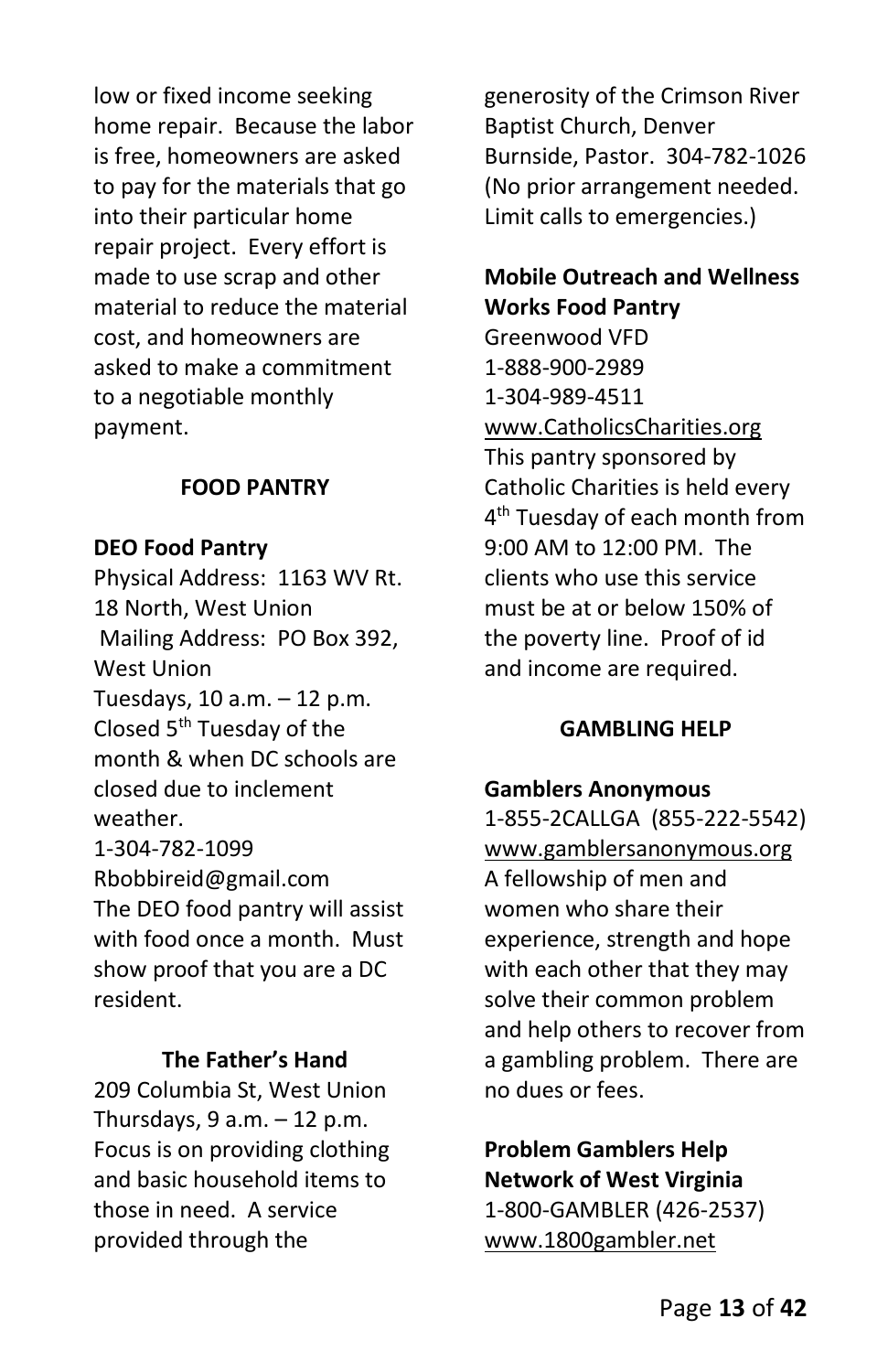A program created by the West Virginia Legislature to identify and provide services to problem gamblers and their families.

## **GOVERNMENT OFFICES**

**Attorney General of West Virginia** 1-800-368-8808 [www.ago.wv.gov/Pages/default](http://www.wvago.gov/publicresource.cfm)

**Consumer Protection** [www.ago.wv.gov/pages/default](http://www.wv.gov/residents/Pages/ConsumerProtection.aspx) [.aspx](http://www.wv.gov/residents/Pages/ConsumerProtection.aspx)

## **Department Of Health & Human Resources (DHHR)**

22 Herbert Ave., Smithburg 1-304-873-2031 www.dhhr.wv.gov [www.wvinroads.org](http://www.wvinroads.org/) (online eligibility screening) Programs include Medicaid for Children and Pregnant Women, the West Virginia Children's Health Insurance Program (CHIP), Supplemental Nutrition Assistance Program (SNAP) (formerly Food Stamps), Medicare Premium Assistance Programs, School Clothing Allowance, cash assistance through the WV WORKS employment program, and help with utility bills through the Low Income Energy Assistance Program (LIEAP). Other social services include adoption, child protective service (CPS), adult

protective service (APS), foster care, homeless services, and the Women-Infants-Children supplemental nutrition program (WIC). In addition to its own programs, DHHR will provide referrals to programs and services of other agencies.

**Doddridge County website** [www.doddridgecounty.wv.gov](http://www.doddridgecounty.wv.gov/)

**Doddridge County Ambulance Authority** 1-304-873-3650 (for emergency, call 9-1-1)

**Doddridge County Assessor** 1-304-873-1261

**Doddridge County Board of Education** 1-304-873-2300

**Doddridge County Clerk** 1-304-873-2631

**Doddridge County Commission** 1-304-873-2631

**Doddridge County Court House** Judge: 1-304-873-1565 Circuit Clerk: 1-304-873-2331 Juror Info: 1-304-873-2331 Magistrates: 1-304-873-2694

**Doddridge County Economic Development Authority** 1-304-873-1652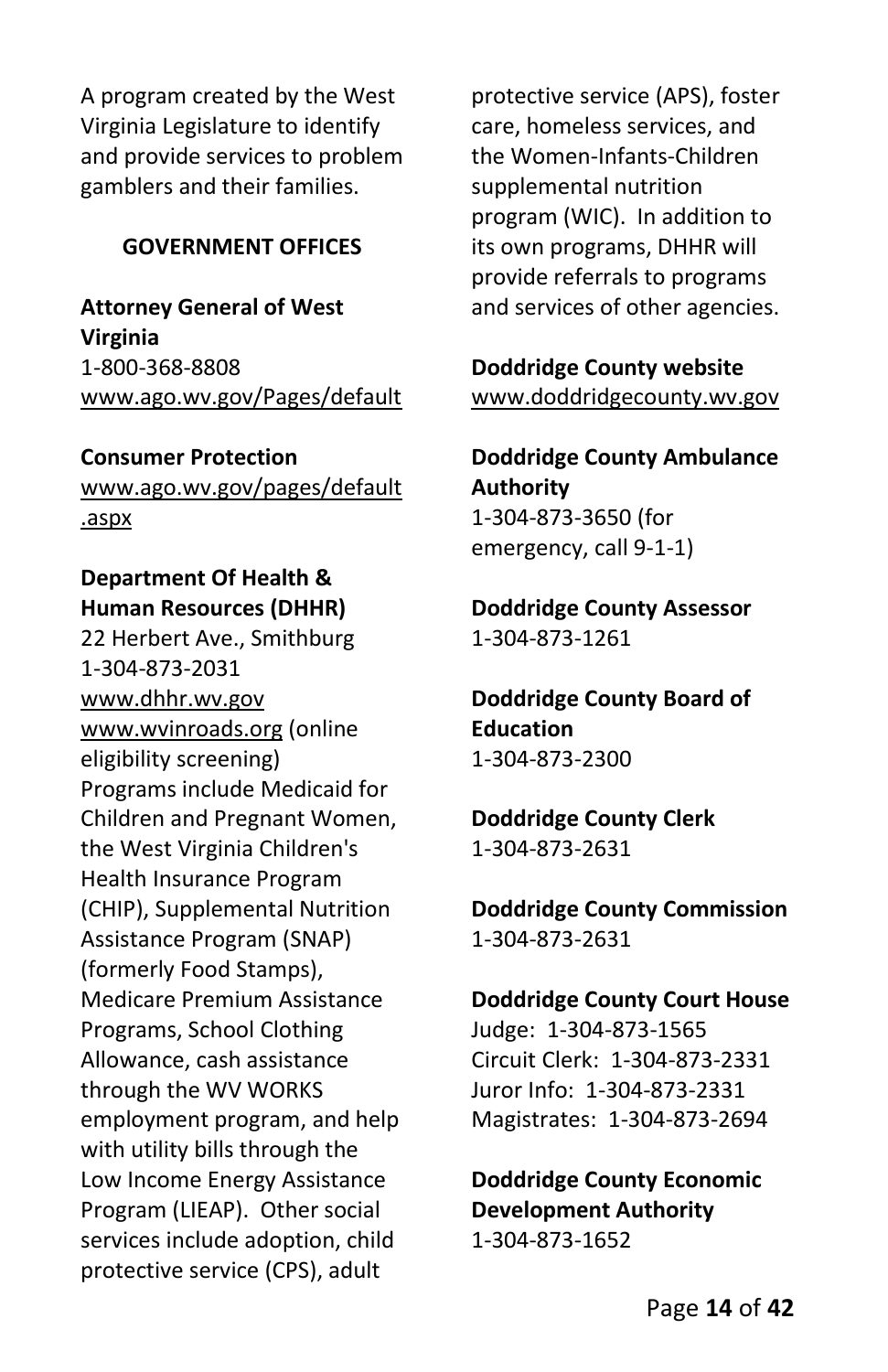**Doddridge County Emergency Management/ Flood Plain Officer/ Local Emergency Planning Committee** 1-304-873-2631 Meetings are held on the quarterly at 9:00 AM at the WVU-Doddridge County Extension Service meeting room.

**Doddridge County Health Department** 1-304-873-1531

**Doddridge County Prosecuting Attorney** 1-304-873-1737

#### **Doddridge County Sheriff**

1-304-873-1944 (Law Enforcement) 1-304-873-1000 (Tax Office)

#### **Doddridge County Solid Waste Authority**

1-304-873-1927 **Town of West Union** Location: 178 Court Street, West Union Mailing Address: PO Box 5 West Union 1-304-873-1400 [westunioncityhall@zoomintern](mailto:westunioncityhall@zoominternet.net) [et.net](mailto:westunioncityhall@zoominternet.net)

The West Union City Hall building is the location of the office of the Mayor, the Town Council and the Town Clerk. The Town of West Union

administers municipal laws, issues business licenses, and is responsible for street maintenance. In its capacity as the **Water Office**, this location oversees activation and billing for water & sewer service. Town residents are also required to register dogs, cats, RVs, ATVs and riding mowers here.

## **Department of Motor Vehicles (DMV)**

153 West Main Street Clarksburg, WV 26301 1-304-558-3900 or 1-800-642- 9066 (In-State Only) [http://dmv.wv.gov](http://dmv.wv.gov/) Driver's license testing & renewal, vehicle registration, CDL, etc. Website includes a downloadable driver's training manual and a sample written test.

# **Public Service Commission (Utilities)** 1-800-344-5113

[www.psc.state.wv.us/complaint](http://www.psc.state.wv.us/complaints)

## [s](http://www.psc.state.wv.us/complaints)

If you are unable to resolve an issue directly with a business or utility, you may file a complaint with the Attorney General's Office or PSC.

## **Social Security Administration**

320 W Pike St, Clarksburg 1-800-772-1213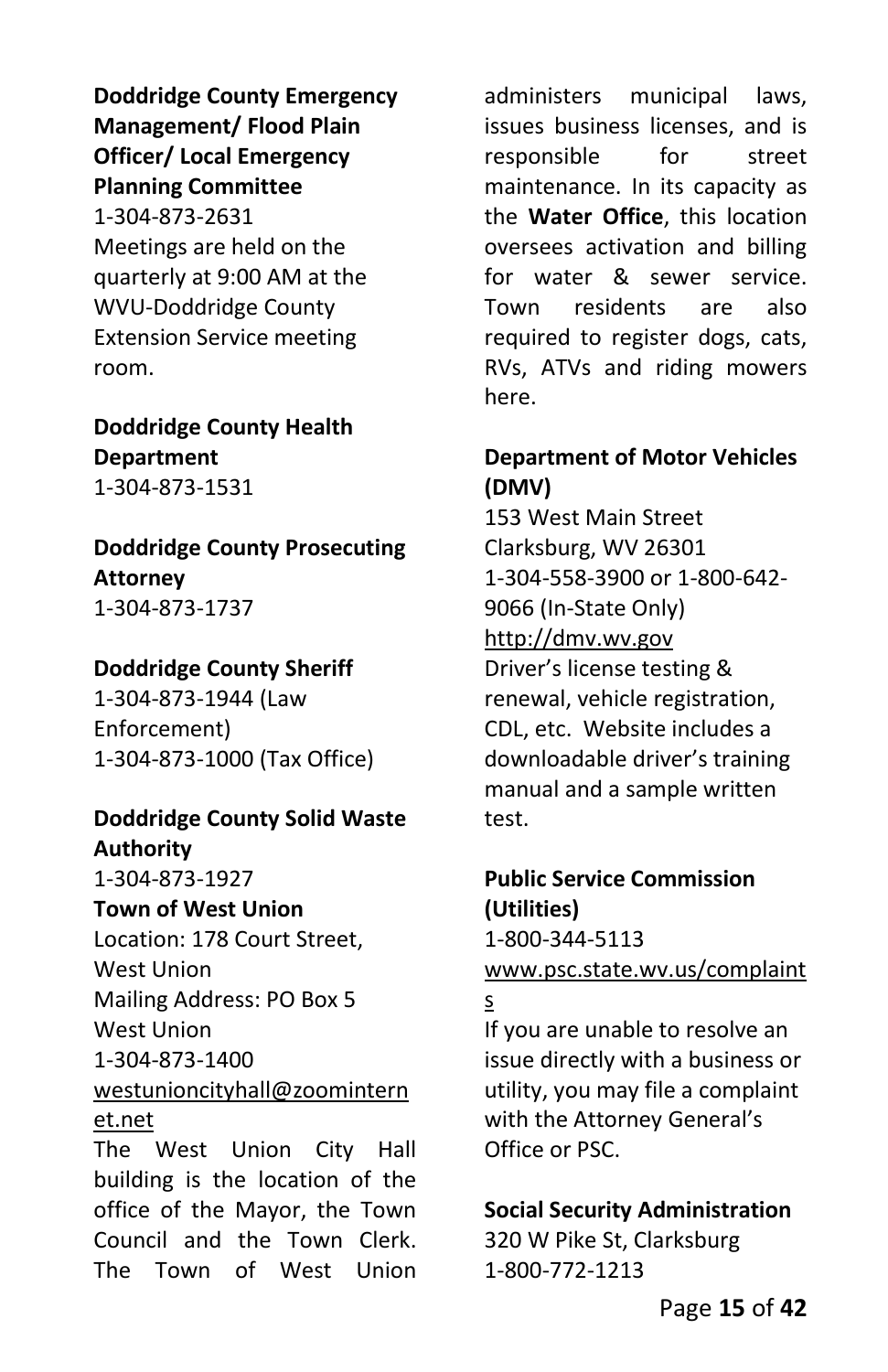#### www.ssa.gov

**U.S. Post Office** West Union 106 Cottage Ave, West Union 26456 1-304-873-2000 2809 Smithton Rd, Smithburg 26436 1-304-873-2026

New Milton 1063 Meathouse Fork Rd, New Milton 26411 1-304-873-1779 Look up a ZIP code, have your mail held, or change your address online: [www.usps.com](http://www.usps.com/)

#### **HEALTH & MEDICAL SERVICES**

**Bonnie's Bus**

WVU Cancer Center, Morgantown 1-304-598-4500 or 1-877-427- 2894

<http://wvucancer.org/bonnie> Bonnie's Bus is a mobile mammography unit that travels across West Virginia, offering breast cancer screening in a comfortable, convenient environment. The program serves women who have private insurance, Medicaid or Medicare, and uninsured women who are participants in the WV Breast and Cervical

Cancer Screening program. Learn more or make appointment at the Health Department, 304-873-1531

## **Doddridge County CEOS Low Cost Blood Screening**

In collaboration with the Doddridge County Health Dept., the DC CEOS offers low-cost blood analysis screening each April / May and October. Check the newspapers or call the Health Dept. (1-304-873-1531) or the Extension Office (1-304- 873-1801) for more information.

## **Doddridge County Health Department**

60 Pennsylvania St, at Snowbird Rd, West Union 1-304-873-1531

Page **16** of **42** This non-profit organization provides a wide variety of services to all citizens of Doddridge County. Our services include screening for breast & cervical cancer, diabetic education, family planning, HIV/AIDS testing & prevention, STD testing/treatment & prevention, blood pressure monitoring, blood sugar screening, child immunizations, flu shots, food handler classes, tuberculosis screening, stool blood testing, weight monitoring, sports physicals,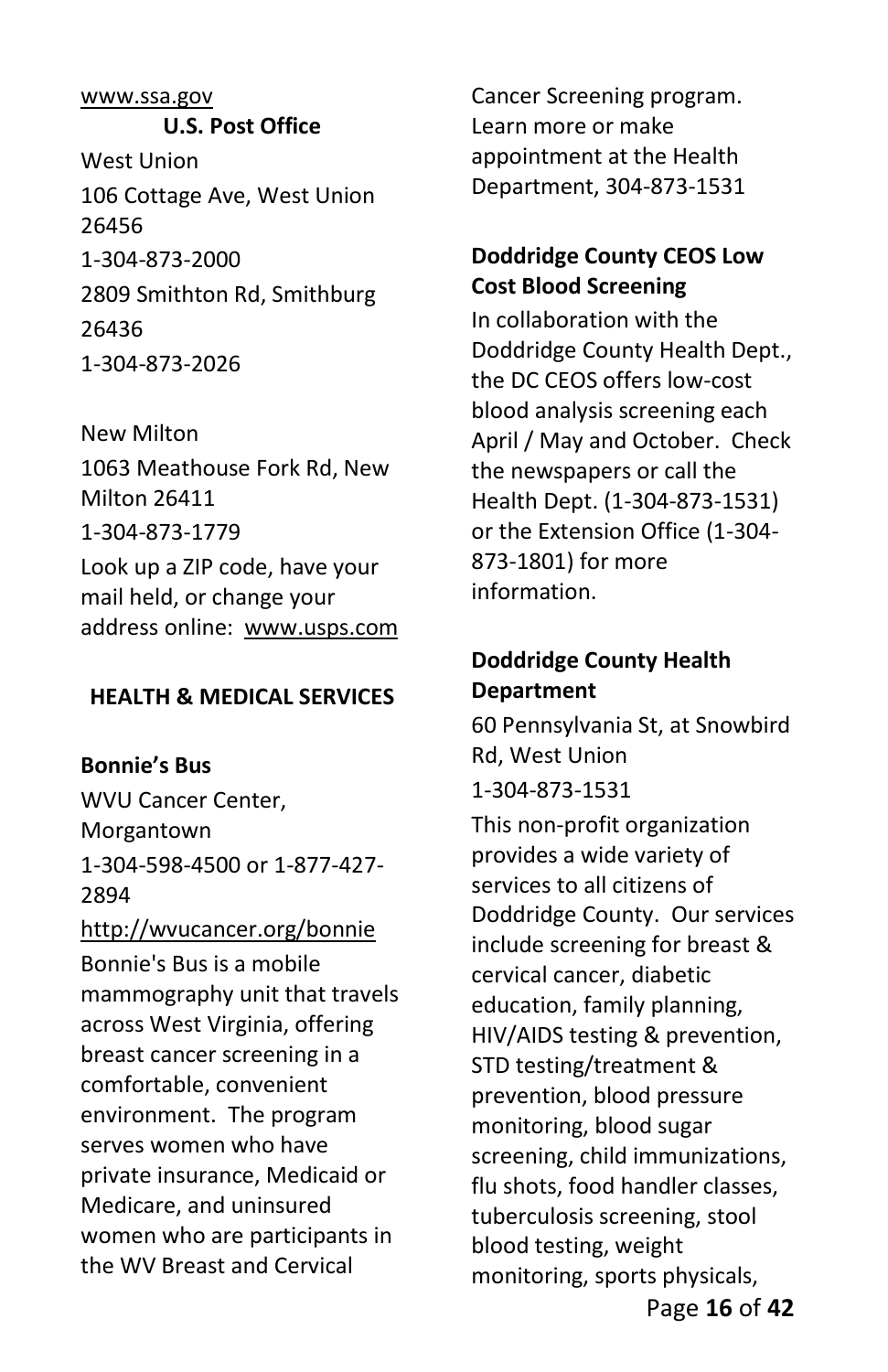child lead testing and paternity testing per DHHR/Dr. request, adult vaccines and blood work per doctors order. Although pregnancy testing is available, pregnant women will be referred elsewhere for their pre-natal care. Communicable Disease Surveillance; identification and treatment, Threat preparedness; to handle emergency situations that affect the health and safety of citizens and Home Health Services. Environmental health services, most of which require fees, include water & sewage/septic testing and permits, food service permits, child day care permits, inspection of parks & swimming pools, rabies & rodent control, and food handler's training. Many other healthrelated services not listed here are also available. Walk-ins are accepted, although some services may require an appointment. A sliding scale fee will be applied according to an individual's income and insurance will be billed for other services provided per a doctor's order.

## **Doddridge County Home Health Services**

60 Pennsylvania St, at Snowbird Rd, West Union 1-304-873-1531

This program of the Health Department provides professional in-home health services to patients who are homebound due to illness or following surgery. Services are available 24/7 and are provided by registered nurses, physical therapists and home health aides. A physician's referral is required. Fees are covered by Medicare, Medicaid, and most private insurers.

#### **Doddridge Family Medicine**

104 Columbia St, West Union 1-304-873-2590 Full range of general practice medical care for families and individuals of all ages. Physicians and nurses on staff.

## **Doddridge County Fitness Center**

501 West Main St, West Union 1-304-873-1842 Well-equipped and handicapped accessible, this air conditioned facility is available to anyone age 18 and over. Already reasonably priced, discounts are available for seniors age 55+ and for couples of all ages.

## **Genesis Skilled Nursing Center**

255 Sunbridge Dr., Salem 1-304-782-3000 [http://www.genesishcc.com/Sal](http://www.genesishcc.com/Salem) [em](http://www.genesishcc.com/Salem)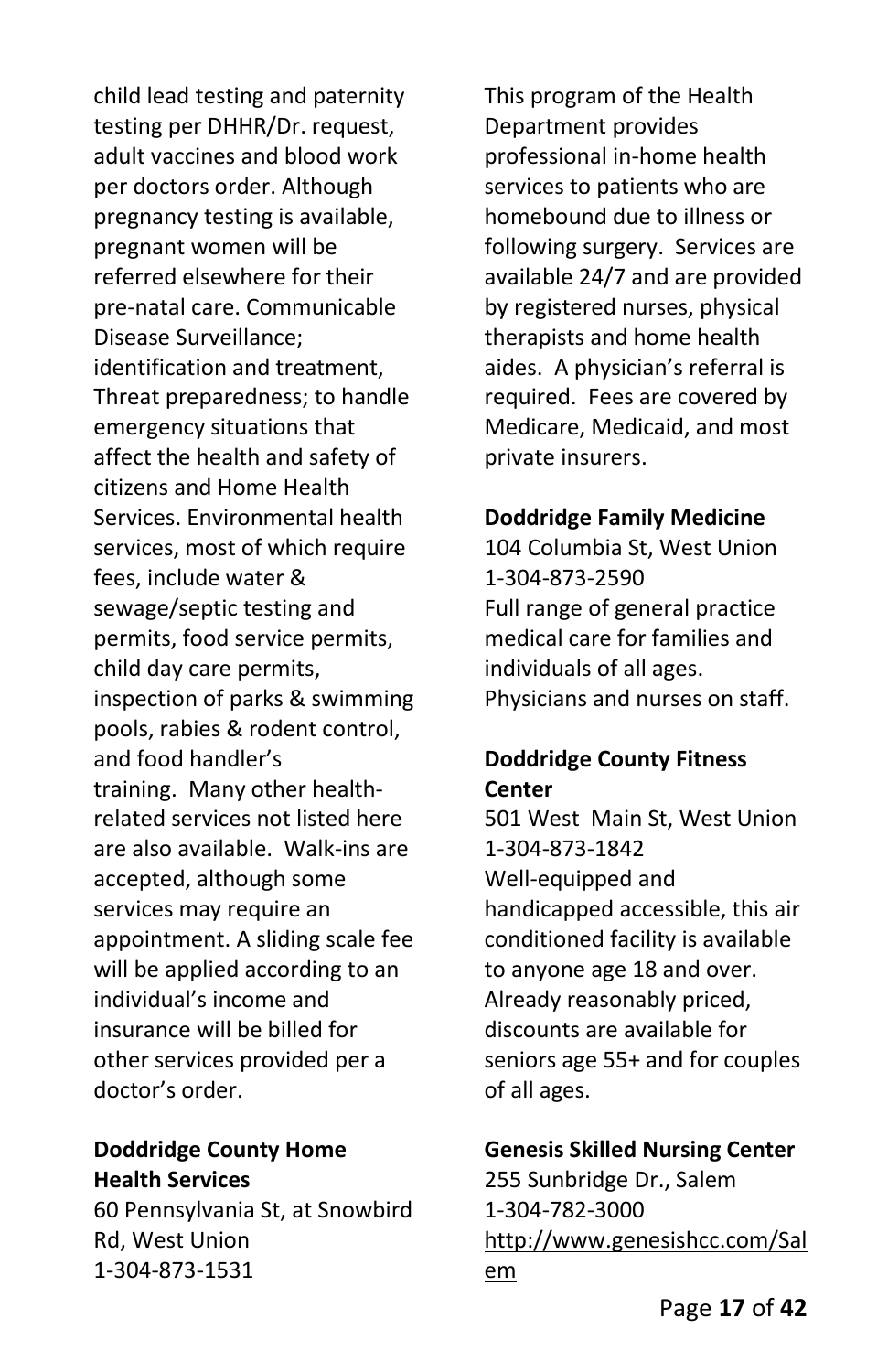This 112-bed skilled nursing and short-term rehabilitation facility provides a range of post-acute care, rehabilitation and specialty medical services, as well as recreational programs. An Alzheimer's unit provides specialized care for patients with Alzheimer's disease and related dementia. Also available is respite care for people whose primary, at-home caregiver is temporarily unavailable.

## **Health Access, Inc.**

489 Washington Ave, Clarksburg 1-304-622-2708 [http://healthaccessinc.org](http://healthaccessinc.org/) A free clinic providing comprehensive medical care including prescription medications to the uninsured, low-income adult residents of Harrison and Doddridge counties. This nonprofit 501(c)3 clinic is recognized by NCQA as a Level III PCMH.

## **HealthCheck**

1-800-642-9704 [www.wvdhhr.org/healthcheck](http://www.wvdhhr.org/healthcheck) HealthCheck is the name for West Virginia's EPSDT Program. The Early and Periodic Screening, Diagnosis and Treatment (EPSDT) Program is a child preventive health component of Medicaid.

**The Health Plan** 1110 Main Street Wheeling WV 1-888-613-8385 Healthplan.org

The Health Plan exists in 55 counties in WV as a federal and state qualified HMO. Services include Pregnancy Care and Children's Dental plus many more. To see if you qualify please call 1 – 800 – 449 – 8466 to talk to an enrollment broker today.

# **Help Me Grow (DHHR)**

1-800-642-8522

[www.dhhr.wv.gov/helpmegrow](http://www.dhhr.wv.gov/helpmegrow) Help Me Grow is a free referral service that connects families with critical developmental resources for their children birth through five years. The goal is to identify at-risk children and link them to the help they need. If parents, grandparents or caregivers have concerns about a child's development, behavior or learning, or if they need support to obtain developmental services, they should call Help Me Grow.

## **People's Hospice**

United Hospital Center 327 Medical Park Drive, Bridgeport 1-800-339-9896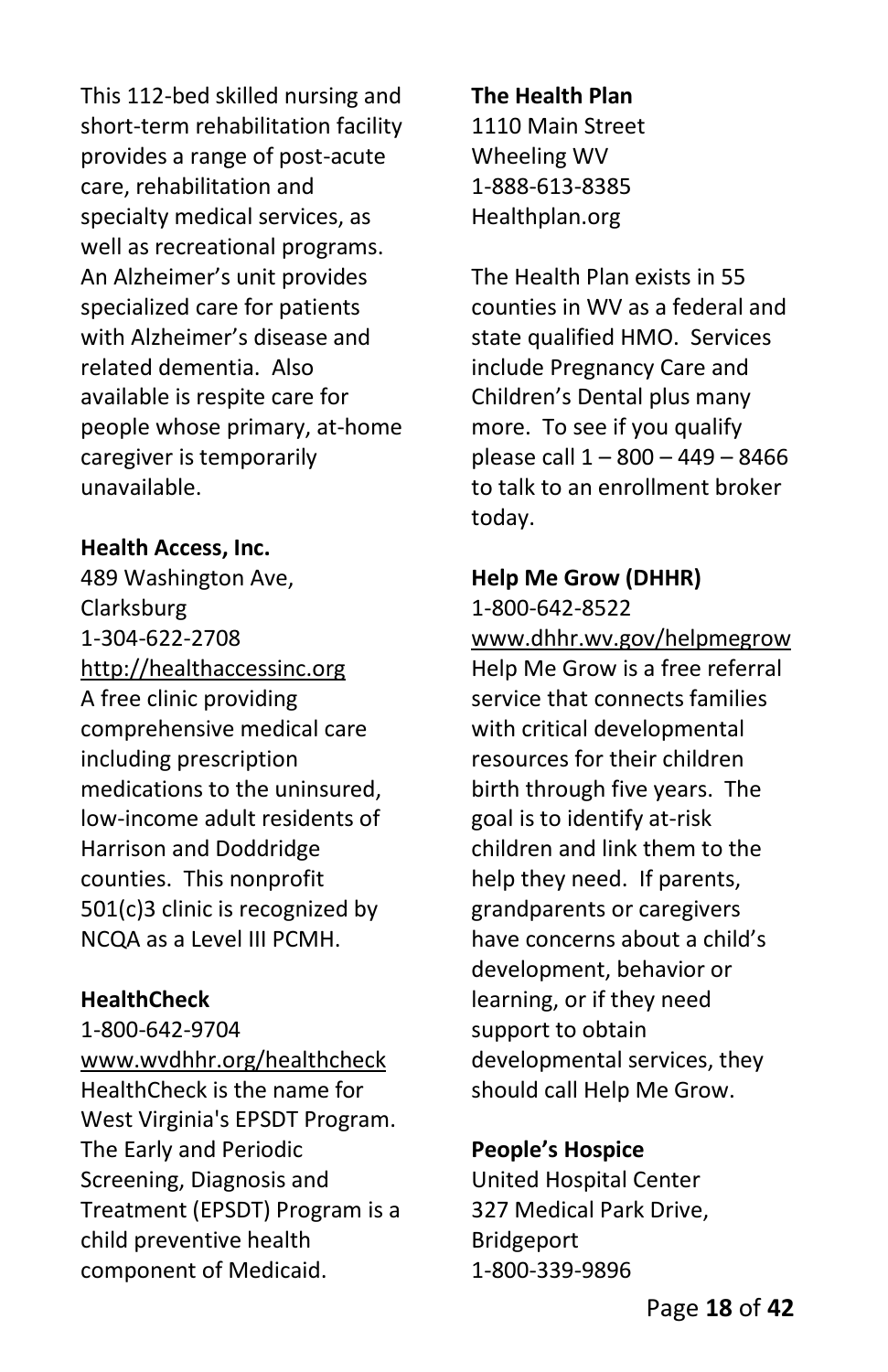This community nonprofit agency provides care where you live in the last months of a terminal illness, neither hastening nor postponing death, but affirming life, emphasizing quality and comfort. Available 24/7, care is coordinated with your physician and includes registered nurses, home health aides, social workers, physical, occupational and speech therapists; as well as volunteers, clergy and bereavement counselors. While Medicare, Medicaid and private insurance are accepted, a patient is not denied services due to the inability to pay.

## **Ritchie Regional Health Center**

[190 Marie St, West Union](https://www.facebook.com/search/top/?q=doddridge%20family%20medicine&epa=SEARCH_BOX) 1-304-873-1401 Member of the WV Primary Care Association. Fees on sliding scale. Walk-ins accepted.

#### **Salem Family Medicine**

2373 W. Main St, Suite 102, Salem 1-304-782-2000

#### **Take Off Pounds Sensibly**

TOPS WV 0531, West Union MD: 443-486-8601 (area captain) [www.tops.org](http://www.tops.org/) Established in 1948, TOPS is a

nonprofit weight-loss support and wellness education organization.

# **Travis Physical Therapy and Sports Medicine**

2382 W Main St, Salem 1-304-782-1052 [www.facebook.com/GetBackIn](http://www.facebook.com/GetBackInTheGame) [TheGame](http://www.facebook.com/GetBackInTheGame) Also operates **Bodyworx Center for Fitness and Athletic Performance** at the same location

#### **United Home Health**

United Hospital Center 327 Medical Park Drive, Bridgeport 1-800-339-9896 Provides home health services to individuals on an intermittent basis who are confined to the home with an illness or following surgery. Available 24/7, care is provided by a professional staff of registered nurses, home health aides, therapists, and medical social workers.

#### **Veterans Administration Medical Center**

1 Medical Center Dr., Clarksburg 1-304-623-3461 1-800-733-0512 [www.clarksburg.va.gov](http://www.clarksburg.va.gov/)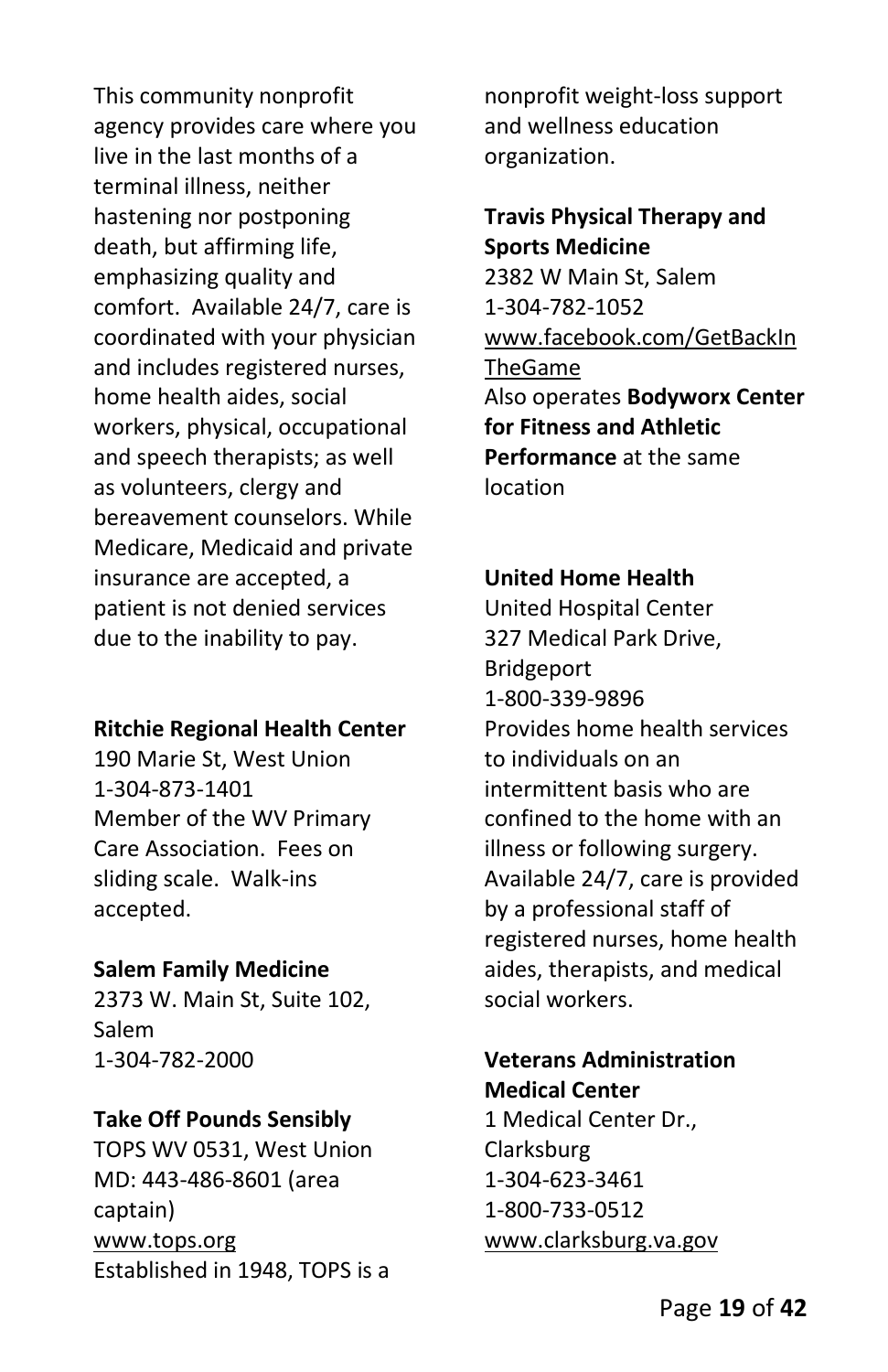## **White Chiropractic**

605 North St, Harrisville 1-304-643-40470 Daniel White, D.C., chiropractic physician, medical acupuncture

**Chiropractic Care** [http://www.acatodsay.org](http://www.acatodsay.org/)

**WV Birth to Three (DHHR)** 1-866-401-8919 1-304-485-2000 [www.wvdhhr.org/birth23](http://www.wvdhhr.org/birth23) Provides early intervention services to families with infants and toddlers birth to age three who are experiencing a developmental delay or disability, or are at risk. Services and support are provided in the families' natural environments and at no cost to them, with no income restrictions. If you have concerns that a child between birth to age three is not walking, talking, moving or hearing like others their age, call 1-866-401-8919.

## **WV Family Planning Program (DHHR)**

1-800-642-8522 1-304-558-5388 [www.wvdhhr.org/fp/](http://www.wvdhhr.org/fp/) Confidential, free or low-cost birth control.

## **HOUSING & HOMELESS SERVICES**

#### **Change Inc., Supportive Services for Veterans Families**

CHANGE, Inc. Admin. Office 3158 West Street Weirton, WV 304-797 – 7733 Outreach Worker (Ashley Babinchok) 304-670-6744

## **CHANGE, Inc. Outreach Office**

700 First Street Moundsville, WV 304-845-8269 [www.changeinc.org/emergency](http://www.changeinc.org/emergency/supportive-services-for-veteran-families/) [/supportive-services-for](http://www.changeinc.org/emergency/supportive-services-for-veteran-families/)[veteran-families/](http://www.changeinc.org/emergency/supportive-services-for-veteran-families/) Helps to provide support to veterans and their families in the areas of housing and VA benefits.

## **Clarksburg Mission**

312 N 4<sup>th</sup> St, Clarksburg 1-304-622-2451 [www.clarksburgmission.org](http://www.clarksburgmission.org/) Provides shelter, clothing, food, encouragement and other services to the hungry, homeless and hurting, regardless of race, color or religious beliefs and based on individual needs

## **Community Resources, Inc.**

(see separate listing pg. 12) 1-304-873-3439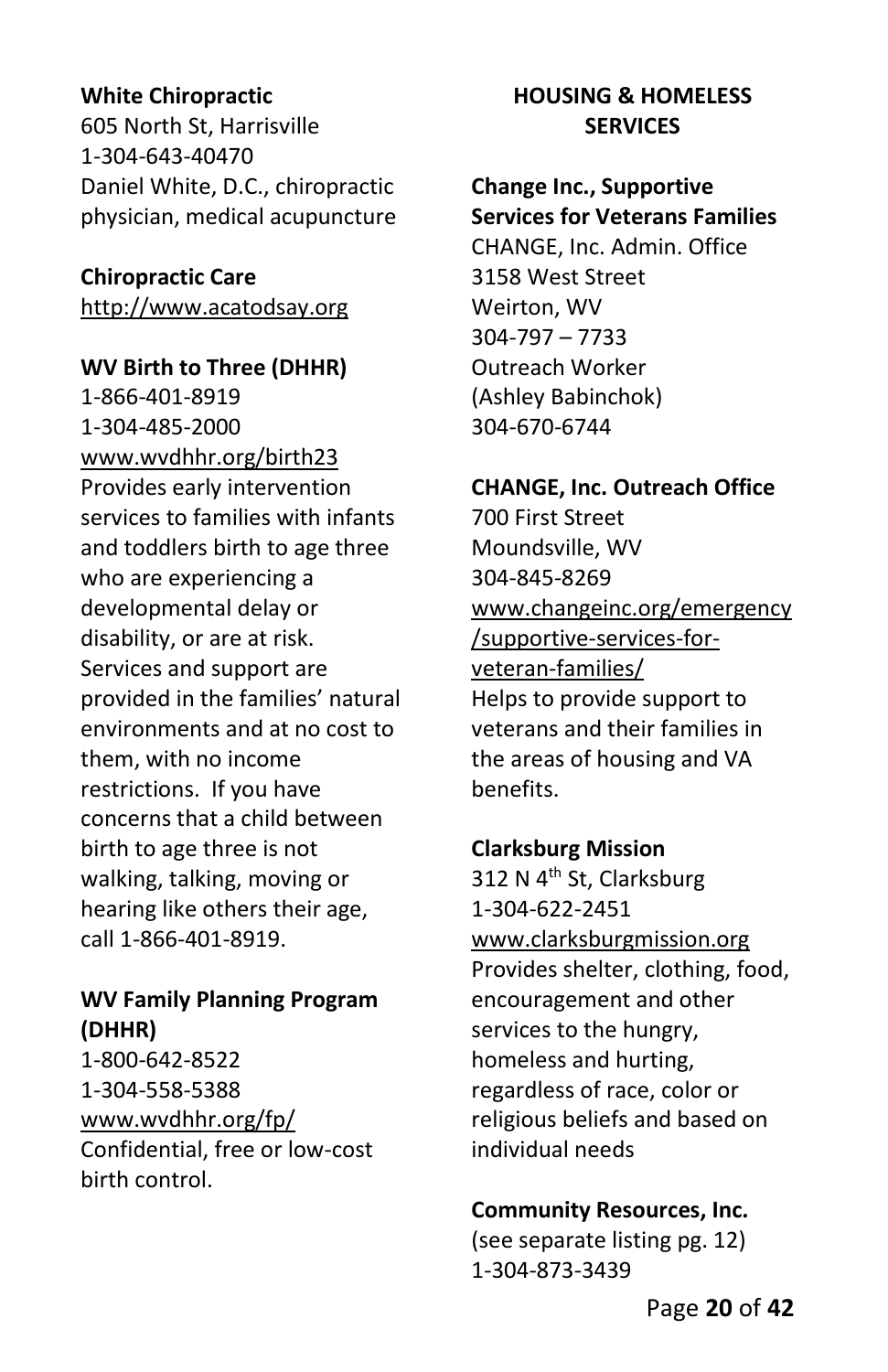**DHHR** (see separate listing pg. 14) 1-304-873-2031

## **Salvation Army**

1010 S Chestnut St, Clarksburg 1-304-622-2360 [www.salvationarmyusa.org](http://www.salvationarmyusa.org/) Group homes, emergency shelters, and transitional living centers provide housing on a temporary basis for varying amounts of time. They serve the homeless by providing food and overnight lodging, and provide educational, counseling and vocational services to homeless and destitute individuals and families for extended periods. Family service programs help families and needy individuals with emergency food, housing, utility assistance and other temporal needs.

## **WV Coalition to End Homelessness** 833-722-2014

This service helps to provide to those experiencing homelessness a way to connect to emergency shelter and permanent housing resources. Website: [www.wvceh.org](http://www.wvceh.org/) Facebook: www.facebook.com/wvceh

## **LEGAL SERVICES**

#### **Legal Aid of West Virginia**

1-304-623-6649 or 1-866-401- 6439 (Clarksburg office) 1-866-255-4370 (State office) [www.lawv.net](http://www.lawv.net/) A source for vast legal information, self-help forms and a listing of helpful organizations across West Virginia. Their paralegal and attorney-staffed client-intake helpline provides high-quality application service, legal advice and brief services to poor and disadvantaged persons throughout West Virginia's 55 counties.

## **Mountain State Justice**

321 Main St, Suite 401, Clarksburg 1-304-326-0188 1- 800-319-7132 [www.msjlaw.org](http://www.msjlaw.org/) Mountain State Justice is a nonprofit public interest law office dedicated to pursuing impact and significant litigation on behalf of low-income West Virginians. The focus is primarily on combating predatory lending and abusive debt collection techniques through individual and class action lawsuits.

## **WV Lawyer Referral Service**

[www.wvlawyerreferral.org](http://www.wvlawyerreferral.org/) Assists the public of West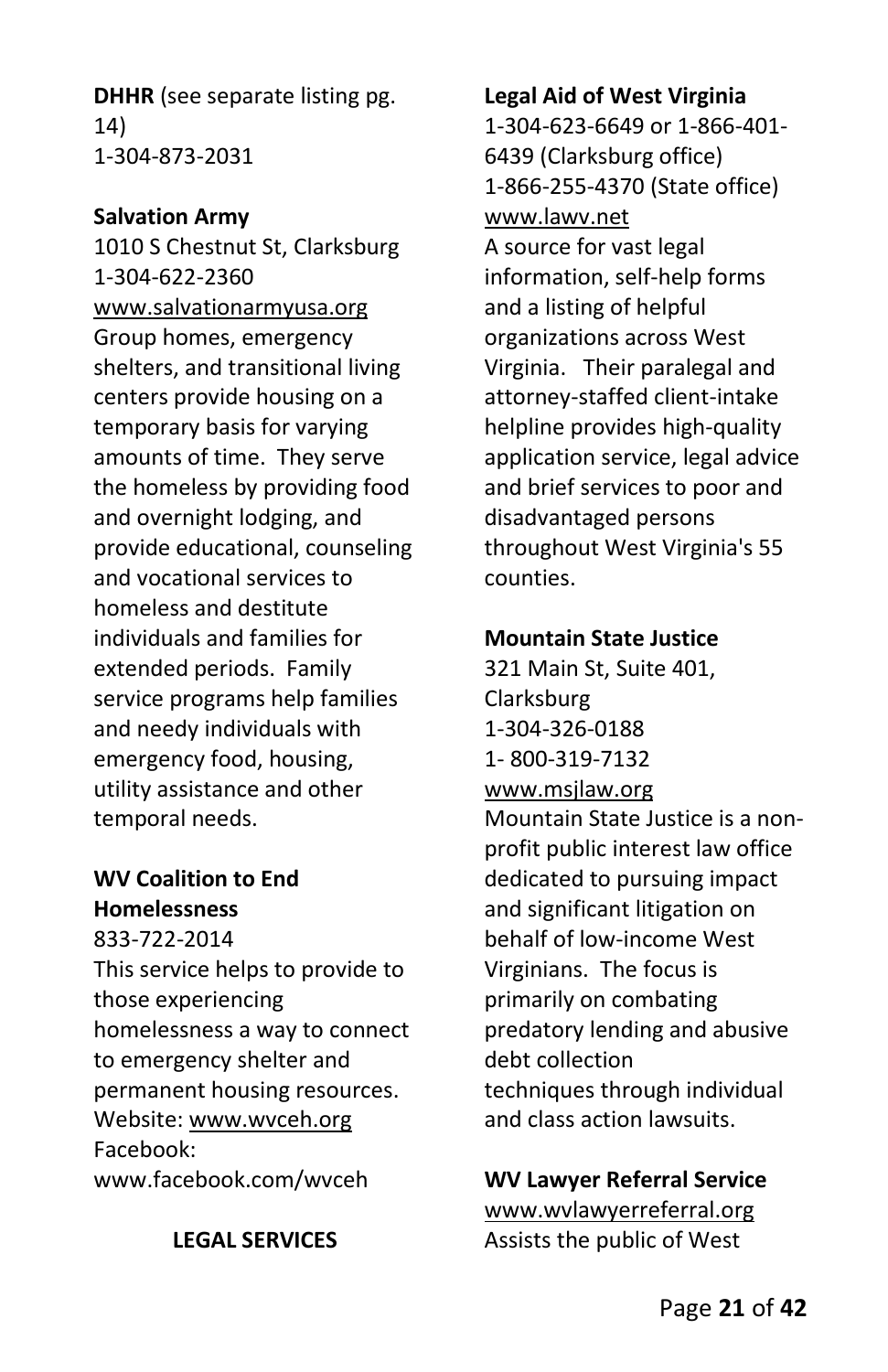Virginia in locating lawyers that are currently taking referrals in specific areas of practice.

#### **WV Legal Services Plan**

[www.wvlegalservices.org](http://www.wvlegalservices.org/) This cooperative project of civil legal services providers in West Virginia is designed to help clients, practitioners and members of the public to understand our legal system and use it to pursue their just claims.

#### **WV Public Defender Services**

1 Players Club Dr, Charleston 1-304-558-3905 [www.pds.wv.org](http://www.pds.wv.org/)

#### **LIBRARIES**

In addition to books, Doddridge County's two public libraries offer many services such as fax, copy machine, wireless internet, notary, public access computers, interlibrary loans, summer reading program, spring and fall story hour, magazines, and the local newspapers.

## **Doddridge County Public Library**

170 Marie St, West Union 1-304-873-1941 <http://dodd.clark.lib.wv.us/> This library offers many different activities for the public including a Lego club, doll club, movie night, etc. For more information call 1-304-873- 1941 for more information.

## **Center Point Outpost Public Library**

8871 WV Route 23, Center Point 1-304-782-2461 [http://centerpoint.lib.wv.us](http://centerpoint.lib.wv.us/)

#### **OPTOMETRY**

#### **Dr. Audia & Associates**

2403 W Main St, Salem 1-304-782-1005 [www.salemwveyes.com](http://www.salemwveyes.com/)

## **PARENTING & EARLY CHILDHOOD**

# **Appalachian Council Head Start Family Services**

1-304-873-1679 Head Start is a national child development program for children from birth to age 5, which provides services to promote academic, social and emotional development for income-eligible families.

#### **Doddridge County Preschool**

Preschool Special Needs Title I 1-304-873-3955 Based on learning through organized developmental play, this program advances the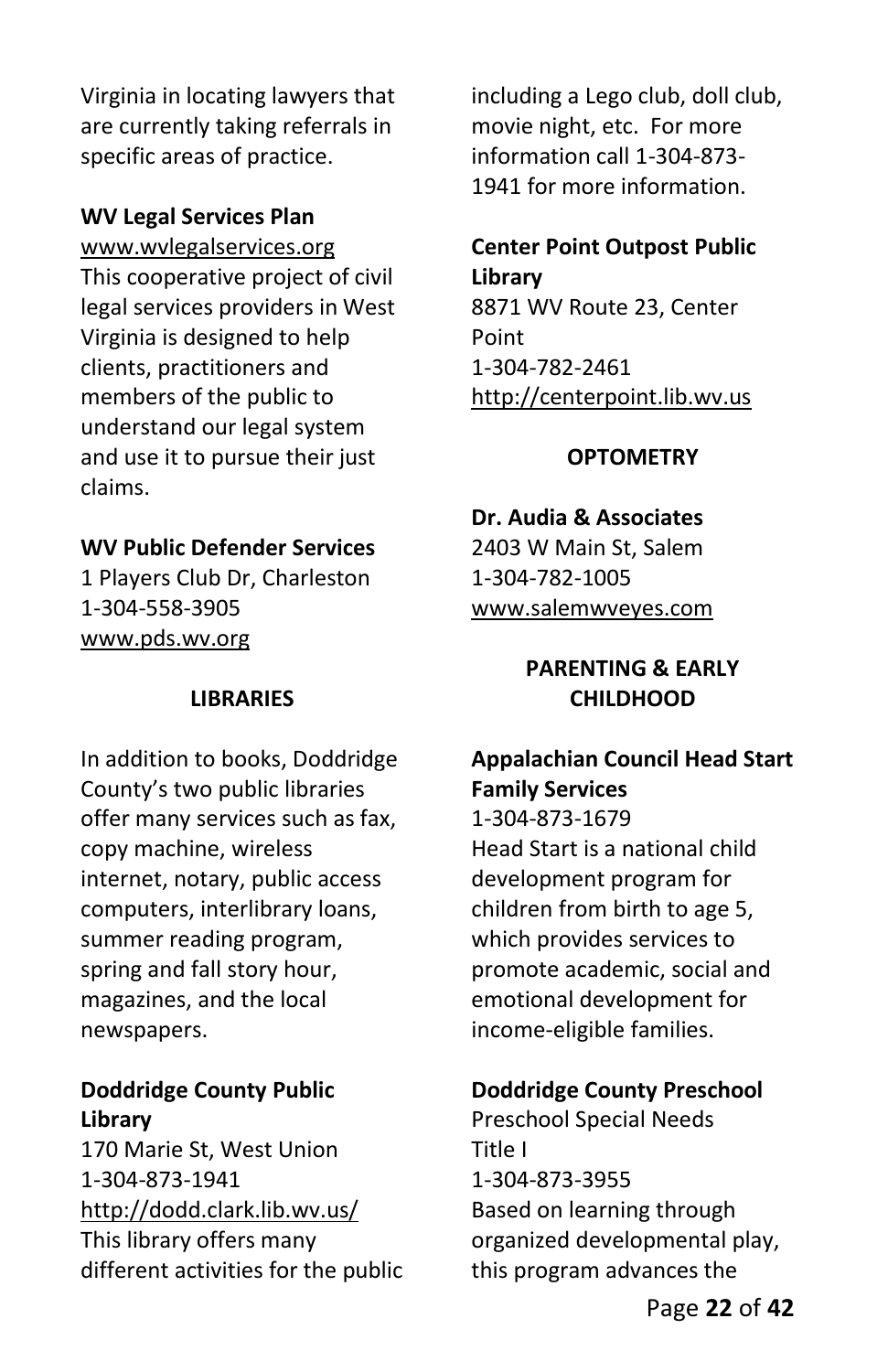children's cognitive, creative, language, social and physical development. Parental involvement in the education of their children is supported and encouraged.

## **First Thousand Days**

wvpublic.org/1000-days Quality early childhood experiences have lasting impacts on learning, motivation, and emotional health. Good health, strong family support, and positive learning experiences must be in place for the full first three years of life.

## **Help Me Grow (DHHR)**

1-800-642-8522 (see separate listing pg. 26)

## **OnGuard Online**

[www.onguardonline.gov](http://www.onguardonline.gov/) A parent's guide to ensuring their children's safety and security online, including use of social networks, video games, mobile phones and cyberbullying. Also addresses parental control options for parents who want to monitor or limit their kids' online activity.

## **Parent/Educator Resource Center**

[http://wvde.state.wv.us/osp/pe](http://wvde.state.wv.us/osp/perc.html) [rc.html](http://wvde.state.wv.us/osp/perc.html)

## 304-873-2778

dodd\_co\_perc@yahoo.com Staffed by specialists in Special Education, the PERC works to build partnerships between parents and educators to ensure that children receive the highest educational opportunities and achievement possible.

Its principal program is the highly successful Project ACE (Adults & Children in Education), a free program offered to all Doddridge County children between the ages of 3 and 4 and their parents Another program is the "Circle of Friends" Social Skills Group, which is open to any Doddridge County child of school age. The purpose of this group is to promote social and communication skills among participants through games, activities, and trips that help children develop the skills necessary for both academics and every-day life. Additionally, the PERC hosts various workshops over the course of the year to provide information, resources and training for parents on important issues such as parent skills, problem solving, educational planning for their child, behavior management, home learning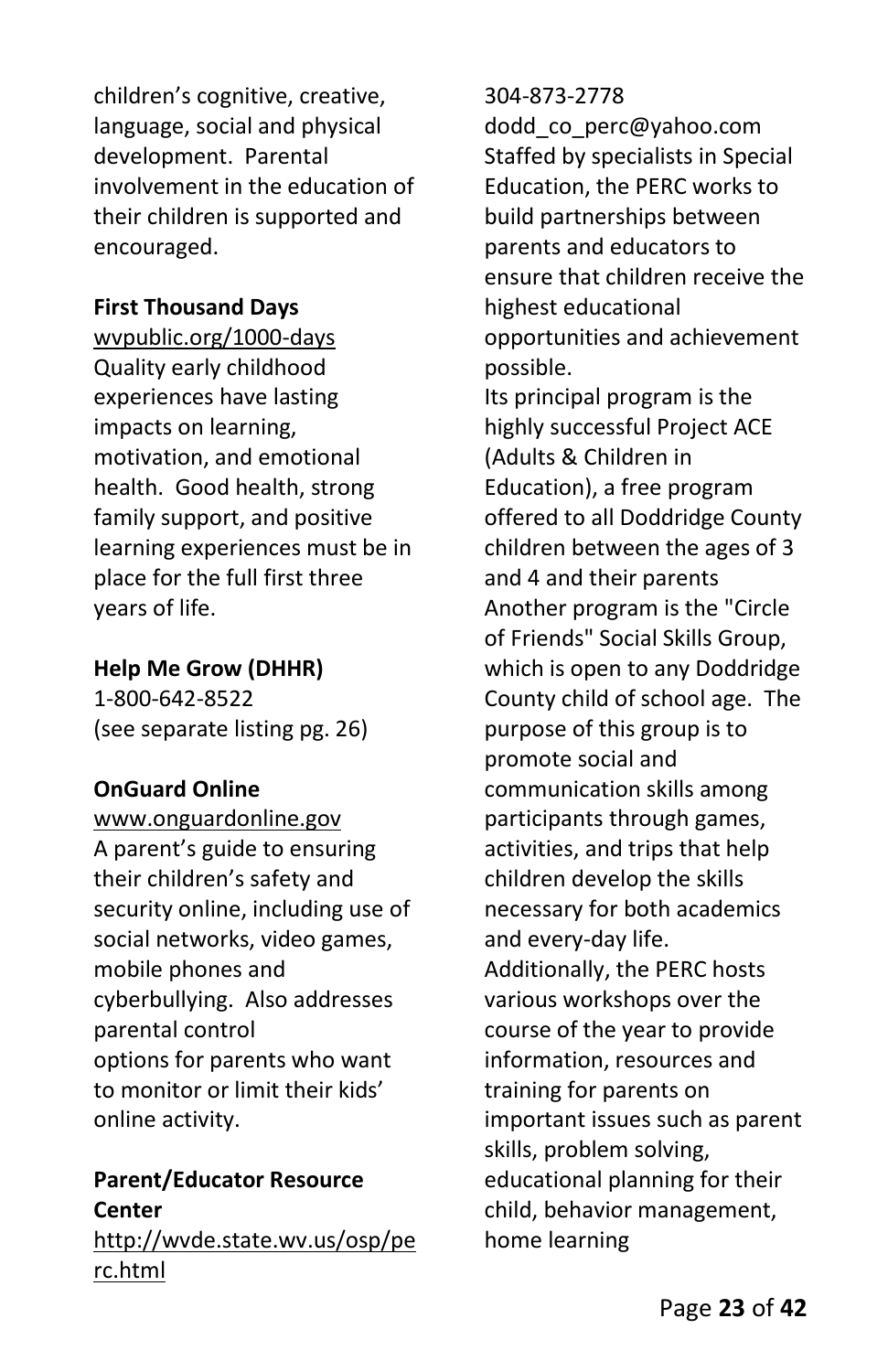activities, and other topics to strengthen home-to-school partnerships.

## **Right From the Start**

1-304-558-5388 1-800-642-8522 [www.wvdhhr.org/rfts/](http://www.wvdhhr.org/rfts/) Having someone to talk to during your pregnancy and/or after you have your baby can make this time easier. This program can help you obtain Medicaid coverage for your pregnancy and your new baby, arrange to get care for yourself and your baby, and help you locate other valuable services.

## **Starting Points Center (Parents as Teachers)**

[www.dcspc1.org](http://www.dcspc1.org/) 1-304-873-3500 (Work with children up to Age 18.) Melody Brown or Doris Wiseman Several services are offered. One Service is Parents as Teachers is a national organization with local chapters providing parents with the information, support and encouragement needed to help their children develop optimally during the crucial early years of life, from newborn to kindergarten. Funded by a grant administered by the WV DHHR, the program's four

components are personal visits (in-home or at the center), group meetings, developmental screenings, and a network of family resources.

## **WIC, Women's, Infants and Children's Program**

Doddridge County Health Department Bldg. 60 Pennsylvania St West Union, WV 26456-8143 Phone: 1-304-873-1173The office is open every 2<sup>nd</sup> and 4<sup>th</sup> Wednesday of the month.An Immunization nurse is also available by appointment. Eligible children participating in the WIC Program may receive their immunizations free of charge. A Lactation Consultant is available to help with your breastfeeding questions and concerns. Breast pumps may be available to those women in need.To learn more about our program stop by or call the Harrison County office at 1-304- 623-1147 to see how WIC Helps You Help Your Family.

## **WV Birth to Three (DHHR)**

1-866-401-8919 1-304-485-2000 (see separate listing pgs. 25-26)

## **RECREATION**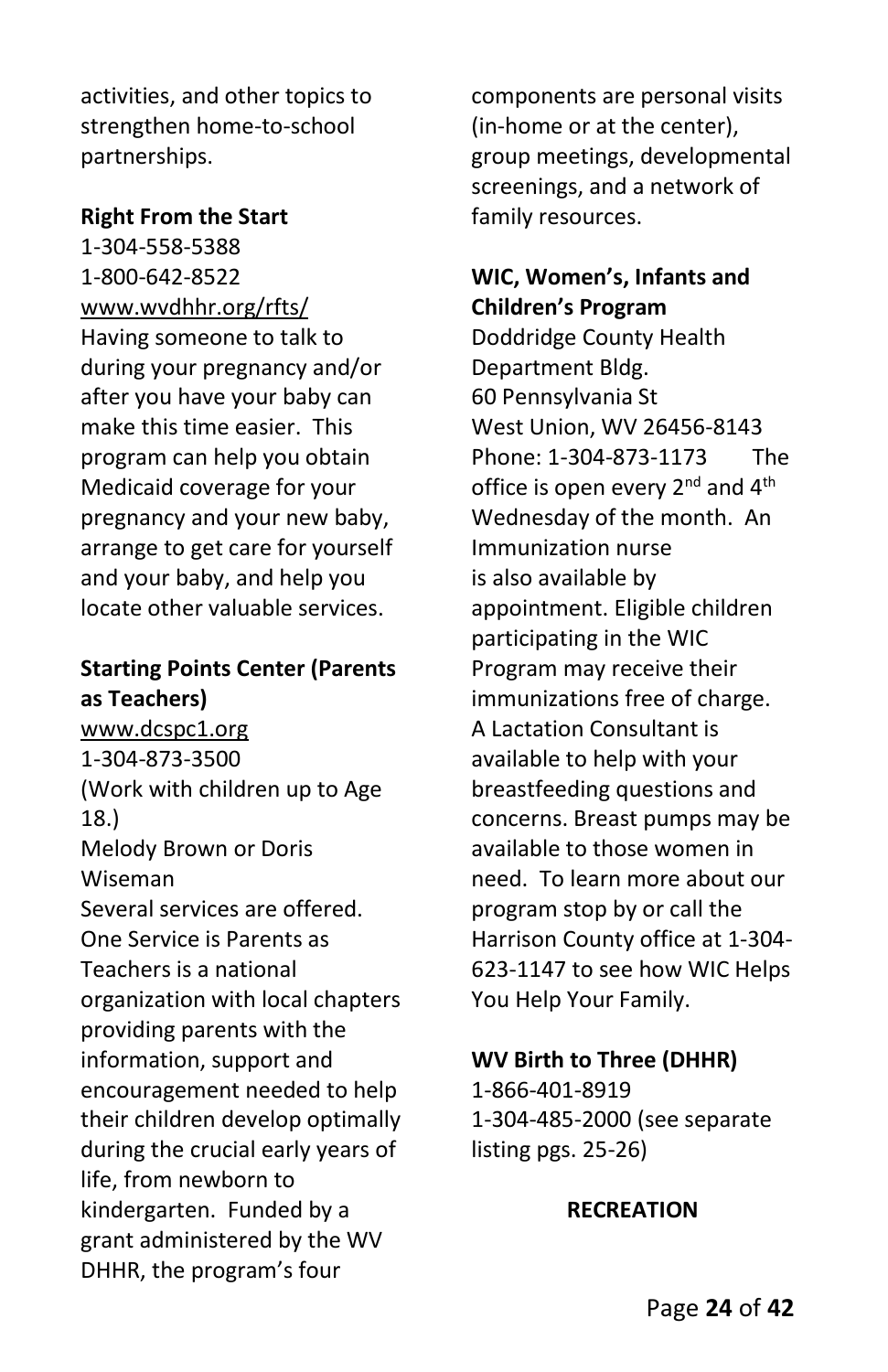## **Brandi Bowen 5K Run**

http://www.thebrandikaybowe n5k.com/ This event takes place in September.

## **Cathy's Angels Light At the End Of The Tunnel 5K**

1-304-873-1531 This event takes place on the  $1<sup>st</sup>$ Saturday in June.

#### **Christmas in Doddridge County**

Doddridge County Chamber of Commerce This annual December event is supported by many organizations in the county. Typically includes Christmas Bazaars, Pancake Breakfast, Parade and Cookies and Hot Chocolate with Santa. The Community Christmas Cantata is also presented during this time of year. For further information see your local Doddridge County newspapers.

## **Doddridge County CEOS Holiday Bazaar**

1-304-873-1801 This event takes place on the 1<sup>st</sup> Saturday in November from 9:00 – 2:00 PM at the Doddridge County Park. Available are crafts, gifts, baked goods, drawings, door prizes, and delicious food.

## **Doddridge County Fair**

Doddridge County Park [www.doddridgecountyfair.com](http://www.doddridgecountyfair.com/) Features award winning entertainment and activities such as track events, queen's pageant, arts & crafts, livestock shows, motorcycle show, topnotch vendors, and Gambill Amusements. Attracting visitors from all of northcentral West Virginia, the annual Doddridge County Fair is held after the third Sunday in August, providing rides, games and entertainment for the whole family.

## **Doddridge County Heritage & Arts Festival**

[www.facebook.com/DCH.A.AF](http://www.facebook.com/DCH.A.AF) 1-304-873-1600 1-304-873-1284 Fall fun event for the entire family, with antique tractors and fly wheel engines for the guys, craft vendors for the ladies, games for the kids, and musical entertainment and food for all. Twice yearly, in the Spring and Fall. Check the newspaper or Facebook.

## **Doddridge County Park**

Snow Bird Road 1-304-873-1663 [www.doddridgecountypark.co](http://www.doddridgecountypark.com/) [m](http://www.doddridgecountypark.com/) Facilities include a junior Olympic-sized swimming pool,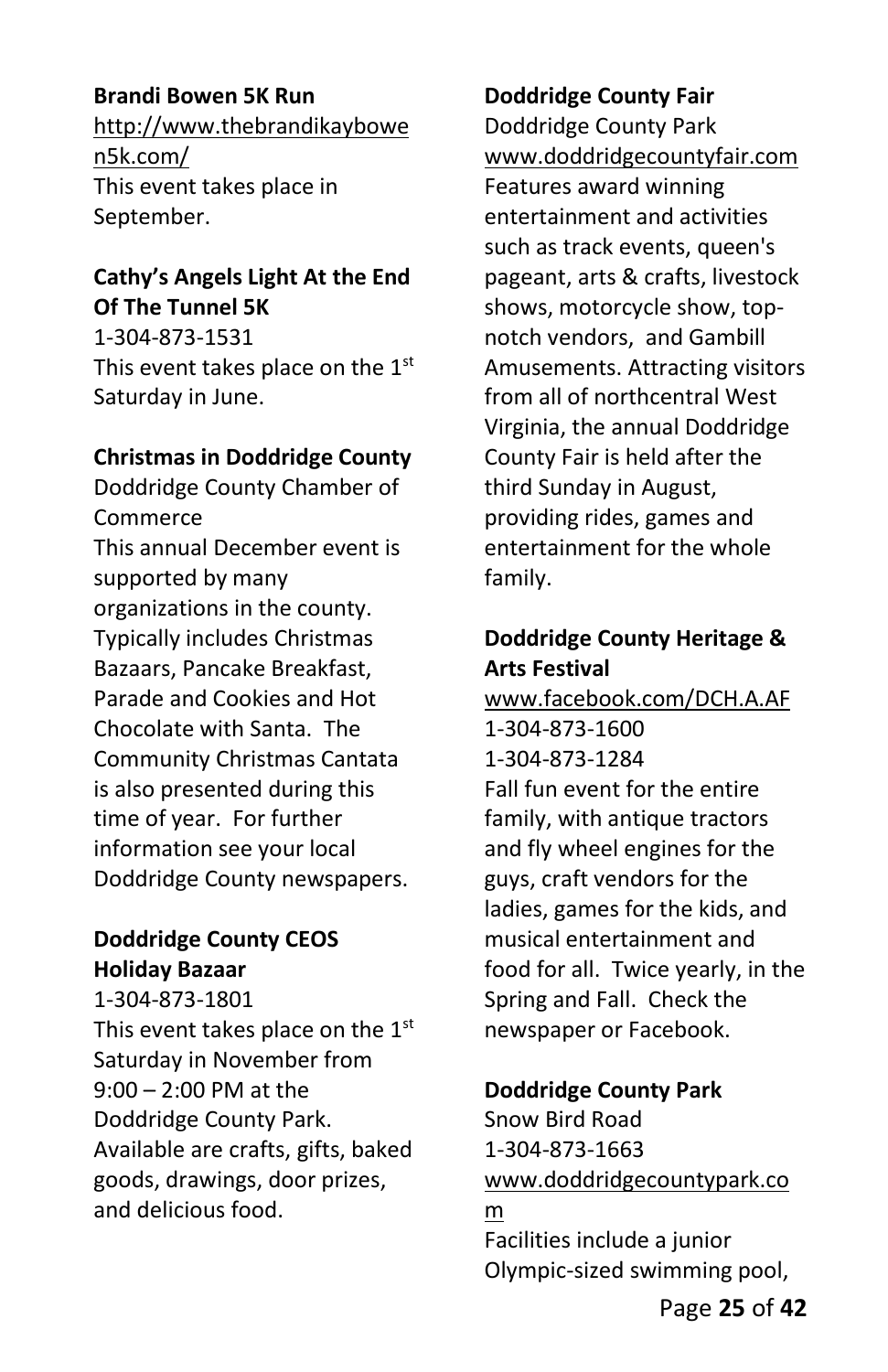six picnic shelters, basketball courts, a tennis court, a sand volleyball court, three baseball fields, a fire circle/amphitheater, a fitness trail, a large play structure and a playground. The park also boasts a large kitchen-equipped lodge building that is available as a conference center and for community events. The County Fair, the Fourth of July fireworks display, and other major events are held at the Doddridge County Park. In 2012 the Doddridge County Park was gifted over 180 acres from Lone Pine Operating, LLC . This additional space will add many new features to the park. The plan is that over a six to eightyear period ending between 2020 and 2022 the Park will be transformed. Planned are several additional amenities to the Park. Planned upgrades include; an RV Park (spring 2019), and tent sites and yurts that will form the foundation for Lone Pine Campground. Also planned are hiking and biking trails, a zip line, stream access for kayaking and canoeing, and a disk golf course.

## **Doddridge County Quilt Trail**

Thousands of quilt blocks and patterns have been created and sewn through the decades.

Enjoy an adventurous country ride through the hills of Doddridge County while searching for our beautiful quilt blocks and historic sites. The original 12 quilt patterns and additional ones added to the trail will hopefully give you an appreciation of some of our historical sites and a sense of our Appalachian heritage. The Quilt Trail is sponsored by the Doddridge County Community Educational Outreach Service (DC CEOS). Additional information additional on the website:

[www.doddridgecountyw](http://www.doddridgecounty/)vquilttr ail.org.

## **Doddridge County Tailfans**

National Wild Turkey Federation 1-304-782-3605 1-800-THE-NWTF (843-6983) [http://wvstatechapternwtf.com](http://wvstatechapternwtf.com/) The NWTF is a half-million member grassroots, nonprofit organization with members throughout the United States and several foreign countries. It supports scientific wildlife management on public, private and corporate lands, as well as wild turkey hunting as a traditional North American sport.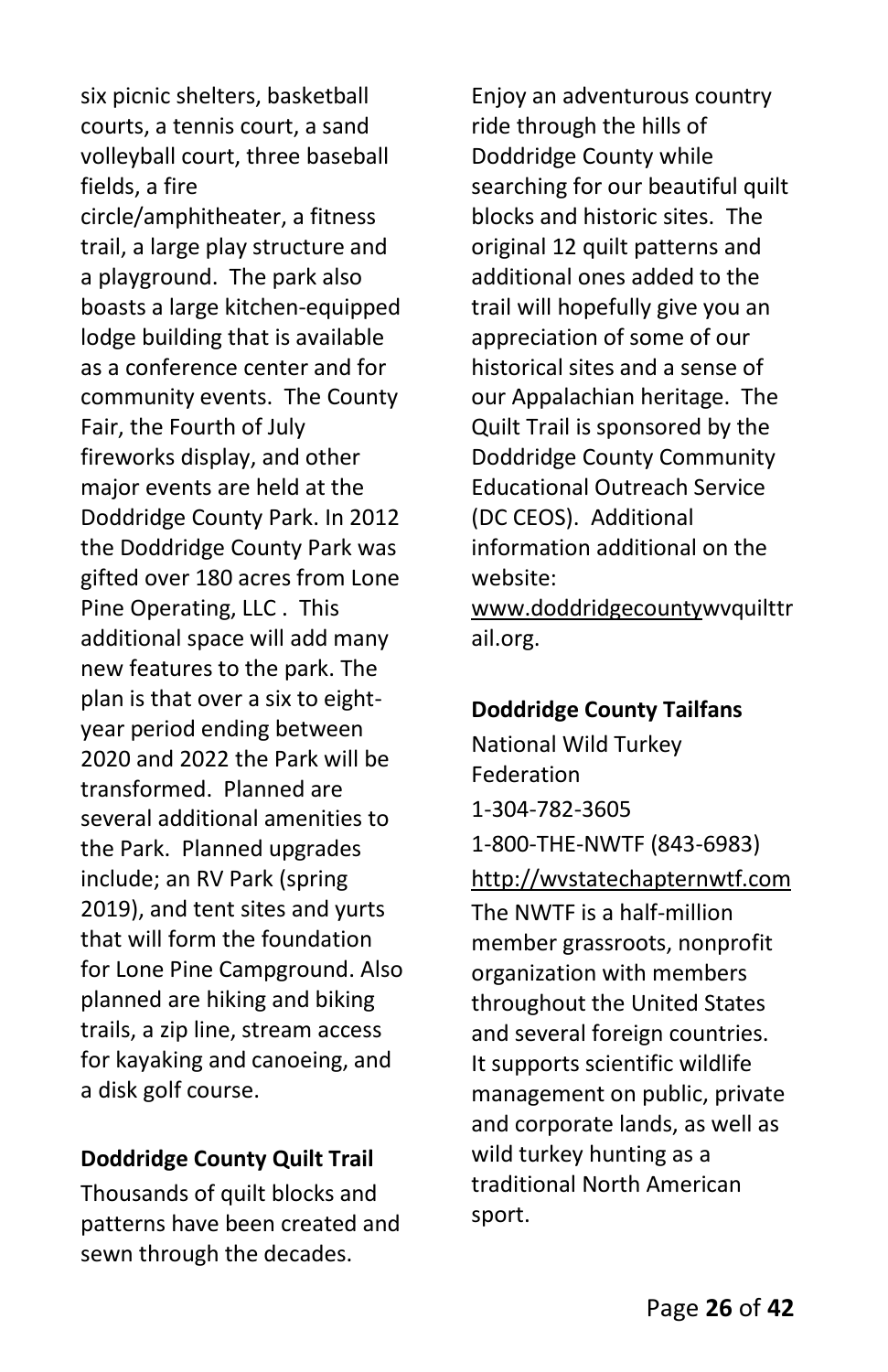## **Ephraim Bee Festival**

Located right off of Route 50 (West Union City Park), this event features vendor booths, live entertainment, Queen Bee Pageant, Honey Tasting Contest, Ugly Man Contest, and a 5K Race. To find more information go to Facebook (Doddridge County Chamber of Commerce) or www.ephraimbeefestival.com

## **High Feather 3-D Archery Range & Club**

167 Red Lick Road, New Milton 1-304-873-1333 [www.highfeatherarchery.com](http://www.highfeatherarchery.com/) The High Feather Archery Club is a non-profit organization that has been in existence since 1996. Its purpose is to provide a top quality 3-Dimensional archery experience for all members of the family at one of West Virginia's best ranges.

## **North Bend State Park**

Cairo (Ritchie County) 1-304-643-2931 [www.northbendsp.com](http://www.northbendsp.com/) In addition to camping, golf and nature programs, includes the [North Bend Rail Trail,](http://www.northbendrailtrail.net/) formerly the main line of the B & O Railroad. Built before the Civil War, it bisects Doddridge County, extending 72 miles from Parkersburg to Harrison County. Now without the

tracks, the crushed-limestone trail, with its several tunnels and numerous bridges, is perfect for a unique hike, bicycle outing, or horseback ride in the great outdoors. In Smithburg, the trail features the former Smithton Depot, now maintained by the Doddridge County Historical Society as a railroad museum and tribute to the victims of the 1950 Flood. (Open by appointment. 1-304-873-1540.)

## **Salem Karate Club**

1-304-782-3756 (John Folsom) [www.aks-usa.com/club\\_w](http://www.aks-usa.com/club_w-va_salem.htm)[va\\_salem.htm](http://www.aks-usa.com/club_w-va_salem.htm) Recognized by the American Karate System. For all ages.

## **Spencer Park**

Smithton Road, Smithburg Consists of one picnic shelter, one basketball court, and a large grassy area suitable for playing games. Administered by DC Parks & Recreation.

## **West Union City Park**

Route 18, next to Farmers' Market Pavilion Features a small playground and two basketball courts. Colocated is a picnic pavilion administered by the DC Lions Club. A second pavilion is the site of the DC FFA **FARMERS MARKET**, open Wednesdays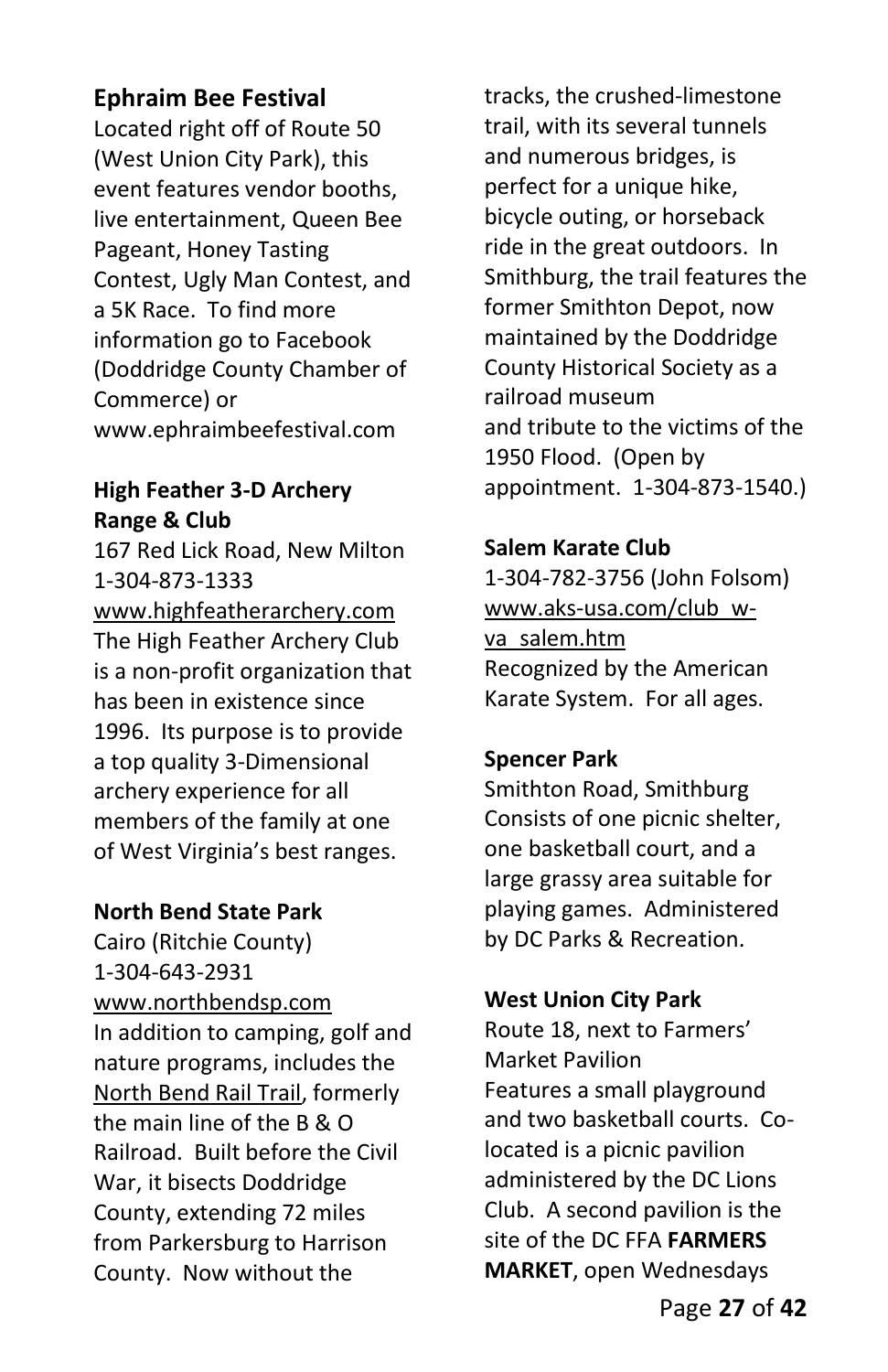3:00 PM to 6:00 PM from May to September. The winter market is open from October to December. (www.doddridgecountyfarmers market.com)

## **WV Department of Natural Resources (DNR)**

1-304-558-2764 (parks & recreation) Email: Parks@WV.gov 304-558-2758 (hunting & fishing licenses) 304-558-2784 (law enforcement, hunting/boating safety education) Email: DNR.Law@wv.gov [www.wvdnr.gov](http://www.wvdnr.gov/) [www.wvstateparks.com](http://www.wvstateparks.com/) Information on game harvests, licenses and permits, Wildlife Management Areas, education and safety, outfitters, shooting ranges, research, and news.

## **Zumba**

1-304-629-4771 (Casey Snyder) [www.facebook.com/pages/Zum](http://www.facebook.com/pages/Zumba-Fitness-with-Casey/121758731266063) [ba-Fitness-with-](http://www.facebook.com/pages/Zumba-Fitness-with-Casey/121758731266063)[Casey/121758731266063](http://www.facebook.com/pages/Zumba-Fitness-with-Casey/121758731266063) [www.zumba.com](http://www.zumba.com/) Latin-inspired dance & aerobics for fun and fitness. Classes meet twice weekly in either Salem or West Union.

## **SENIOR/ADULT SERVICES**

#### **Adult Protective Services**

Protective services for those who are over 18 years of age, involving incapacitated adults or facility residents. 1-800-352-6513 (Hotline) 1-304-873-2031 (DHHR)

## **Coordinating Council for Independent Living**

1097 Greenbag Rd, Morgantown (serving Doddridge Co) 1-800-834-4070 1-304-291-9066 [www.westvirginiaschoice.com](http://www.westvirginiaschoice.com/)

Coordinating Council for Independent Living is a longterm health care alternative for WV residents who would normally be placed in a nursing home, or to provide temporary assistance for those recuperating from an illness, injury, or surgery. Helped are persons with disabilities (including children, adults, and veterans) by assisting them to develop and maintain an independent lifestyle.

# **WV Aged and Disabled Waiver (ADW) Program (Title XIX)**

The Aged and Disabled Waiver program is a federally funded / state operated program offering an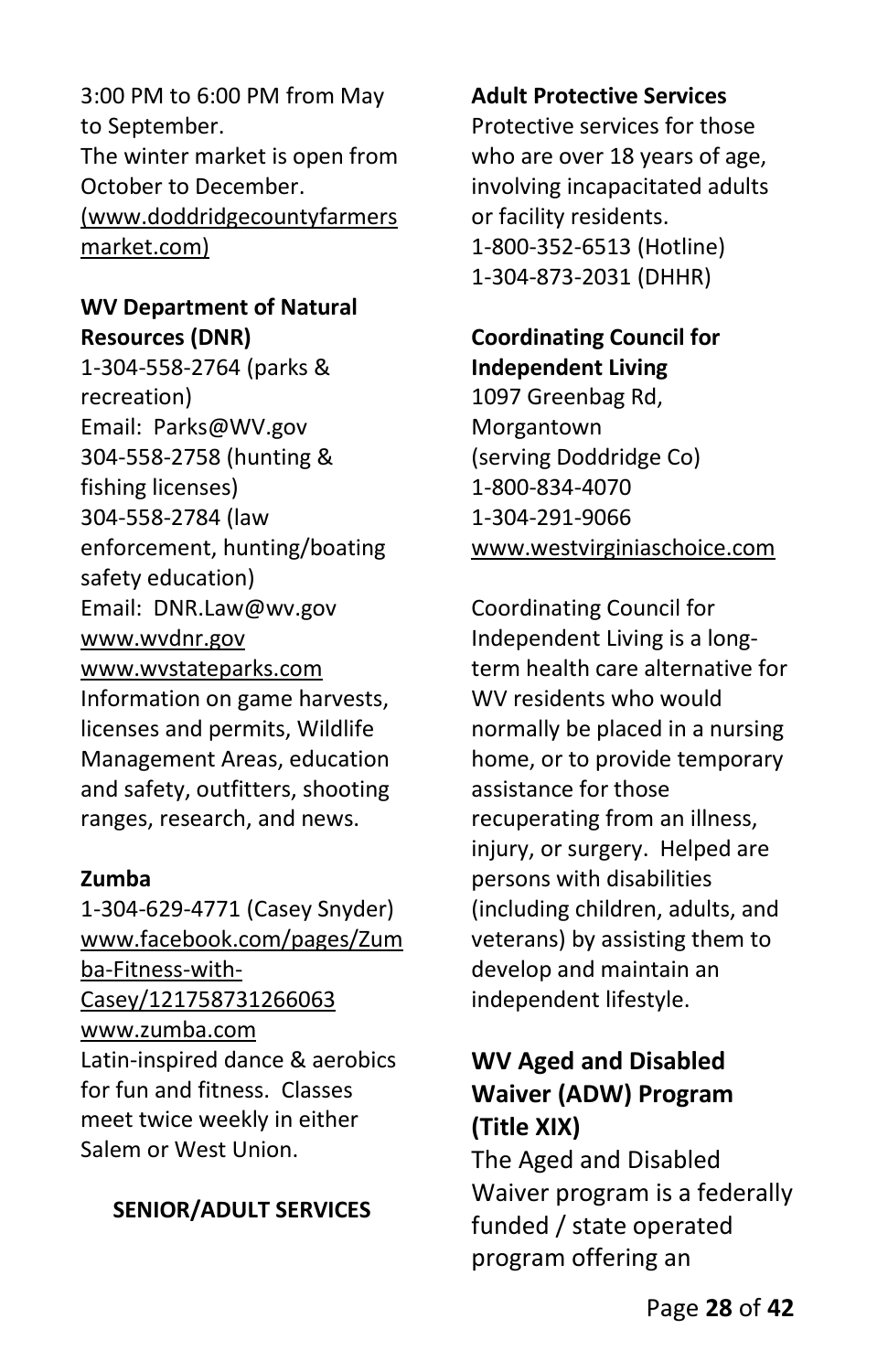alternative to long – term care facility placement. It is designed to assist the elderly and disabled with activities of daily living such as bathing, dressing, grooming, meal preparation, transportation service, and light housekeeping.

## **Personal Care Program**

The Personal Care program is a state funded entitlement program for children and adults, designed to provide short- or long-term in-home care to the physically disabled / incapacitated or intellectually / developmentally disabled. It is an alternative to long term care placement. It assists with activities of daily living such as bathing, dressing, grooming, meal preparation and light housekeeping.

# **Intellectual / Developmental Disability Wavier (I/DD) Program**

The Intellectual / Developmental Disability Wavier is a federally funded / state operated program which provides Service Coordination and Habitation

Services to adults and children with intellectual and/or developmental disabilities.

## **WV Select Program**

The WV Select program offers in home care services to assist the elderly and /or disabled with activities of daily living. Services provided under this program are typically paid for by the person, the person's family, trust funds, insurance companies, etc. This is when the person is not a Medicaid recipient.

## **Doddridge County Senior Citizen Center**

417 W Main St, West Union 1-304-873-2061 In addition to traditional social activities, provides assistance in obtaining adult day care and assisted living for elders. A well-equipped fitness center for all ages is located nearby.

# **Greenbrier / Big Isaac Satellite Senior Citizens**

This group meets on the 3rd Monday of each month at 6:00 PM at the the Big Isaac United Methodist Church Fellowship Hall. Events include a covered dish dinner, meeting, and fun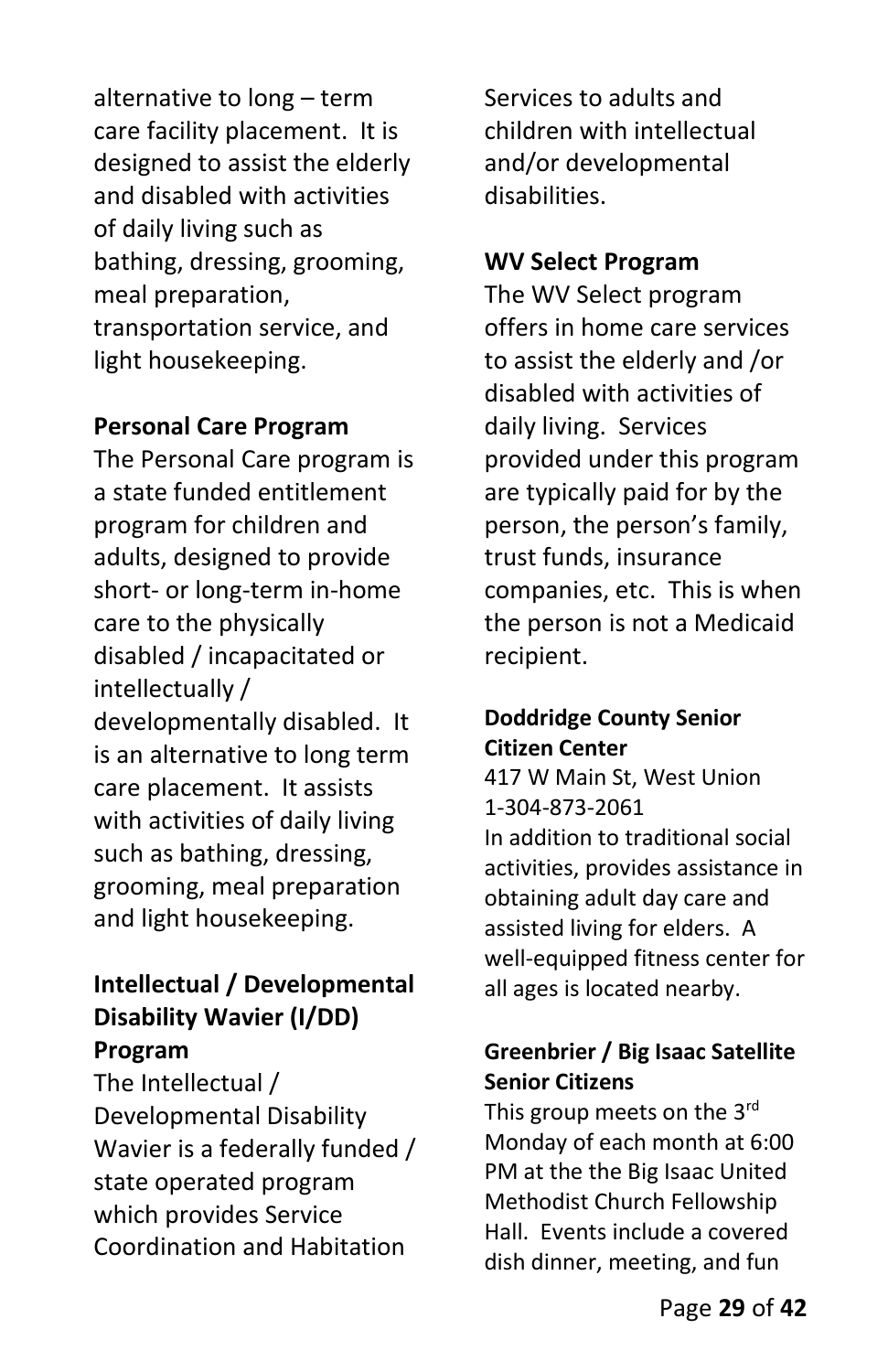activities. Anyone who is interested in an evening of fellowship, food, and fun is welcome to attend.

## **WV Aging & Disability Resource Center**

1-304-363-1595 1-866-987-2372 [www.wvnavigate.org](http://www.wvnavigate.org/) Assists seniors and persons with disabilities to navigate the state's long-term care system. ADRC help individuals locate and apply for those services that most suit their independent living and longterm care needs. ADRC services are available for anyone over 60 years of age and individuals over 18 with physical disabilities.

## **WV Bureau of Senior Services**

1-866-987-3646 1-304-558-3317 [www.wvseniorservices.gov](http://www.wvseniorservices.gov/) A state agency that oversees services operating through more than 140 local organizations. Services include meals & transportation, inhome care, Alzheimer's respite, wellness, long-term care advocacy, senior employment, and Medicate counseling.

**WV Center for End-of-Life Care** 1-877-209-8086 [www.wvendoflife.org](http://www.wvendoflife.org/)

**WVSeniors.org** [www.wvseniors.org](http://www.wvseniors.org/) Online Information for West Virginia's Seniors

## **SERVICE ORGANIZATIONS**

In Doddridge County, the two major national military service organizations are tightly interwoven and often act as one, especially in the case of providing military honors at funerals and participation in local parades. The organizations also have an active Ladies Auxiliary.

#### **American Legion**

Cecil Robinson Post (Post 25), West Union 1-304-782-2441 (Robert Curry) 1-304-873-2251 (Rex Zickefoose) 1-800-433-3318 [www.wvlegion.org](http://www.wvlegion.org/) The American Legion was chartered and incorporated by Congress in 1919 as a patriotic veterans organization devoted to mutual helpfulness. It is the nation's largest wartime veterans service organization, committed to mentoring youth and sponsorship of wholesome programs in our communities, advocating patriotism and honor, promoting strong national security, and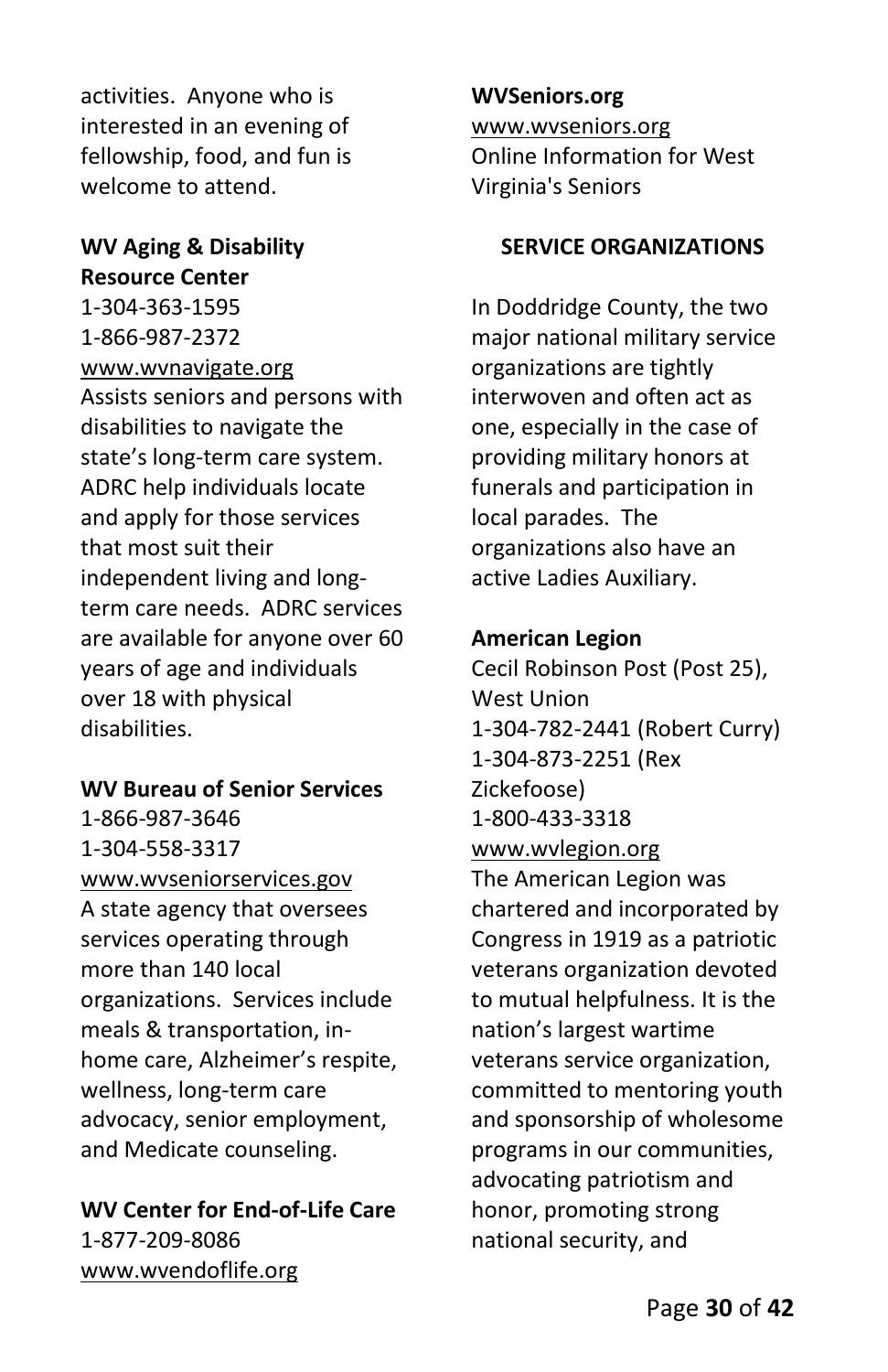continued devotion to our fellow service members and veterans.

## **American Red Cross**

West Virginia Region 113 Lakeview Drive Charleston , WV 25313 Phone: 1-304-340-3650 west-virginia/aboutus/locations.html

## **Community Educational Outreach Service (CEOS)**

1-304-873-1801 (WVU Extension, Doddridge Co Office, Zona Hutson) http://extension.wvu.edu/dodd ruidge/CEOS The West Virginia Community Educational Outreach Service (WVCEOS) has a strong tradition of education, service and community development, dating back to 1914 when the first club was established. The mission of the WVCEOS is to strengthen individuals and families through continuing education, leadership development and community involvement. Its many activities include sponsorship of low- cost blood analysis screening in April / May & October, Make & Take Craft Day in May, and a Holiday Bazaar on the first Saturday in November. seven CEOS clubs in Doddridge County are Big Isaac,

The Bloomers, Center Point, Currydale, Fallen Timber-Leopold, Mutual Benefit, and Night Owls.

## **Doddridge County Amateur Radio Society**

http://botw.org/top/recreation /radio./amateur/organizations/ clubs/north\_america/united\_st ates/west\_virginia/ A group for ham radio operators and those interested in learning about the world of amateur radio.

## **Doddridge County FFA Alumni**

[https://www.facebook.com/gro](https://www.facebook.com/groups/118782215655/) [ups/118782215655/](https://www.facebook.com/groups/118782215655/) Open to anyone willing to help & participate.

# **Doddridge County FRN Annual Art Show**

## 1 - 304-873-1245

This event usually takes place in March / April. This is a DCFRN collaboration with the local school system. All local school children are allowed to participate ages preschool thru high school. A variety of art work is allowed (drawings, poetry, sculpture, etc.). The art work is displayed in conjunction with the Mountaineer Creative Arts Council's Spring Production play at the high school. For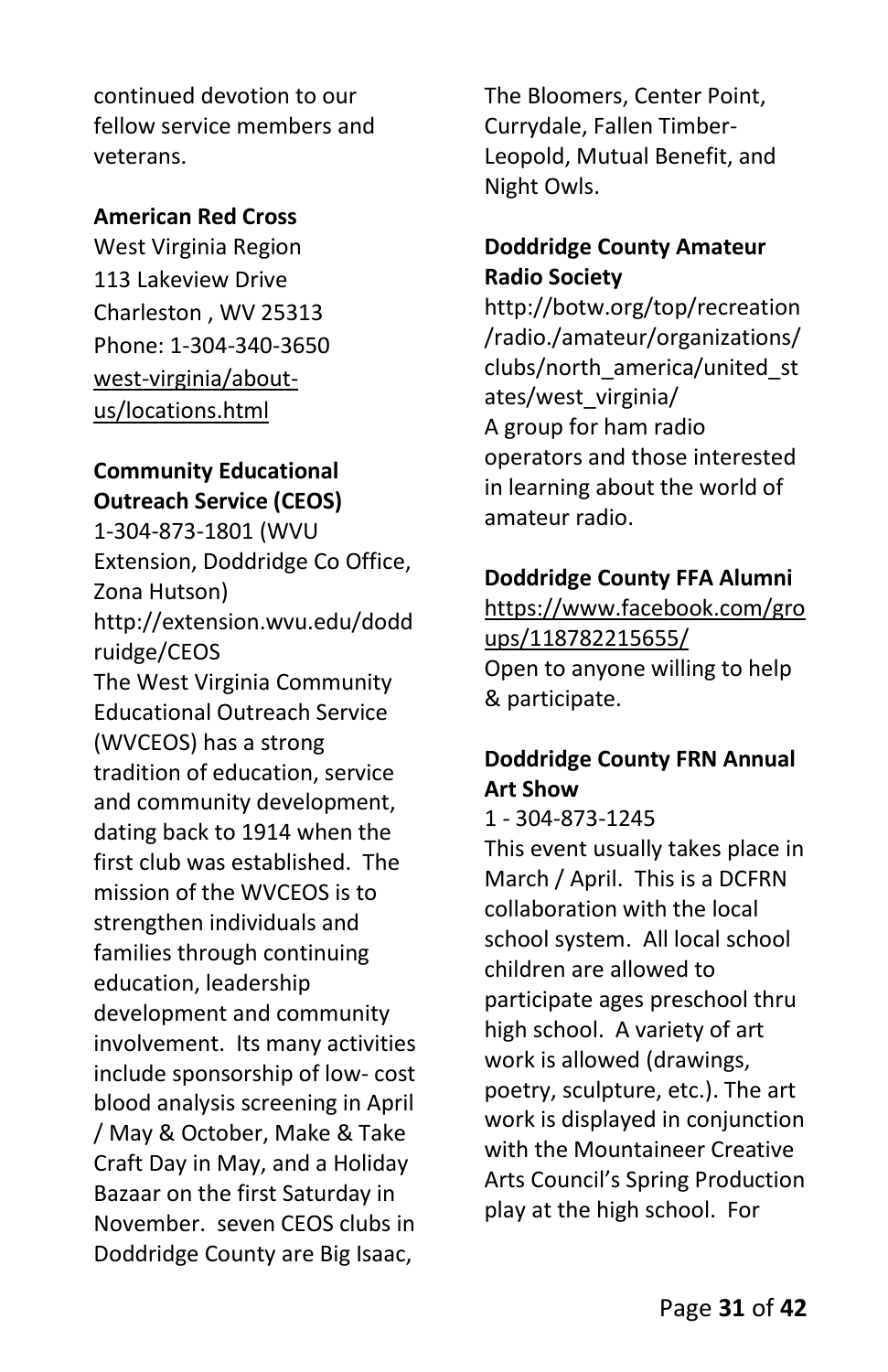more information please visit us on Facebook or see your local newspapers.

## **Doddridge County Historical Society**

100 Chancery St (former Doddridge County Jail, now a museum), West Union 1-304-873-1540 (Patricia Harris) 304-873-2508 (Gilbert Neely) [www.facebook.com/doddridge](http://www.facebook.com/doddridgecountyhistorical) [countyhistorical](http://www.facebook.com/doddridgecountyhistorical) The Doddridge County Historical Society is a group of down-to-earth people who enjoy all things historical. The goal of this non-profit organization is to locate, restore and preserve our history and to educate the public about our county's past. Family histories and genealogy, are also recognized as an integral part of our local history. Monthly meetings are open to the public. The museum is open for visitors during scheduled hours or by appointment. There is no admission charge, and a visit includes a tour of the old county jail.

#### **Lions Club International**

1-304-873-2251 (Mark Mavity) [www.lionsclubs.org](http://www.lionsclubs.org/) Founded in 1917, Lions Club is best known for fighting blindness through vision

screening and eyeglass collection, a history that continues today. But they also perform volunteer work for many different kinds of community projects, including caring for the environment, feeding the hungry, and aiding seniors and the disabled. The only requirement to join the Lions Club is to have a desire to help your community. The local Doddridge County Lion's Club holds pancake breakfasts throughout the year for different occasions. For more information contact on when a pancake breakfast will take place contact the above local phone number.

#### **Veterans of Foreign Wars**

Middle Island Post (Post 3408), West Union 1-304-873-2045 (Perry Ferguson) 1-304-873-2251 (Mark Mavity) [www.vfw.org](http://www.vfw.org/) The VFW's primary mission is to foster camaraderie among United States veterans of overseas conflicts, to serve our veterans, the military and our communities, and to advocate on behalf of all veterans. Among their many community service programs is the VFW Unmet Needs program, which provides assistance to military service members and their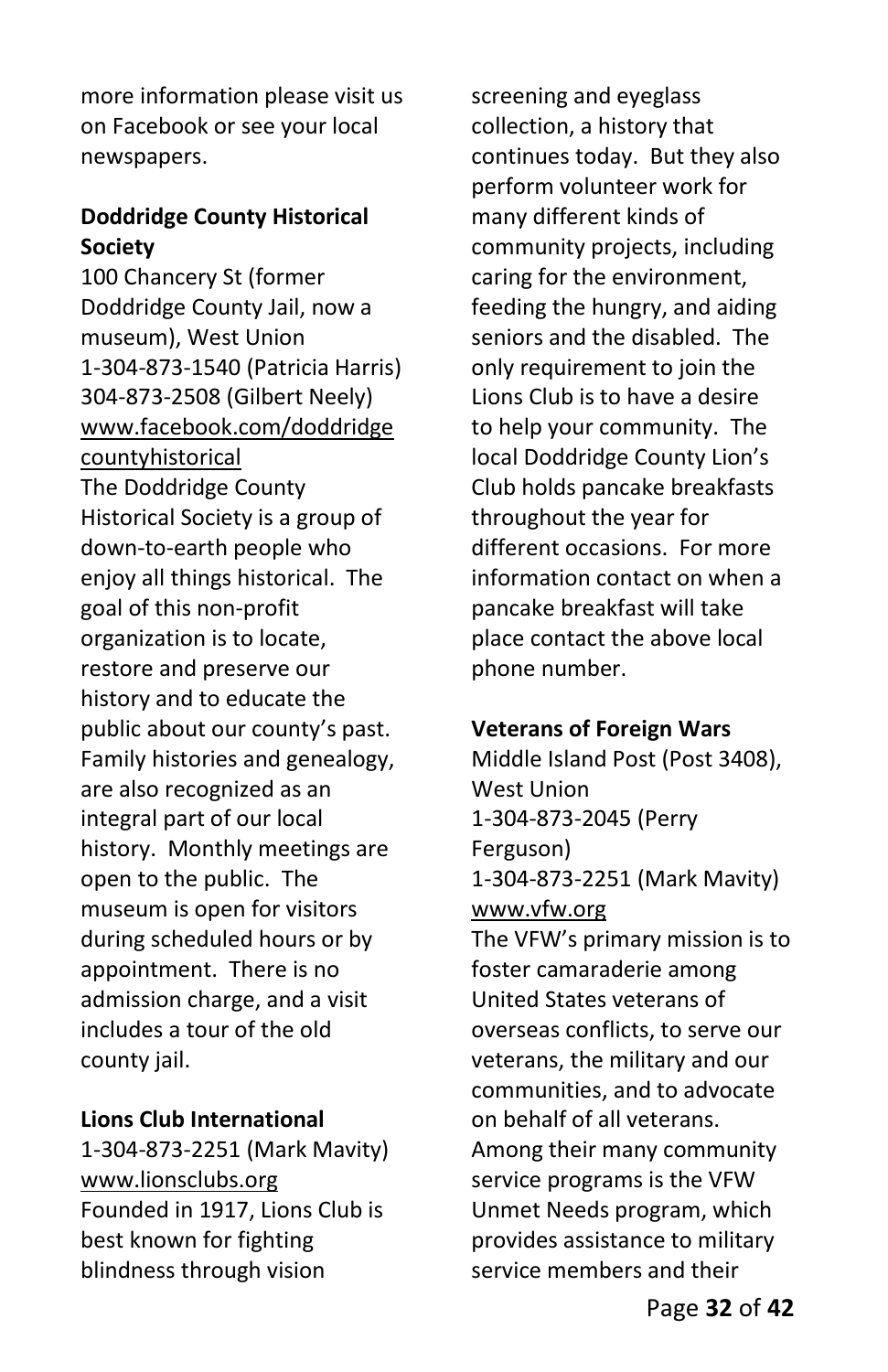families who run into unexpected financial difficulties as a result of deployment or other hardships directly related to military service. Unmet Needs assists with basic life needs such as mortgage and rent, home and auto repairs, insurance, utilities, food and clothing.

The local Doddridge VFW holds a parade in November of each year to celebrate Veterans Day. After the parade a Veteran's Day Dinner is held. This event is sponsored by the local Doddridge County CEOS and coordinated by the Currydale CEOS Club. For more information on this event contact 1-304-873-1353.

## **WVU Extension Office/Services**

461 Main Street, West Union 1-304-873-1801 (Doddridge) http://extension.wvu.edu/Dodd ridge

This community service group operates in all 55 counties in WV. A variety of services are offered by the extension offices including; 4-H, family and health programs, nutrition programs, [community,](http://cewd.ext.wvu.edu/)  [workforce, and economic](http://cewd.ext.wvu.edu/)  [development](http://cewd.ext.wvu.edu/) initiatives, and

[agriculture and natural](http://anr.ext.wvu.edu/)  [resource](http://anr.ext.wvu.edu/) education. **YOUTH ORGANIZATIONS**

**Boy Scouts** 1-972-580-2000 [www.scouting.org](http://www.scouting.org/)

#### **Doddridge Cheer**

Doddridge County High School Please call 1-304-873-2521 for more information.

## **Doddridge County Sheriff's Department Children's Safety Fair**

1-304-873-1944 (Sheriff's Department)

This event takes place at the Doddridge County park. For more information on this event please call 1-304-873-1944.

## **Doddridge Dance**

1-304-629-4771 (Casey Snyder) Dance lessons for ages 3 and up.

Tap, ballet, jazz clogging, twirl, and hip-hop.

#### **Doddridge Football**

Doddridge County High School Please call 1-304-873-2521 for more information.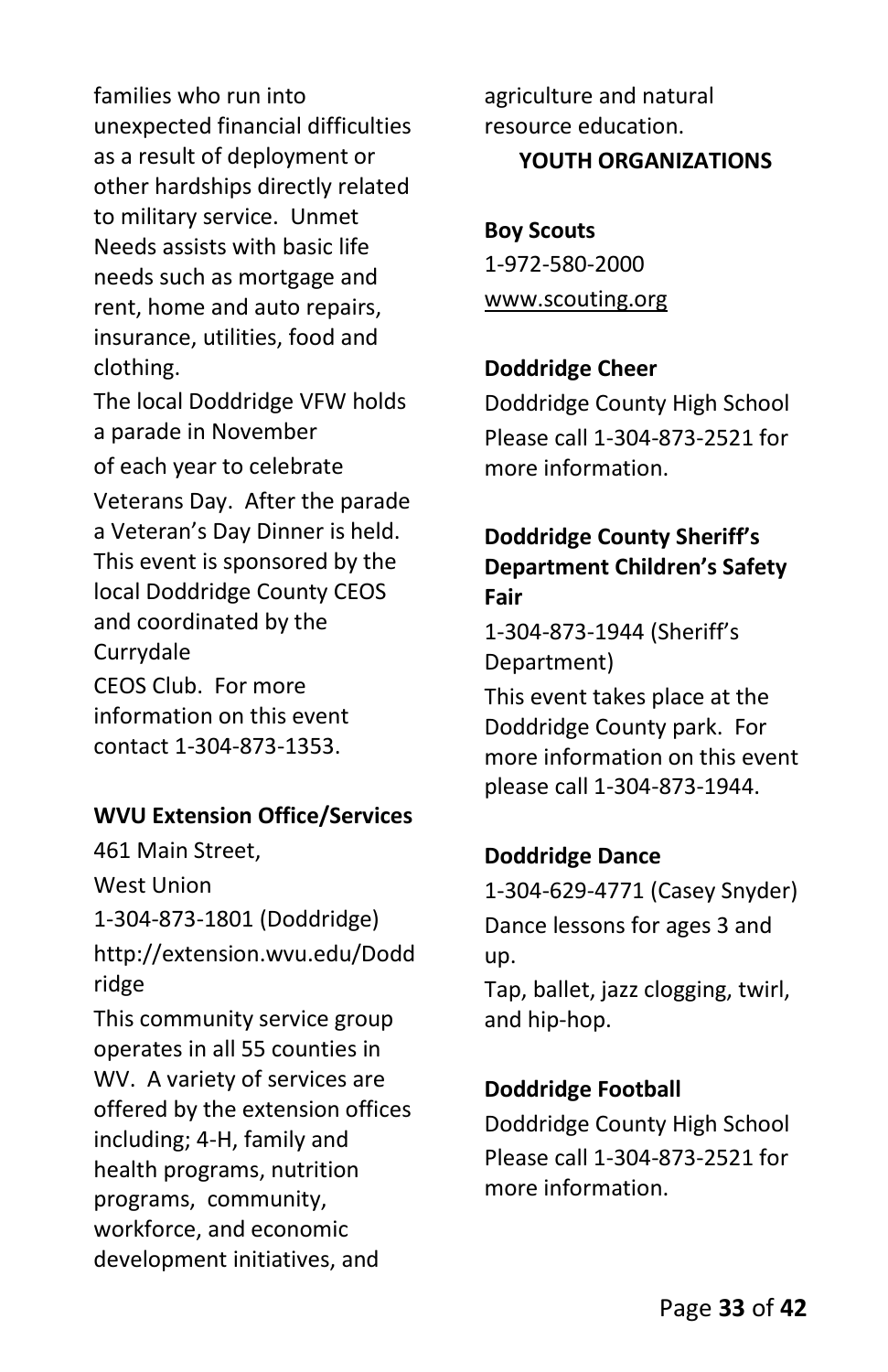## **Girl Scouts**

(Laura Dye) 1-304-873-3446 [www.bdgsc.org](http://www.bdgsc.org/) 1-800-GSUSA4U (478-7248)

## **JAKES (Juniors Acquiring Knowledge Ethics & Sportsmanship)**

1-304-758-4374 (Bob Leasure) www.nwtf.org/abourt/huntingheritage/jakes In this program of the National Wild Turkey Federation, youth test their skills and knowledge at both indoor and outdoor learning stations. Activities include sporting clays, shotgun patterning, black powder shooting, camping, hunting safety, archery, conservation and habitat work, turkey calling, primitive skills, fishing, etc. JAKES events give youth a great opportunity to make new friends and have fun while learning about our great natural resources.

## **Little Dogs On the Run**

https://www.facebook.com/Litt le-Dogs-on-the-Run-976422802415802/ This is a running club collaboration between the Doddridge Elementary School and the Doddridge FRN for boys and girls in Doddridge County Elementary School. This program / event is free. There

are two sessions during the school year with one taking place in the spring and the second in the fall. Practices occur two times a week after school has ended for the day. The end goal of both sessions is to have participation by the participating students and their families in a local running event/race.

## **Little League Baseball**

Salem, WV www.salemll.info/

## **Mountaineer Creative Arts Council**

www.facebook.com/pages/mo untaineer-creative-artscouncil/330026054366 Non-profit youth theater program.

## **Youth Basketball League**

1-304-782-4070 (Chad Evans)

## **4-H Youth Development**

Doddridge County Extension Service 1-304-873-1801 (Zona Hutson) [http://4-hyd.ext.wvu.edu](http://4-hyd.ext.wvu.edu/)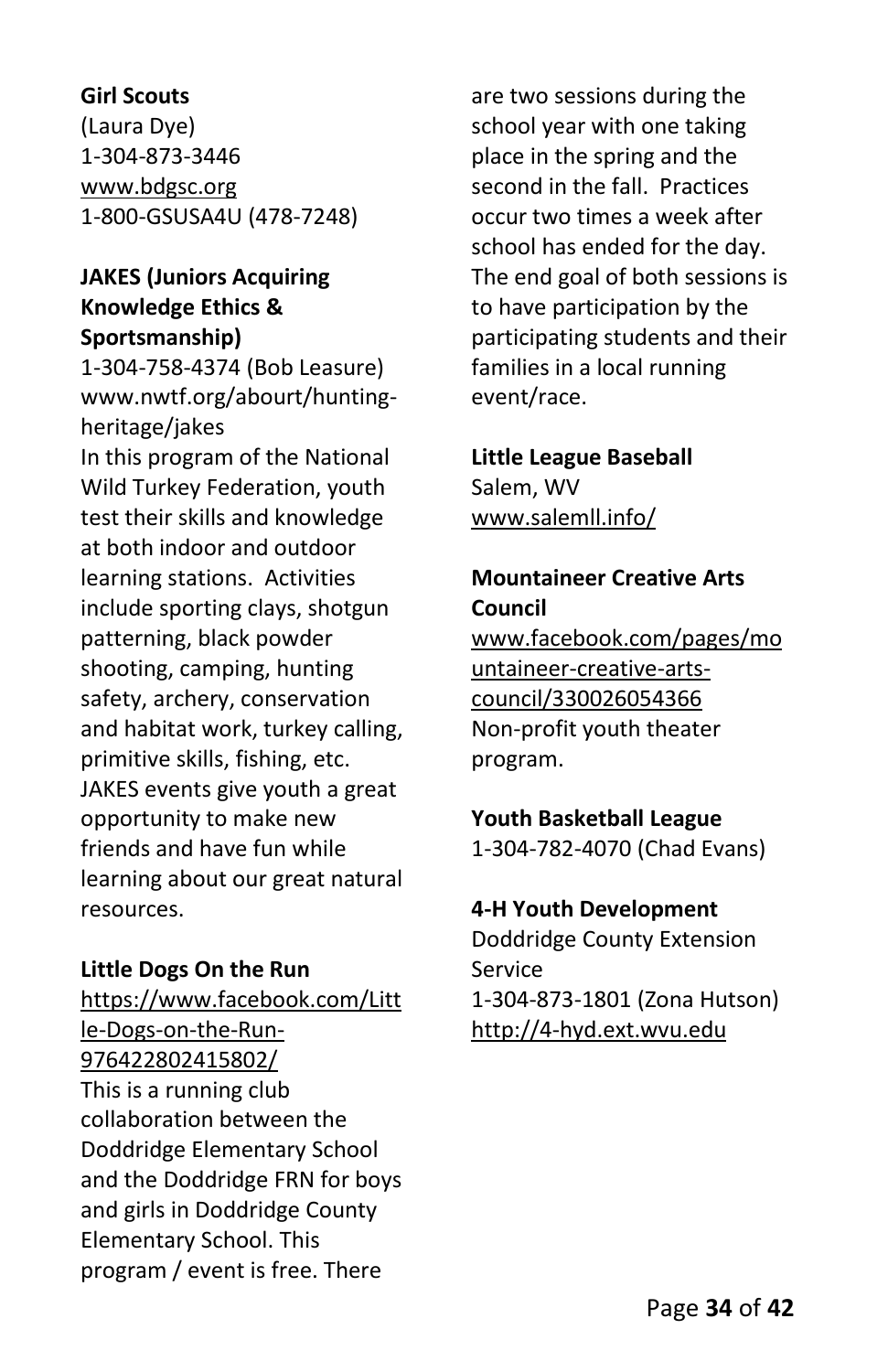This Resource Guide is provided compliments of your **Doddridge County**



This program is being supported with financial assistance as a grant from the West Virginia Department of Health and Human Resources and from the generous support of our community.

#### **INDEX**

## **Bold highlighting indicates topic heading in Resource Guide.**

#### A

| AA Statewidepgs. 5, 9           |  |
|---------------------------------|--|
| ADOPTIONpg. 5                   |  |
| AdoptionServices.orgpg. 5       |  |
| <b>Adult Protective</b>         |  |
|                                 |  |
| <b>Aged and Disabled Waiver</b> |  |
| (ADW) Program                   |  |
|                                 |  |
| Agencies, WV pg. 2              |  |
| Aging & Disability Resource     |  |
| Center, WV pg. 30               |  |
| Al-Anon/Alteenpgs. 6, 9         |  |
|                                 |  |

# **ALCOHOLICS ANONYMOUS……………...pg. 5** Amateur Radio Society, Doddridge County ………..pg. 31 Ambulance Authority, Doddridge County…....pgs. 2, 14 Ambulance, Fire, Law Emergency………………….…pg. 2 American  $L$ egion $\sim$  20-31

| RESOURCESpg. 6            |
|---------------------------|
|                           |
| Emergency Treatmentpg. 6  |
|                           |
| Doddridge Countypg. 14    |
|                           |
|                           |
| Audia & Associates pg. 22 |
|                           |

#### B

| Birth to Three (DHHR),          |
|---------------------------------|
|                                 |
| Board of Education, Doddridge   |
|                                 |
| Bonnie's Buspg. 16              |
|                                 |
| Brandi Bowen 5K                 |
|                                 |
| Bureau for Children & Families, |
|                                 |
| <b>Bureau for Child Support</b> |
| Enforcement, WVpg. 6            |
| Page 35 of 42                   |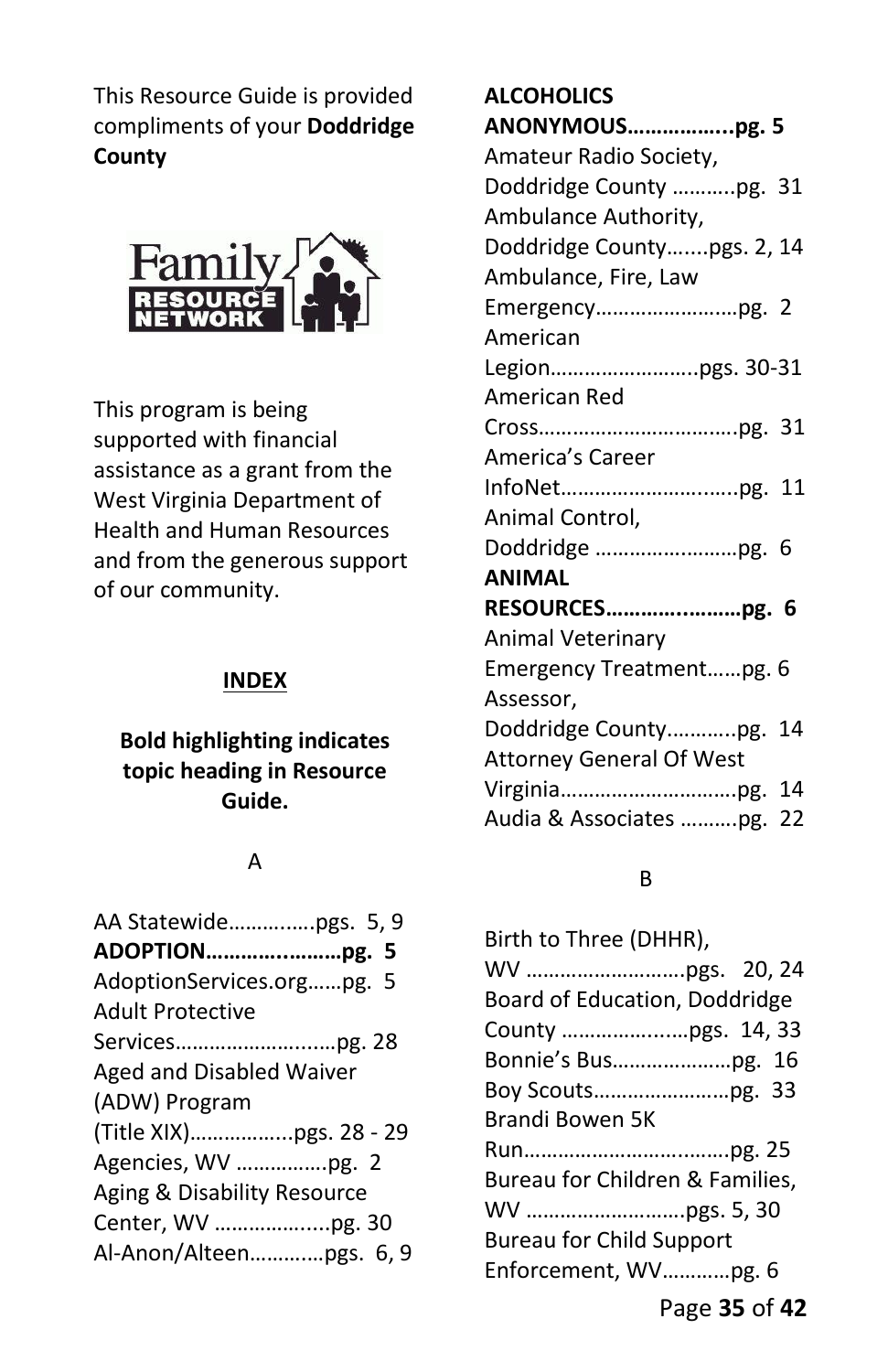| Bureau of Senior Services, |  |
|----------------------------|--|
|                            |  |

#### C

Cathy's Angels Light at the End of the Tunnel 5K…………………………….pg. 25 Celebrate Recovery of Doddridge County……pg. 7 Center for End-of-Life Care, WV ……………………….pg. 30 Central Communications Inc…………………………..pg. 2 CEOS Holiday Bazaar, Doddridge County…..pg. 25 CEOS Low Cost Blood Screening, Doddridge County………………….…pg. 16 Change Inc., Outreach Office……….pg. 20 Change Inc., Supportive Services for Veterans Families…………………..pg. 20 Child Abuse…………….pg. 3 **CHILD CARE……..…….pg. 6** Children's Dance…….pg. 33 Children's Safety Fair, Doddridge County Sheriff's Department………..….pg. 33 Child Sexual Abuse…pg. 3 **CHILD SUPPORT…….pg. 6** Chiropractic Care**…..**pg. 20 WVC…………………….…pg. 12 Choices Child Care Resource & Referral……………..……pg. 6 Christmas in Doddridge County……………….…..pg. 25 Clerk, Doddridge County …………….….…pg. 14

| Coalition to End                  |
|-----------------------------------|
|                                   |
| <b>College Foundation of West</b> |
|                                   |
| Commission,                       |
| Doddridge County pg. 14           |
| <b>Community Educational</b>      |
| <b>Outreach Service</b>           |
|                                   |
| Community Resources,              |
|                                   |
| Consumer                          |
|                                   |
| Coordinating Council for          |
| Independent Livingpg. 28          |
| COUNSELINGpg. 7                   |
| Court House,                      |
| Doddridge County pg. 14           |
|                                   |

## D

| Day Report Center, Doddridge |
|------------------------------|
|                              |
| DENTALpg. 8                  |
| Department Of Health &       |
| Human Resources              |
|                              |
| Department of Motor Vehicles |
|                              |
| Department of Natural        |
| Resources (DNR),             |
|                              |
|                              |
| <b>DOMESTIC</b>              |
|                              |
| Domestic Violence & Neglect  |
|                              |
| <b>DRUG &amp; SUBSTANCE</b>  |
| ABUSEpg. 9                   |
|                              |

Page **36** of **42**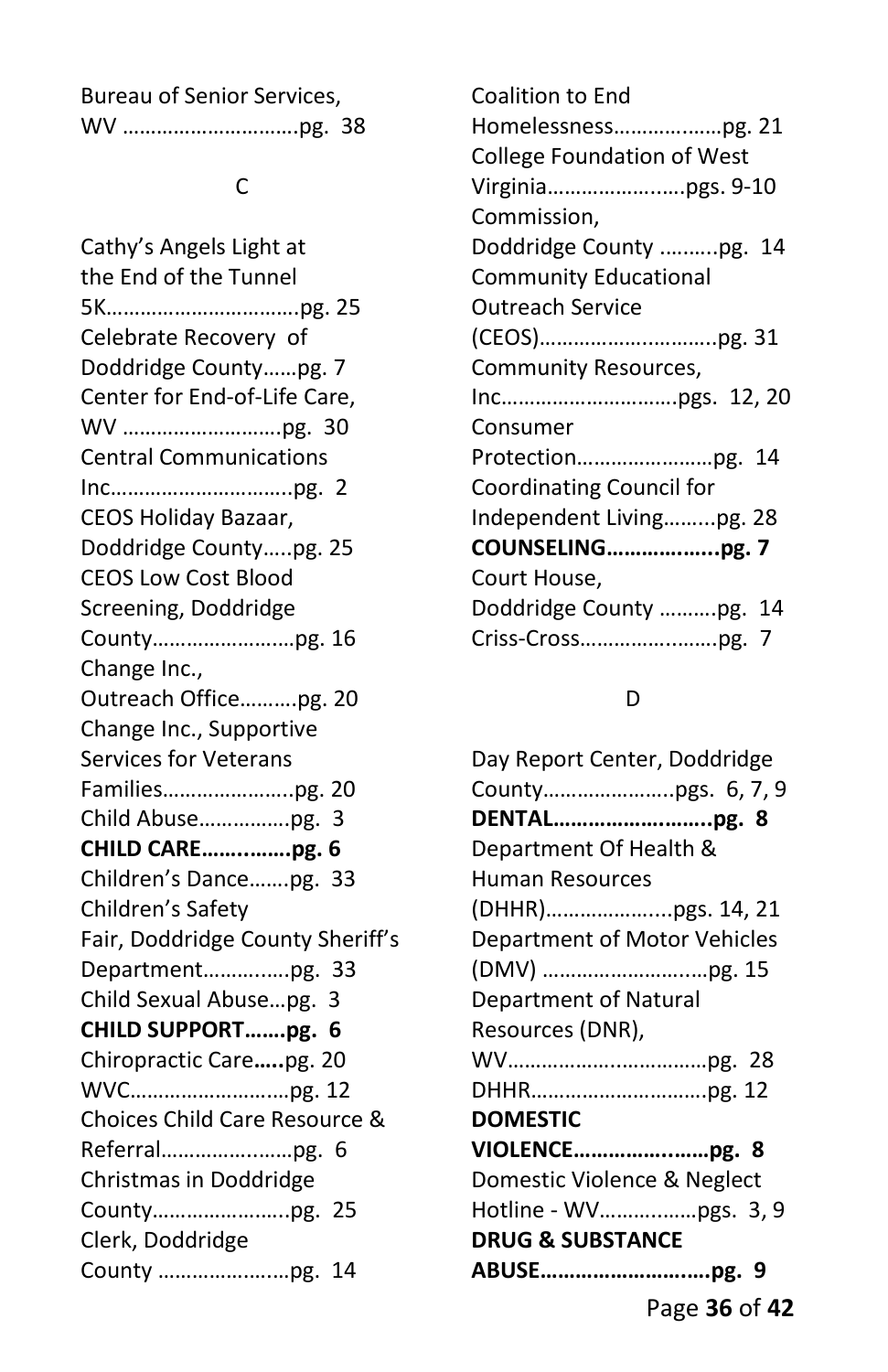# E

| <b>Economic Development</b>        |
|------------------------------------|
| Authority, Doddridge               |
|                                    |
| EDUCATIONpg. 9                     |
| Elementary School, Doddridge       |
|                                    |
| <b>Emergency Alert System</b>      |
|                                    |
| <b>Emergency Management/ Flood</b> |
| Plain Management/ Local            |
| <b>Emergency Planning</b>          |
| Committee, Doddridge               |
|                                    |
| <b>EMERGENCY</b>                   |
| SERVICESpg. 2                      |
| <b>Ephraim Bee</b>                 |
|                                    |
| <b>EMPLOYMENT/</b>                 |
| UNEMPLOYMENTpg.<br>11              |
| Energy Expresspg.<br>10            |
| Even Start pg. 31                  |
| <b>Extension Office/Services,</b>  |
|                                    |
|                                    |

# F

| (FRN), Doddridge pg. 1 |
|------------------------|
|                        |
|                        |
|                        |

| Doddridge                        |  |
|----------------------------------|--|
|                                  |  |
| Father's Hand,                   |  |
|                                  |  |
| Federal Bureau of Investigation, |  |
|                                  |  |
| FFA Alumni, Doddridge            |  |
|                                  |  |
| <b>FINANCIAL</b>                 |  |
| ASSISTANCEpg. 12                 |  |
|                                  |  |
| Fire & EMS                       |  |
| (Doddridge)pg. 2                 |  |
| Fire & EMS (New                  |  |
|                                  |  |
| <b>First Thousand</b>            |  |
|                                  |  |
| Fitness Center, Doddridge        |  |
|                                  |  |
| Floodplain Officer,              |  |
| Doddridge Countypg. 19           |  |
| FOOD PANTRYpg. 13                |  |
| Food Pantry, DEOpg. 13           |  |
| Food Pantry, Mobile Outreach     |  |
| and Wellness                     |  |
|                                  |  |
| Football, Doddridgepg. 33        |  |
| FRN Annual Art Show,             |  |
| Doddridgepgs. 31-32              |  |
| FRN, Doddridge                   |  |
|                                  |  |

# G

| Gamblers            |  |
|---------------------|--|
| Anonymouspg. 13     |  |
| GAMBLING HELPpg. 13 |  |
| GED (TASC)          |  |
|                     |  |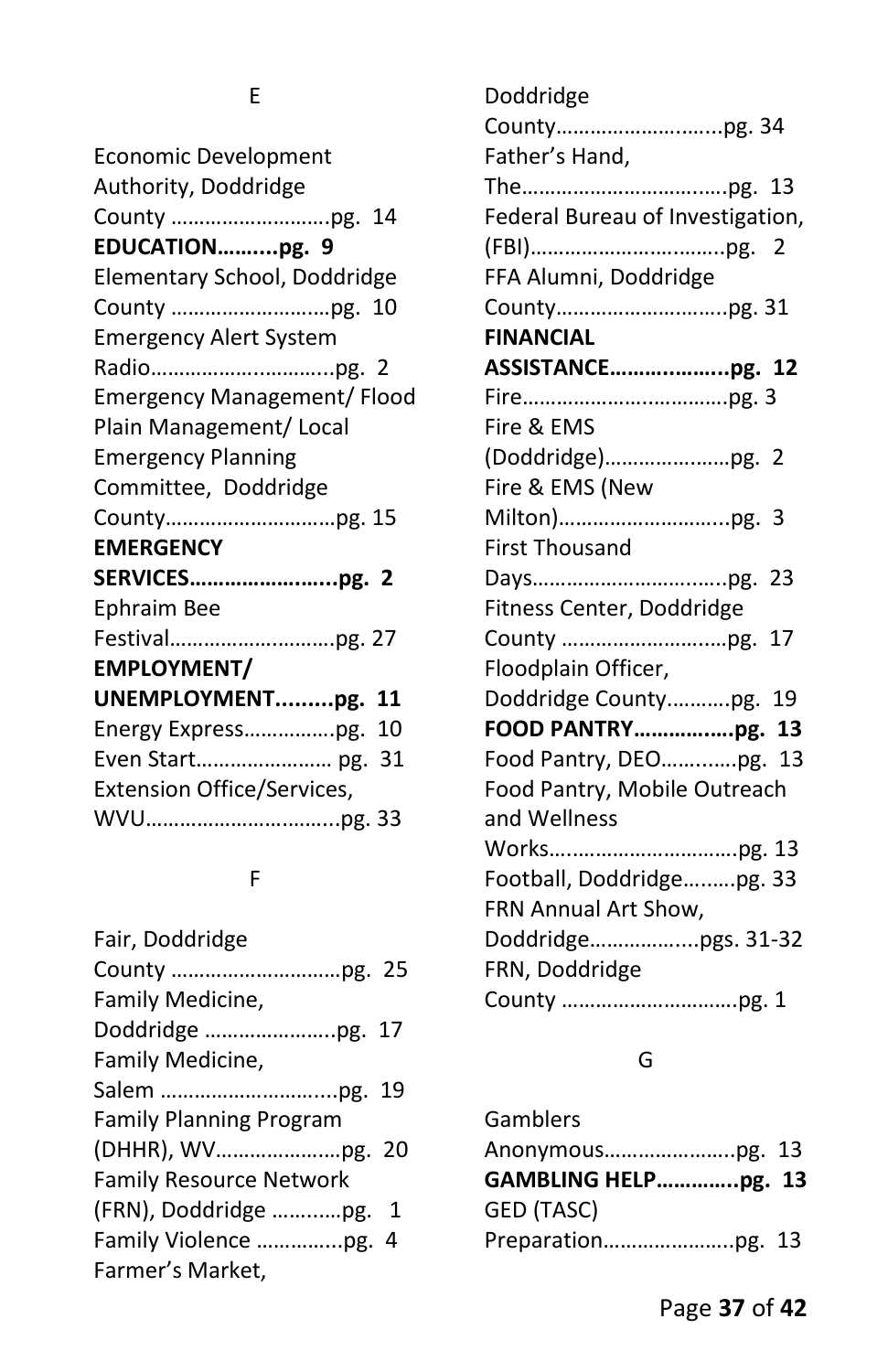| <b>Genesis Skilled Nursing</b> |  |
|--------------------------------|--|
|                                |  |
| <b>Genesis Youth Crisis</b>    |  |
|                                |  |
|                                |  |
| <b>Good Shepard</b>            |  |
|                                |  |
| <b>GOVERNMENT</b>              |  |
|                                |  |
|                                |  |

#### H

Head Start……………….pg. 10 Head Start Family Services, Appalachian Council..pg. 22 Health Access, Inc…...pg. 18 **HEALTH & MEDICAL SERVICES………………...pg. 16** Health Center, Ritchie Regional ………….pgs. 8, 19 HealthCheck…………….pg. 18 Health Department, Doddridge County …………pgs. 15, 16 - 17 Health Fair, Doddridge County CEOS…………..pg. 23 Health Plan………………..pg. 18 Healthy Families Program …………..…pgs. 31-32 Help For Parents..…….pg. 3 Help Me Grow (DHHR)…………….. pgs. 18, 23 Heritage & Arts Festival, Doddridge County….…pg. 25 High Feather 3-D Archery Range & Club……………………....pg. 27 High School, Doddridge County ……………………….pg. 10 Hissem, J.D., DDS……………...……….…..pg. 10

| <b>Historical Society, Doddridge</b> |  |
|--------------------------------------|--|
|                                      |  |
| Holiday Bazaar, CEOS                 |  |
| Doddridge                            |  |
|                                      |  |
| Home Health Services,                |  |
| Doddridge Countypg. 17               |  |
|                                      |  |
| <b>HOUSING &amp; HOMELESS</b>        |  |
| SERVICESpg. 20                       |  |
| Human Traffickingpg. 4               |  |
| Humane Society,                      |  |
| Doddridge Countypg. 6                |  |
|                                      |  |

## I

| (Information Site) 211,         |
|---------------------------------|
| West Virginia pgs. 1-2          |
| Intellectual / Developmental    |
| Disability Waiver (I/DD) Waiver |
|                                 |
|                                 |

| Jail, North Central             |  |
|---------------------------------|--|
|                                 |  |
| <b>JAKES (Juniors Acquiring</b> |  |
| Knowledge Ethics &              |  |
| Sportsmanship)pg. 34            |  |
| Job Squad, Incpg. 11            |  |

## K

| Karate Club, |  |
|--------------|--|
|              |  |

## L

| Law Enforcementpg. 2  |  |
|-----------------------|--|
| Law Enforcement,      |  |
| Doddridge Countypg. 2 |  |

Page **38** of **42**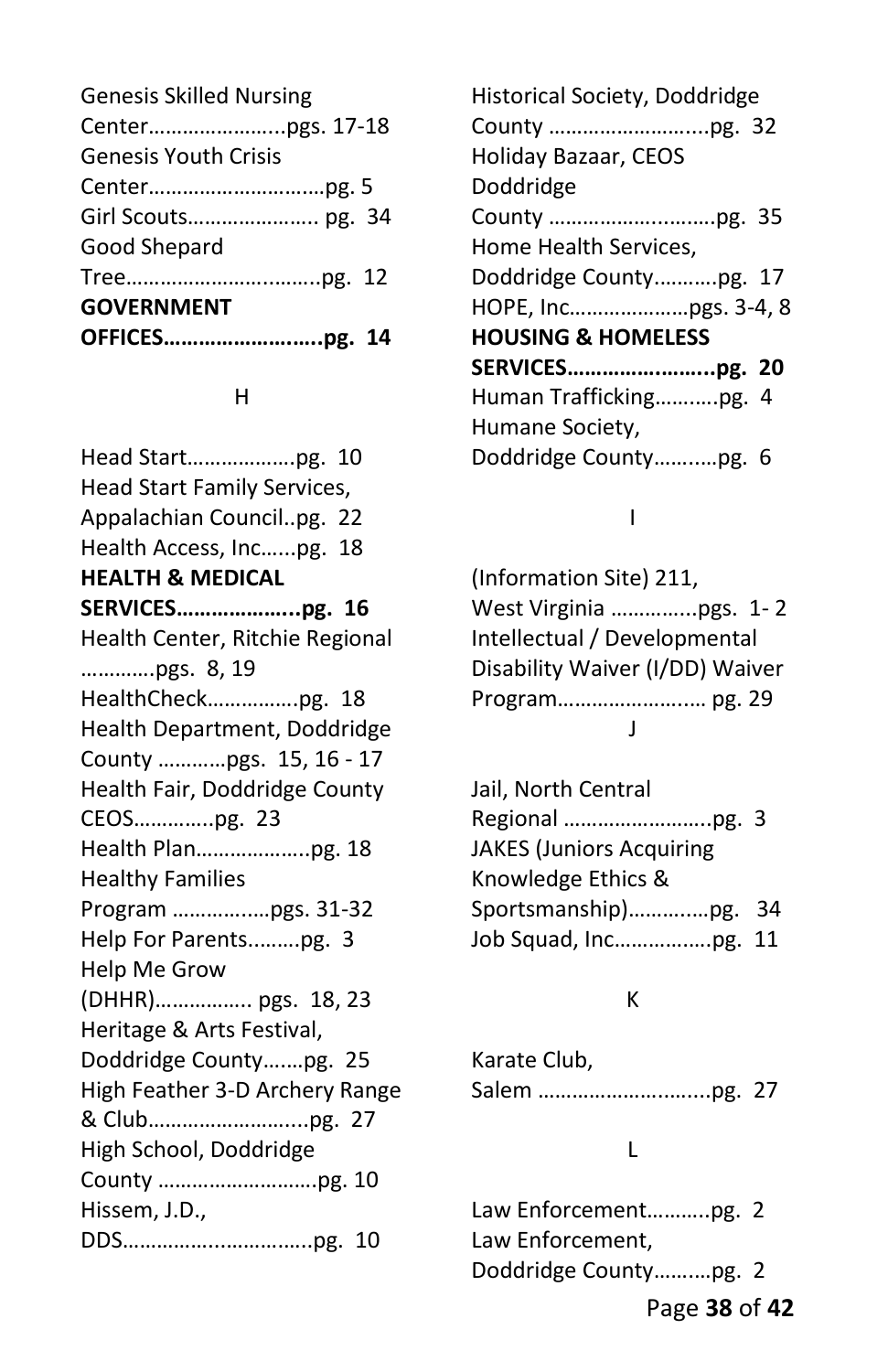## M

| Mental Illnesspg. 4              |  |
|----------------------------------|--|
| Middle School, Doddridge         |  |
|                                  |  |
| Military                         |  |
|                                  |  |
| Missing/Abducted                 |  |
|                                  |  |
| Mission.                         |  |
|                                  |  |
| <b>Mountaineer Creative Arts</b> |  |
|                                  |  |
| Mountain State                   |  |
|                                  |  |
|                                  |  |

| <b>NA Mountaineer</b>              |
|------------------------------------|
|                                    |
| <b>Narcotics</b>                   |
| Anonymouspg. 9                     |
| National Alcoholism &              |
| Substance Abuse Information        |
|                                    |
| National Center for Missing &      |
| Exploited Childrenpg. 4            |
| <b>National Domestic Violence</b>  |
|                                    |
| <b>National Suicide Prevention</b> |
|                                    |
| Nazareth Farmpgs. 12-13            |

# O

| OnGuard         |  |
|-----------------|--|
|                 |  |
| OPTOMETRYpg. 22 |  |
| Opportunity     |  |
|                 |  |

# P

| Parent/Educator Resource     |  |
|------------------------------|--|
|                              |  |
|                              |  |
| <b>PARENTING &amp; EARLY</b> |  |
| CHILDHOODpg. 22              |  |
| Park, Doddridge              |  |
|                              |  |
| Park, North Bend             |  |
|                              |  |
| Park, Spencer pg. 27         |  |
| Park, West Union             |  |
|                              |  |
| People's Hospicepgs. 18 - 19 |  |
| Personal Care Programpg. 29  |  |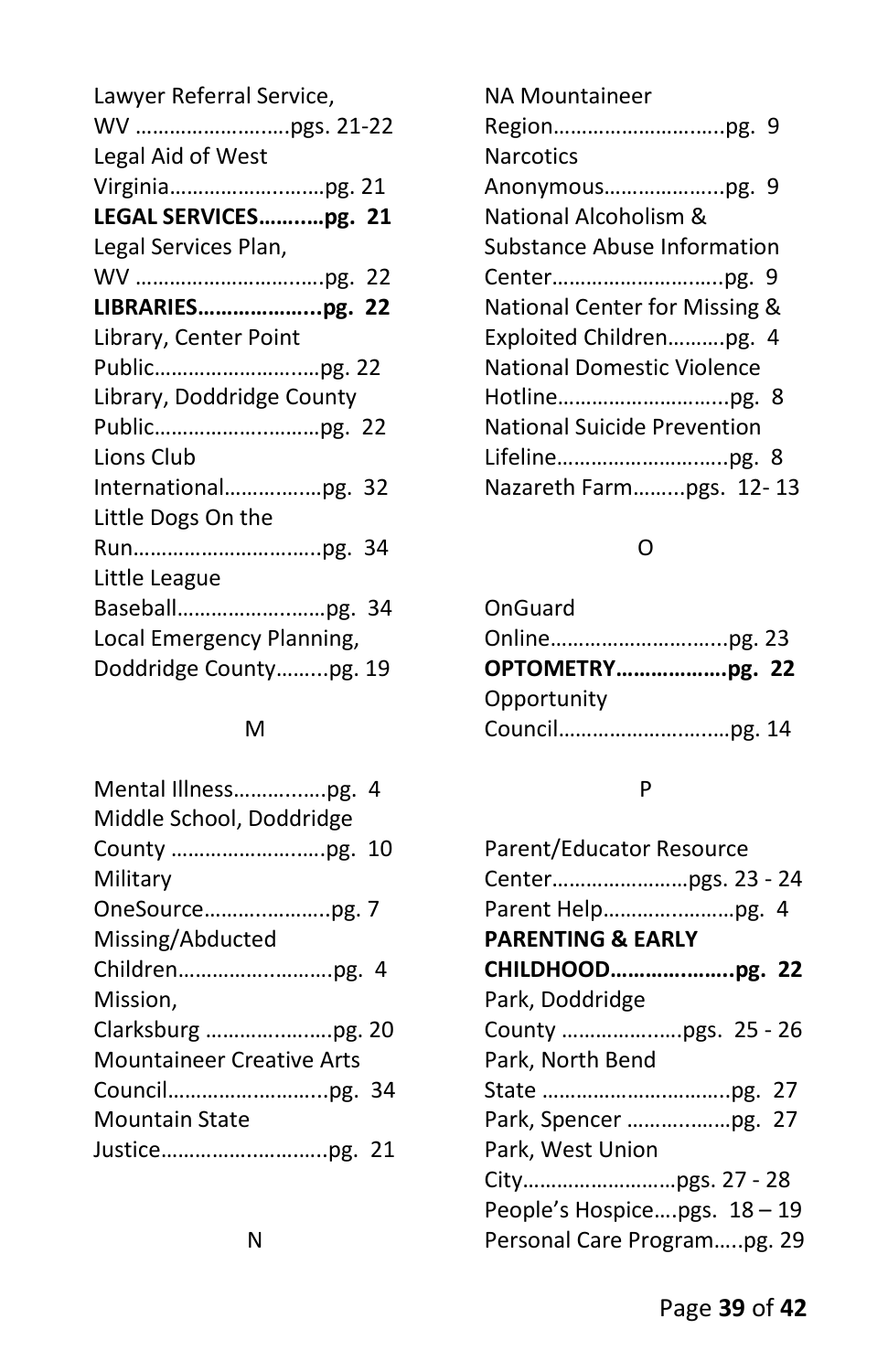Plan to Achieve Self-Support (PASS)…………..……………pg. 11 Police, West Union ..….pg. 3 Police, WV State ……....pg. 3 Poison Control………..…pg. 3 Preschool, Doddridge County ….pg. 10 Preschool Center, Doddridge County..pgs. 22 - 23 Prevention Partnership, Doddridge County…..…pg. 9 Problem Gamblers Help Network of West Virginia………..……..pgs. 13 - 14 Project SIFF (Safety in Families First)………………………… pg. 11 Prosecuting Attorney, Doddridge County……..pg. 15 Public Defender Services, WV……………………….…..pg. 22 Public Service Commission (Utilities).……….……….. pg. 15

## Q

…………………………………

#### R

| Rape/Incestpgs. 4-5       |  |
|---------------------------|--|
| RECREATIONpg. 24          |  |
| Relay for Life, Doddridge |  |
|                           |  |
| Right From the            |  |
|                           |  |

## S

| Salvation Armypg. 21 |  |
|----------------------|--|
|                      |  |

School Day Plus After School Program……………..………pg. 7 Select Program, WV…...pg. 29 **SENIOR/ADULT SERVICES……………….….pg. 28** Senior Citizen Center, Doddridge County ….…pg. 29 Senior Citizens, Greenbrier/ Big Isaac Satellite………...pgs. 29 - 30 **SERVICE ORGANIZATIONS……...pg. 30** Sheriff, Doddridge County …....pg. 15 Social Security Administration……….….pg. 15 Solid Waste Authority, Doddridge County …….pg. 15 Spiker, Mark A., DDS……………………….….pg. 8 Starting Points Center (Parents as Teachers)…………….. pg. 24 Strengthening Families Program………………..……pg. 10 Substance Abuse……..…pg. 5 Suicide Prevention….….pg. 5

## T

Tailfins, Doddridge County…….pg. 26 Take Off Pounds Sensibly………………..…pg. 19 TASC (GED Preparation) ……….….pg. 11 Tax Office, Doddridge County …..pg. 2 Ticket to Work and Self Sufficiency Program…pg. 11 West Virginia Tobacco Quit Line………………....pg. 9

Page **40** of **42**